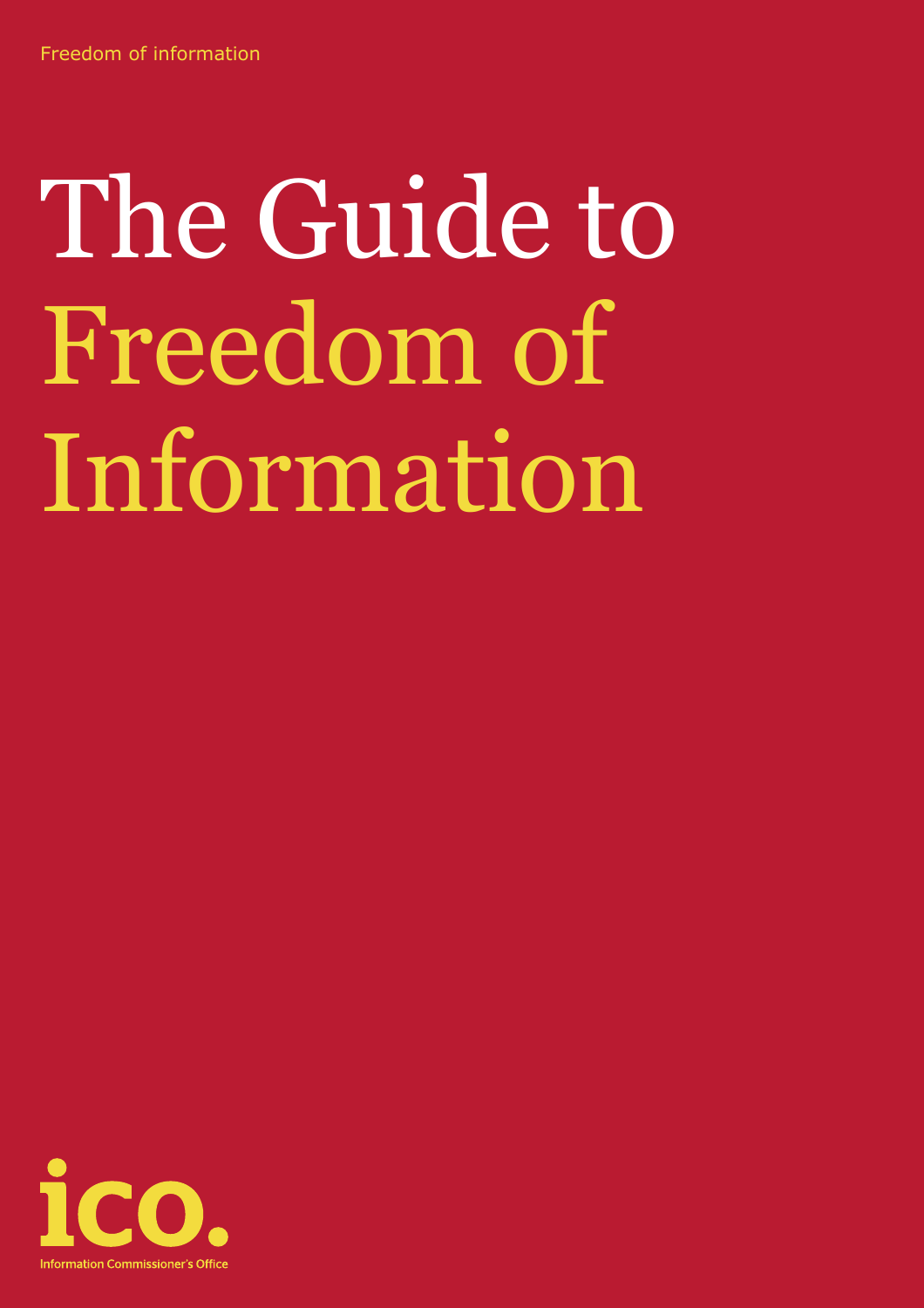# **Contents**





This document has been clarity-checked and awarded the Clear English Standard by the Plain Language Commission [\(www.clearest.co.uk\)](http://www.clearest.co.uk/), which promotes clear and concise communication in documents and on websites.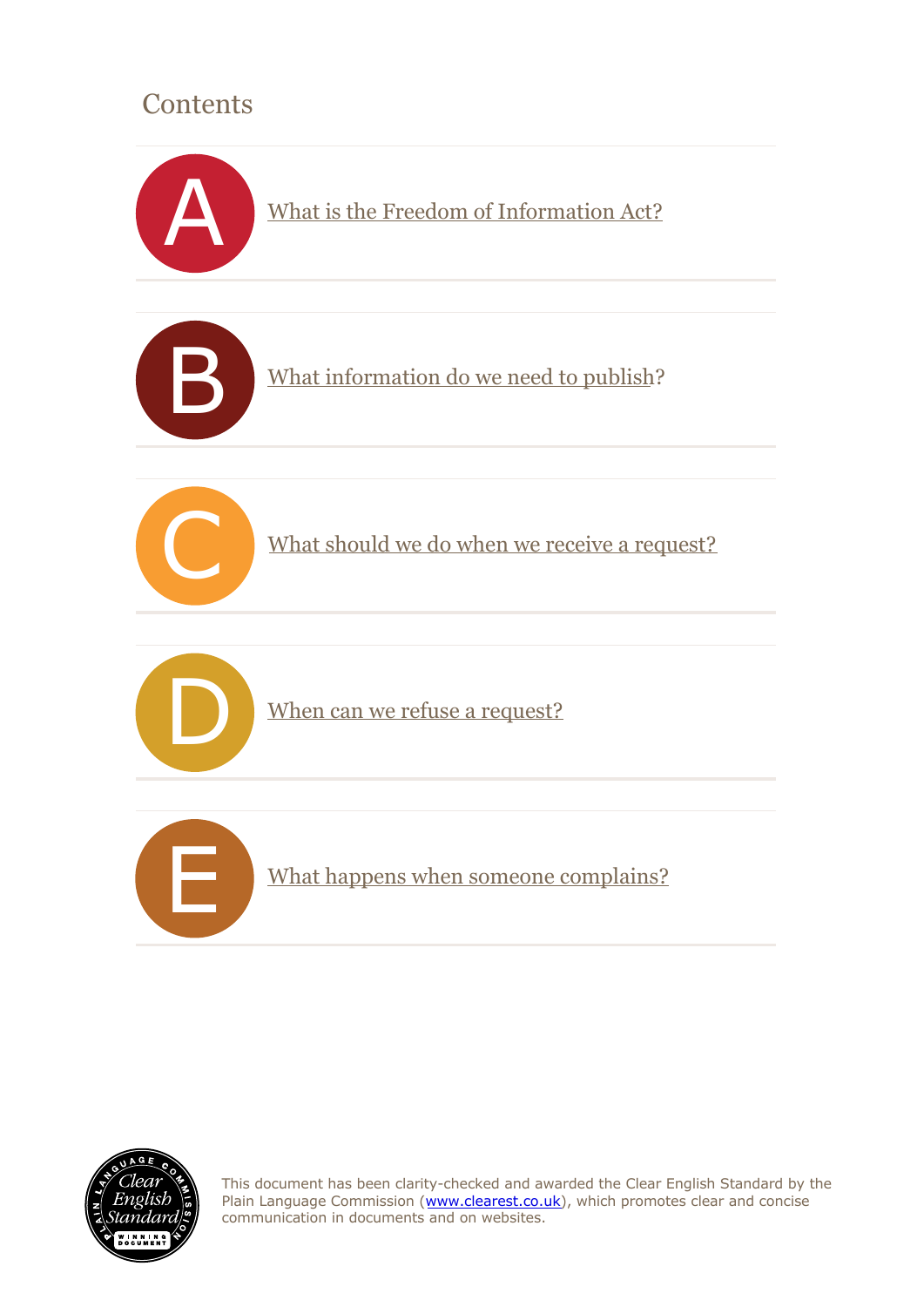<span id="page-2-0"></span>

# What is the Freedom of Information Act?

# In brief…

The Freedom of Information Act 2000 provides public access to information held by public authorities.

It does this in two ways:

- public authorities are obliged to publish certain information about their activities; and
- members of the public are entitled to request information from public authorities.

The Act covers any recorded information that is held by a public authority in England, Wales and Northern Ireland, and by UK-wide public authorities based in Scotland. Information held by Scottish public authorities is covered by Scotland's own Freedom of Information (Scotland) Act 2002.

Public authorities include government departments, local authorities, the NHS, state schools and police forces. However, the Act does not necessarily cover every organisation that receives public money. For example, it does not cover some charities that receive grants and certain private sector organisations that perform public functions.

Recorded information includes printed documents, computer files, letters, emails, photographs, and sound or video recordings.

The Act does not give people access to their own personal data (information about themselves) such as their health records or credit reference file. If a member of the public wants to see information that a public authority holds about them, they should make a subject access request under the Data Protection Act 1998.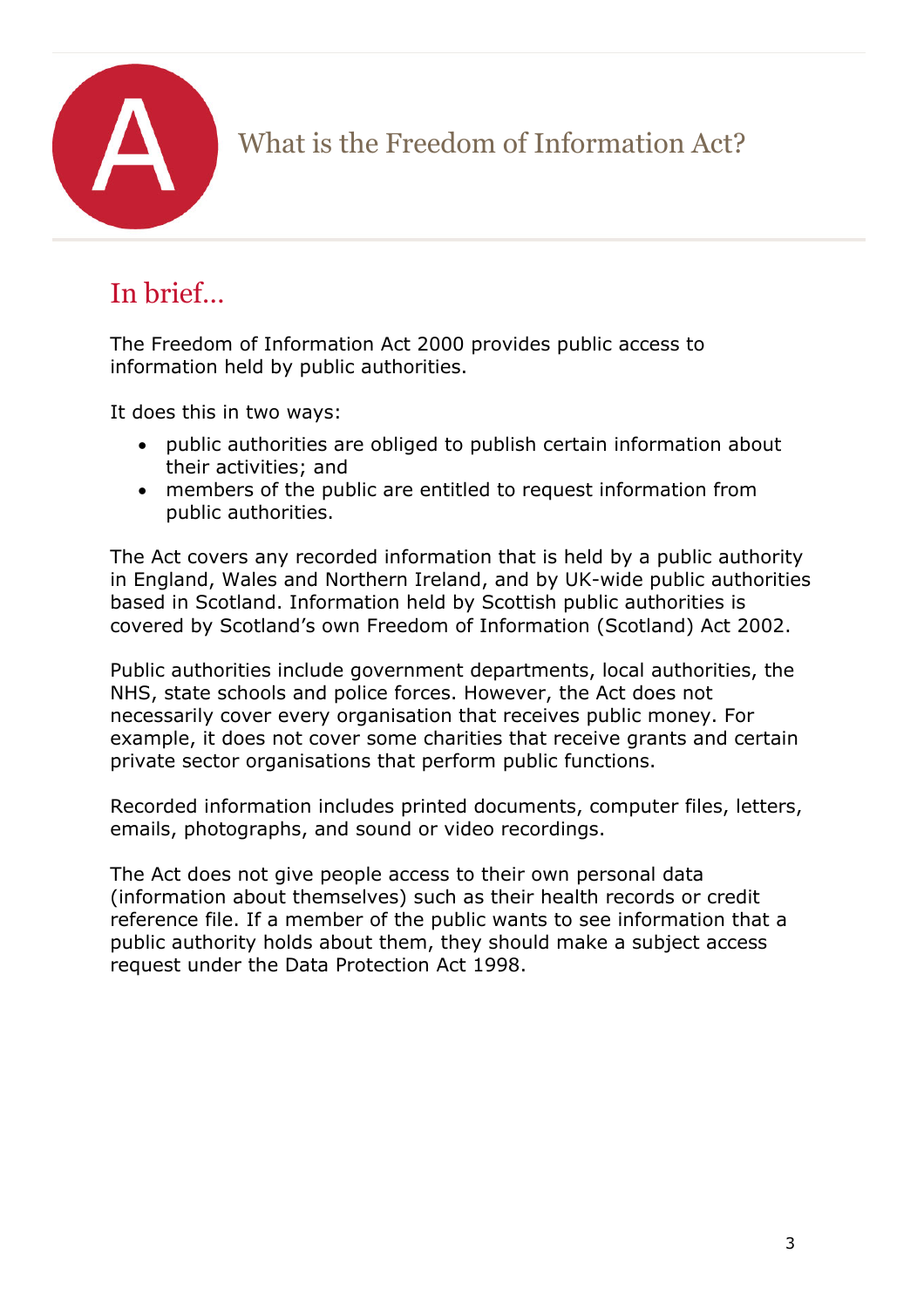# In more detail…

# What is the Freedom of Information Act for?

The government first published proposals for freedom of information in 1997. In the white paper [Your Right to Know,](http://www.archive.official-documents.co.uk/document/caboff/foi/foi.htm) the government explained that the aim was a more open government based on mutual trust.

"Openness is fundamental to the political health of a modern state. This White Paper marks a watershed in the relationship between the government and people of the United Kingdom. At last there is a government ready to trust the people with a legal right to information."

Public authorities spend money collected from taxpayers, and make decisions that can significantly affect many people's lives. Access to information helps the public make public authorities accountable for their actions and allows public debate to be better informed and more productive.

"Unnecessary secrecy in government leads to arrogance in governance and defective decision-making." Your Right to Know

Access to official information can also improve public confidence and trust if government and public sector bodies are seen as being open. In a [2011](http://www.ico.gov.uk/about_us/research/information_rights.aspx)  [survey](http://www.ico.gov.uk/about_us/research/information_rights.aspx) carried out on behalf of the Information Commissioner's Office, 81% of public bodies questioned agreed that the Act had increased the public's trust in their organisation.

## What are the principles behind the Freedom of Information Act?

The main principle behind freedom of information legislation is that people have a right to know about the activities of public authorities, unless there is a good reason for them not to. This is sometimes described as a presumption or assumption in favour of disclosure. The Act is also sometimes described as purpose and applicant blind.

This means that:

 everybody has a right to access official information. Disclosure of information should be the default – in other words, information should be kept private only when there is a good reason and it is permitted by the Act;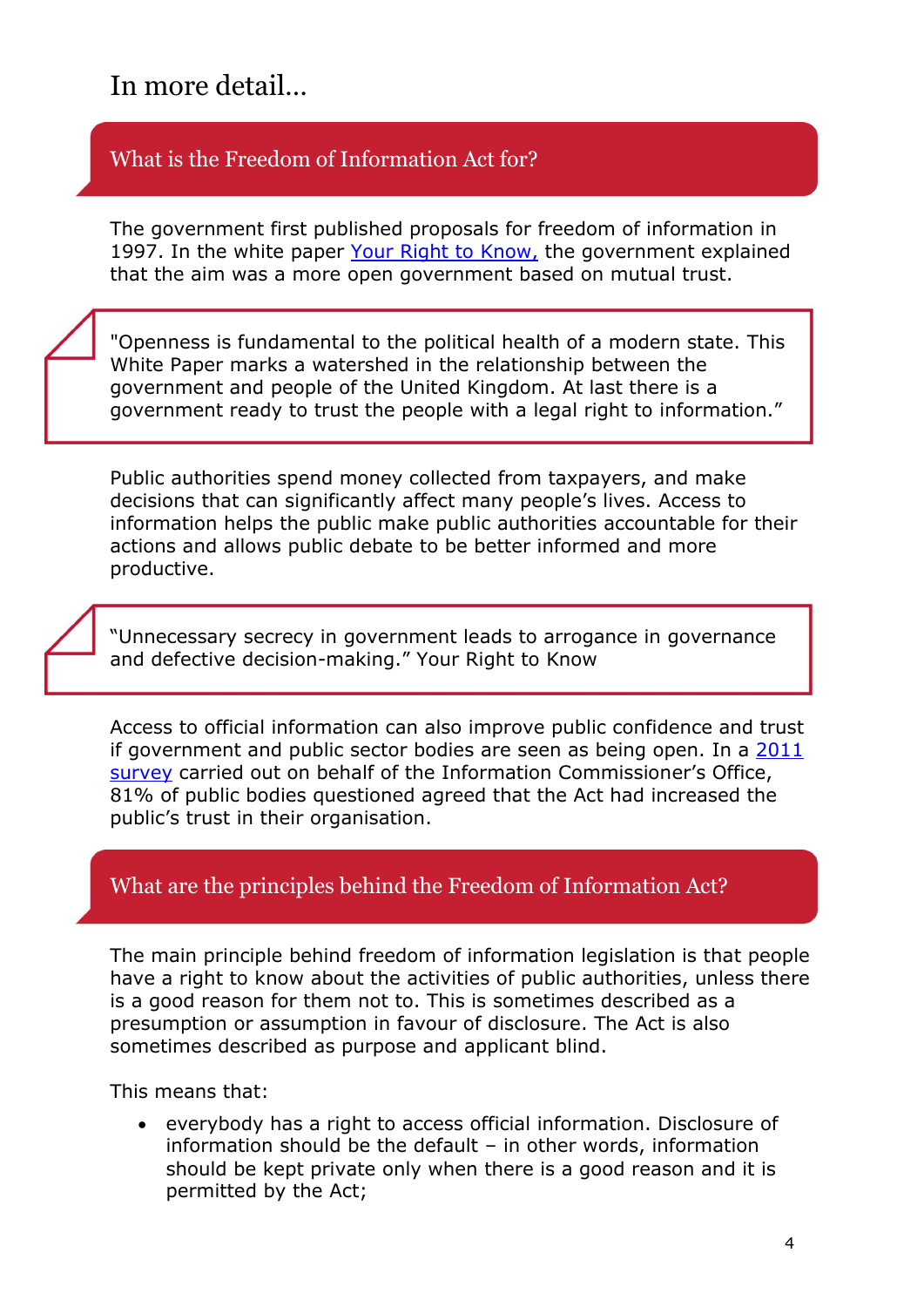- an applicant (requester) does not need to give you a reason for wanting the information. On the contrary, you must justify refusing them information;
- you must treat all requests for information equally, except under some circumstances relating to vexatious requests and personal data (see [When can we refuse a request?](#page-28-0) for details on these). The information someone can get under the Act should not be affected by who they are. You should treat all requesters equally, whether they are journalists, local residents, public authority employees, or foreign researchers; and
- because you should treat all requesters equally, you should only disclose information under the Act if you would disclose it to anyone else who asked. In other words, you should consider any information you release under the Act as if it were being released to the world at large.

This does not prevent you voluntarily giving information to certain people outside the provisions of the Act.

# Are we covered by the Freedom of Information Act?

The Act only covers public authorities. [Schedule 1](http://www.legislation.gov.uk/ukpga/2000/36/schedule/1) of the Act contains a list of the bodies that are classed as public authorities in this context. Some of these bodies are listed by name, such as the Health and Safety Executive or the National Gallery. Others are listed by type, for example government departments, parish councils, or maintained schools. Executive agencies are classed as part of their parent government department; for example, the DVLA is covered by the Act because it is part of the Department for Transport. However, arm's-length bodies are not considered part of the department sponsoring them, and they are listed individually in Part VI of Schedule 1.

Section 5 of the Act gives the Secretary of State the power to designate further bodies as public authorities. If in doubt, you can check the latest position at [www.legislation.gov.uk.](http://www.legislation.gov.uk/)

Certain bodies are only covered for some of the information they hold, for example:

- GPs, dentists and other health practitioners only have to provide information about their NHS work;
- the BBC, Channel 4 and the Welsh channel S4C (the public service broadcasters) do not have to provide information about journalistic, literary or artistic activities; and
- some bodies that have judicial functions do not have to provide information about these functions.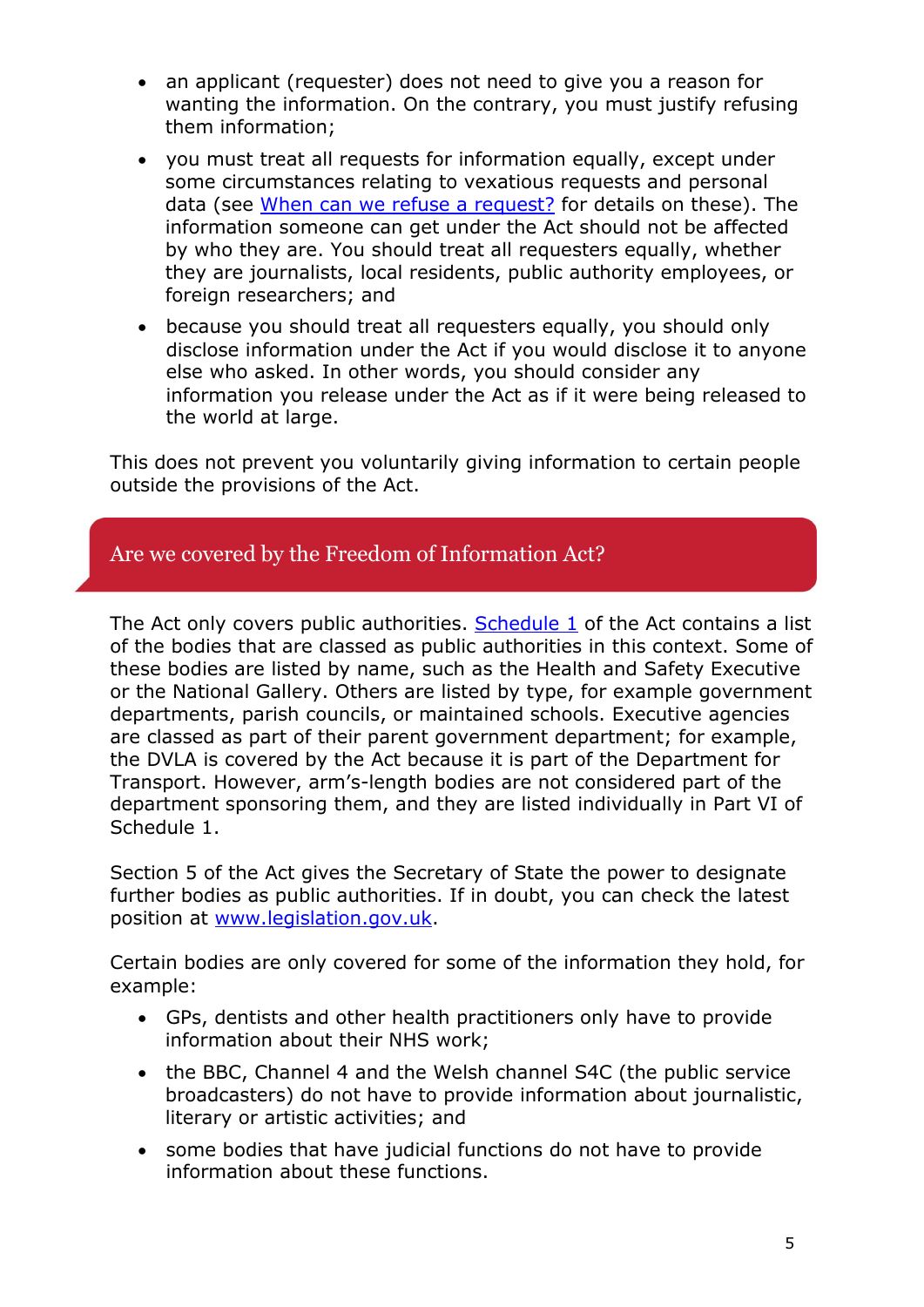In addition to the bodies listed in the Act, with effect from 1 September 2013 the definition of a public authority now also covers companies which are wholly owned:

- by the Crown;
- by the wider public sector; or
- by both the Crown and the wider public sector.

These terms are defined in more detail in the amended section 6 of FOIA.

For example, some local authorities have transferred responsibility for services (eg social housing) to a private company (sometimes known as an arm's-length management organisation or ALMO), which is wholly owned by the local authority. This type of company counts as a public authority in its own right and needs to respond to requests for information. Where a company is wholly owned by a number of local authorities it is also now a public authority for the purposes of FOIA.

Individual MPs, assembly members or councillors are not covered by the Act.

For further information, read our more detailed guidance:

[Public authorities under the Freedom of Information](http://www.ico.org.uk/~/media/documents/library/Freedom_of_Information/Detailed_specialist_guides/public_authorities_under_the_foia.pdf) Act

# When is information covered by the Freedom of Information Act?

The Act covers all recorded information held by a public authority. It is not limited to official documents and it covers, for example, drafts, emails, notes, recordings of telephone conversations and CCTV recordings. Nor is it limited to information you create, so it also covers, for example, letters you receive from members of the public, although there may be a good reason not to release them.

Requests are sometimes made for less obvious sources of recorded information, such as the author and date of drafting, found in the properties of a document (sometimes called meta-data). This information is recorded so is covered by the Act and you must consider it for release in the normal way.

Similarly, you should treat requests for recorded information about the handling of previous freedom of information requests (meta-requests) no differently from any other request for recorded information.

The Act does not cover information that is in someone's head. If a member of the public asks for information, you only have to provide information you already have in recorded form. You do not have to create new information or find the answer to a question from staff who may happen to know it.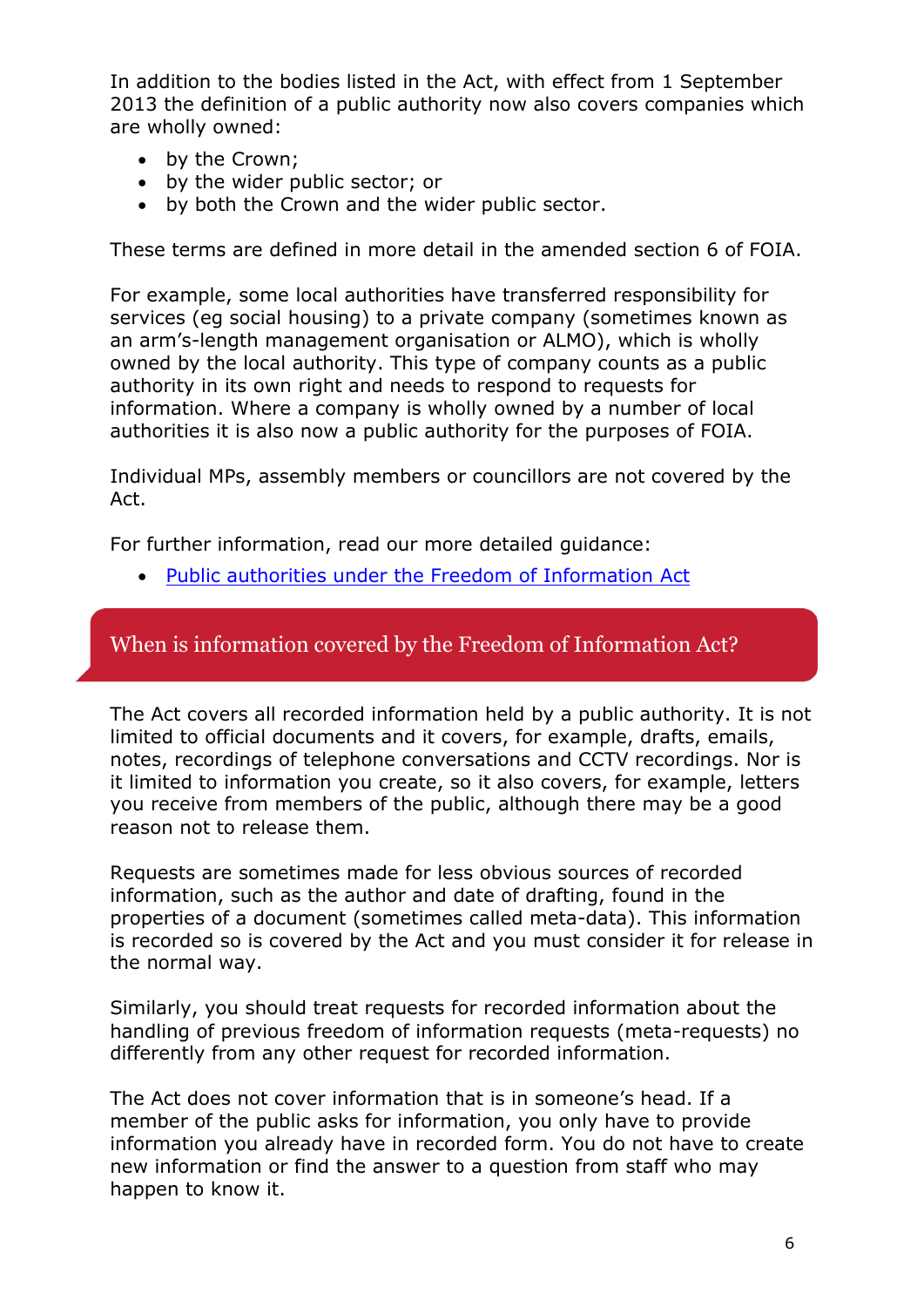The Act covers information that is held on behalf of a public authority even if it is not held on the authority's premises. For example, you may keep certain records in off-site storage, or you may send out certain types of work to be processed by a contractor. Similarly, although individual councillors are not public authorities in their own right, they do sometimes hold information about council business on behalf of their council.

Where you subcontract public services to an external company, that company may then hold information on your behalf, depending on the type of information and your contract with them. Some of the information held by the external company may be covered by the Act if you receive a freedom of information request. The company does not have to answer any requests for information it receives, but it would be good practice for them to forward the requests to you. The same applies where you receive services under a contract, for example, if you consult external solicitors.

The Act does not cover information you hold solely on behalf of another person, body or organisation. This means employees' purely private information is not covered, even if it is on a work computer or email account; nor is information you store solely on behalf of a trade union, or an individual MP or councillor.

For further information, read our more detailed guidance:

- [When is information caught by the FOI Act?](http://www.ico.gov.uk/for_organisations/guidance_index/~/media/documents/library/Freedom_of_Information/Detailed_specialist_guides/AWARENESS_GUIDANCE_12_INFO_CAUGHT_BY_FOI_ACT.ashx)
- Information held by a public authority for the purposes of the [Freedom of Information Act](http://www.ico.gov.uk/~/media/documents/library/Freedom_of_Information/Detailed_specialist_guides/information_held_by_a_public_authority_for_purposes_of_foia.pdf)
- [Official information held in private email accounts](http://www.ico.gov.uk/for_organisations/guidance_index/~/media/documents/library/Freedom_of_Information/Detailed_specialist_guides/official_information_held_in_private_email_accounts.ashx)

# Who can make a freedom of information request?

Anyone can make a freedom of information request – they do not have to be UK citizens, or resident in the UK. Freedom of information requests can also be made by organisations, for example a newspaper, a campaign group, or a company. Employees of a public authority can make requests to their own employer, although good internal communications and staff relations will normally avoid the need for this.

Requesters should direct their requests for information to the public authority they think will hold the information. The public authority that receives the request is responsible for responding. Requests should not be sent to the Information Commissioner's Office (ICO), except where the requester wants information the ICO holds.

For further information, read our more detailed guidance:

 [Consideration of requests without reference](http://www.ico.gov.uk/for_organisations/guidance_index/~/media/documents/library/Freedom_of_Information/Detailed_specialist_guides/MOTIVE_BLIND_V1.ashx) to the identity of the [applicant or the reasons for the request.](http://www.ico.gov.uk/for_organisations/guidance_index/~/media/documents/library/Freedom_of_Information/Detailed_specialist_guides/MOTIVE_BLIND_V1.ashx)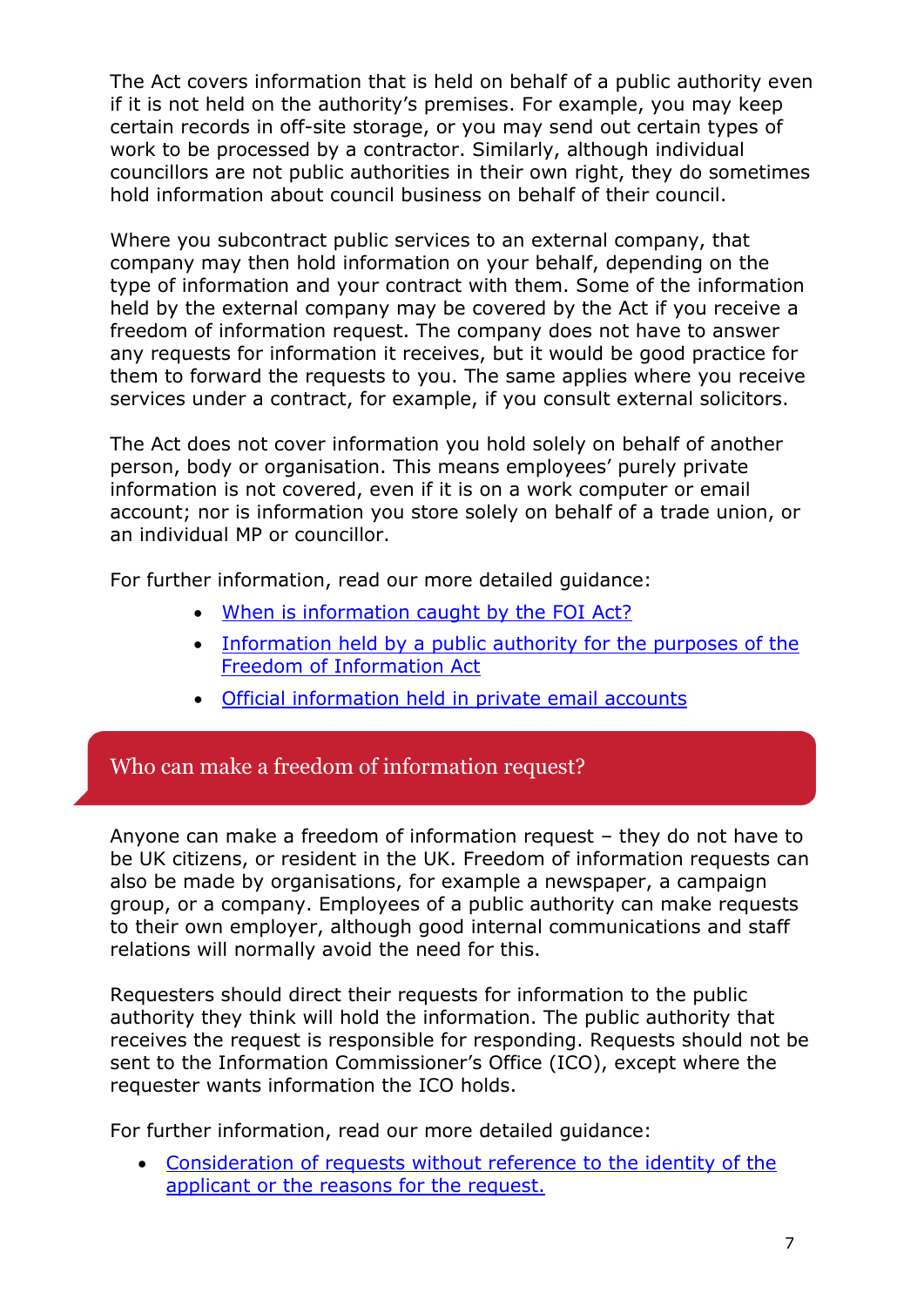# What are our obligations under the Freedom of Information Act?

You have two main obligations under the Act. You must:

- publish certain information proactively. See What information do we [need to publish?](#page-11-0) for more details; and
- respond to requests for information. See What should we do when [we receive a request?](#page-17-0) for more on this.

In addition, two codes of practice contain recommended good practice when applying the Act.

The [section 45 code of practice](http://www.justice.gov.uk/guidance/docs/foi-section45-code-of-practice.pdf) gives gives recommendations for public authorities about their handling of requests. It covers the situations in which you should give advice and assistance to those making requests; the complaints procedures you should put in place; and various considerations that may affect your relationships with other public bodies or third parties.

The [section 46 code of practice](http://www.justice.gov.uk/guidance/docs/foi-section-46-code-of-practice.pdf) covers good records management practice and the obligations of public authorities under the Public Records Acts to maintain their records in an ordered and managed way, so that they can readily retrieve information when it is needed.

These codes of practice are not directly legally binding but failure to follow them is likely to lead to breaches of the Act. In particular there is a link between following part II of the section 45 code of practice and complying with section 16 of the Act. Section 16 requires you to provide applicants with reasonable advice and assistance. This includes advice and assistance to members of the public before they have made their request.

For further information, read our more detailed guidance:

- [Advice on using the procedural codes of practice](http://www.ico.gov.uk/for_organisations/guidance_index/~/media/documents/library/Freedom_of_Information/Practical_application/USING_THE_COP_V2_10_07_07.ashx)
- [Good practice in providing advice and assistance](http://www.ico.gov.uk/for_organisations/guidance_index/~/media/documents/library/Freedom_of_Information/Detailed_specialist_guides/ADVICE_AND_ASSISTANCE_V1.ashx)

## What do we need to tell people about the Freedom of Information Act?

Making information available is only valuable to the public if they know they can access it, and what is available. You should:

- publicise your commitment to proactive publication and the details of what is available. See [What information do we need to publish?;](#page-11-0)
- publicise the fact that people can make freedom of information requests to you;
- provide contact details for making a request, including a named contact and phone number for any enquiries about the Act; and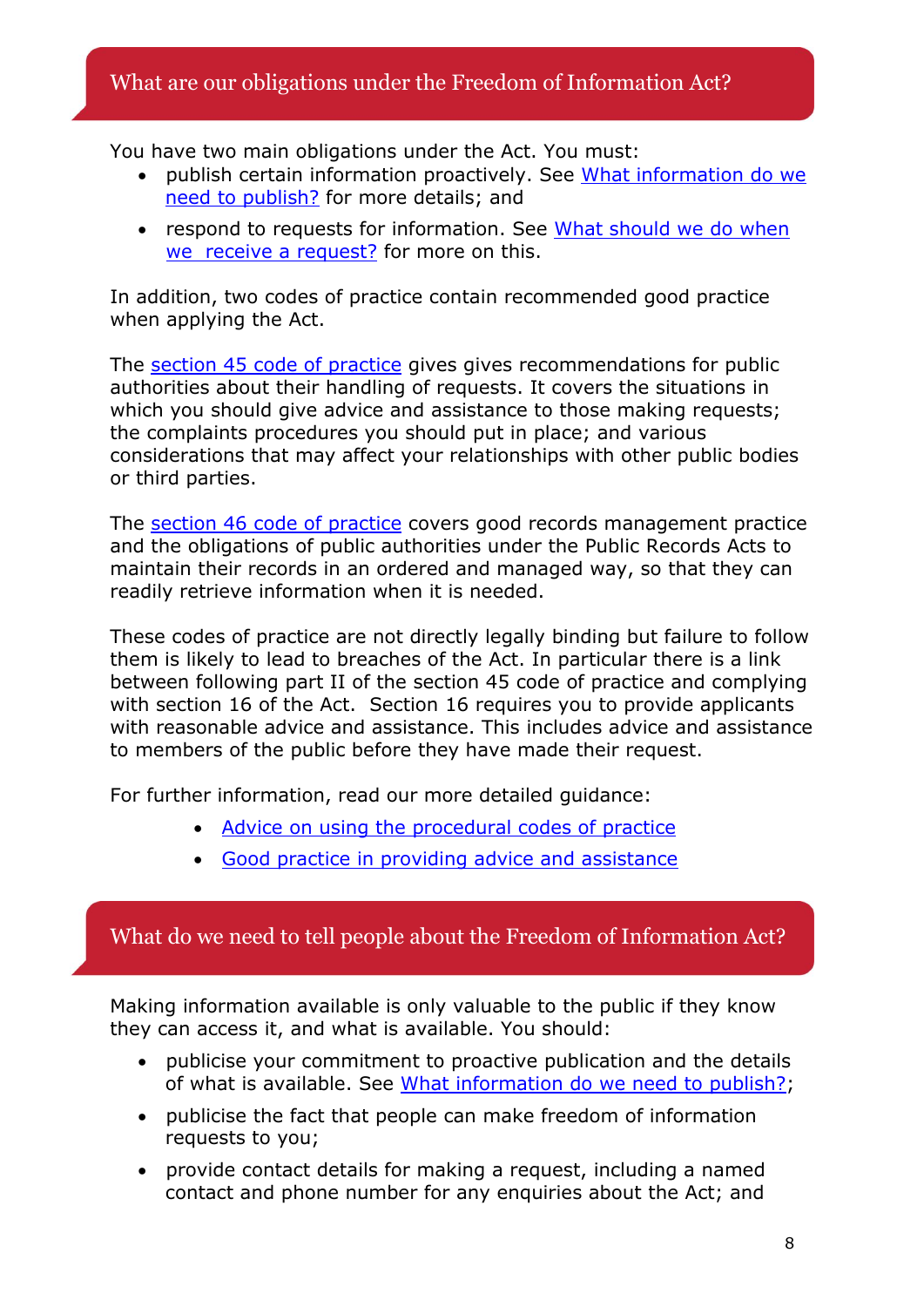tell people who you think may want information that they can make a request, and tell them how to do this.

You should communicate with the public in a range of ways. This is likely to include websites, noticeboards, leaflets, or posters in places where people access your services.

You must also make your staff, contractors, customers or others you have contact with aware of how the Act may affect them. You should make it clear that you cannot guarantee complete confidentiality of information and that as a public body you must consider for release any information you hold if it is requested. You will need to consider each request individually, but it is worthwhile having policies or guidelines for certain types of information, such as information about staff.

#### How does the Freedom of Information Act affect data protection?

The Data Protection Act 1998 gives rules for handling information about people. It includes the right for people to access their personal data. The Freedom of Information Act and the Data Protection Act come under the heading of information rights and are regulated by the ICO.

When a person makes a request for their own information, this is a subject access request under the Data Protection Act. However, members of the public often wrongly think it is the Freedom of Information Act that gives them the right to their personal information, so you may need to clarify things when responding to such a request.

The Data Protection Act exists to protect people's right to privacy, whereas the Freedom of Information Act is about getting rid of unnecessary secrecy. These two aims are not necessarily incompatible but there can be a tension between them, and applying them sometimes requires careful judgement.

When someone makes a request for information that includes someone else's personal data, you will need to carefully balance the case for transparency and openness under the Freedom of Information Act against the data subject's right to privacy under the Data Protection Act in deciding whether you can release the information without breaching the data protection principles.

See [When can we refuse a request?](#page-28-0) for more information on the exemptions for personal data.

How does the Freedom of Information Act affect copyright and intellectual property?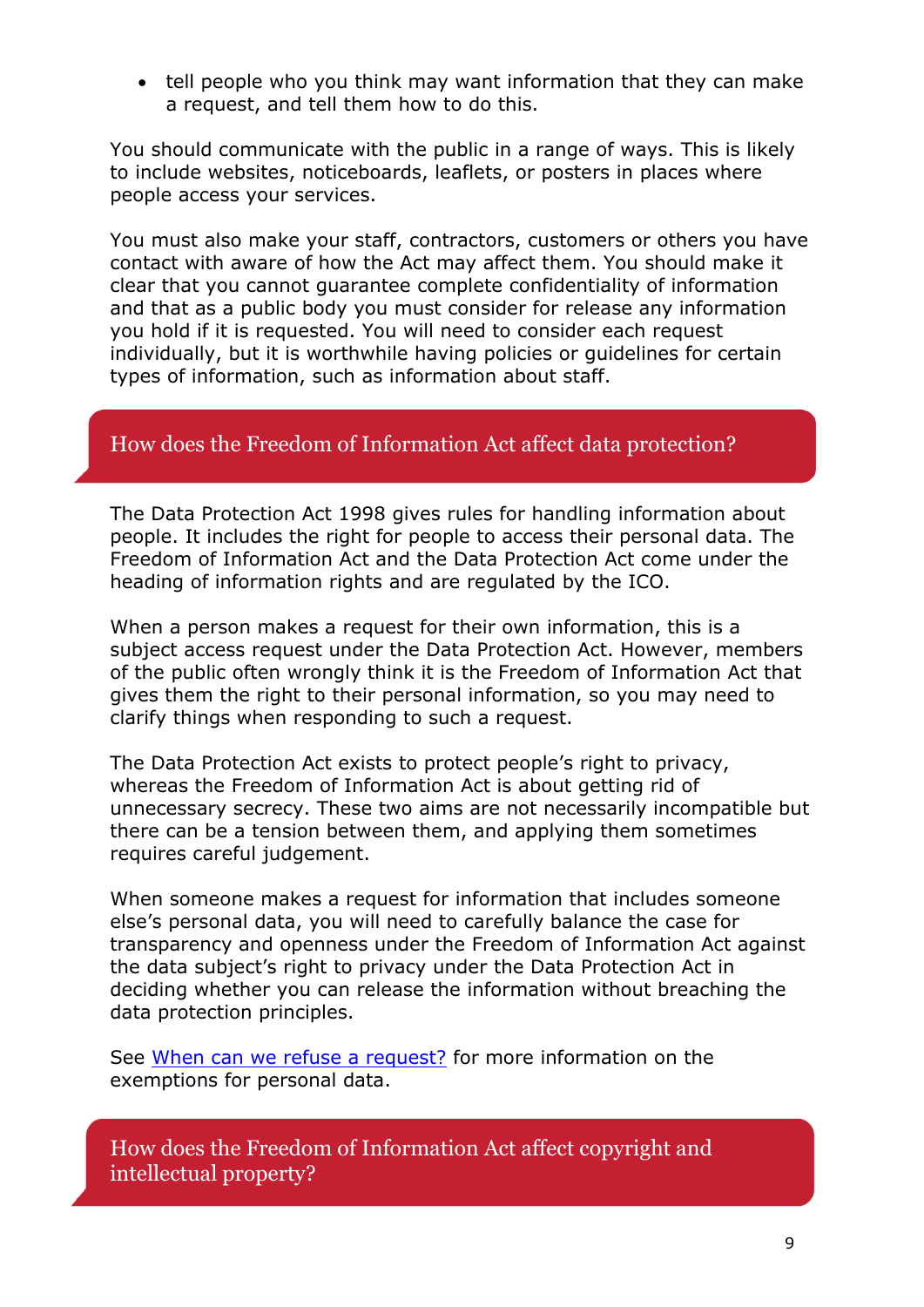The Act does not affect copyright and intellectual property rights that give owners the right to protect their original work against commercial exploitation by others. If someone wishes to re-use public sector information for commercial purposes, they should make an application under the Re-use of Public Sector Information Regulations. See [the Public](http://www.nationalarchives.gov.uk/information-management/policies/psi-faqs.htm)  [Sector Information FAQs](http://www.nationalarchives.gov.uk/information-management/policies/psi-faqs.htm) from the National Archives for more information on this. The ICO does not have any powers to regulate copyright or the re-use of information.

When giving access to information under the Act, you cannot place any conditions or restrictions on that access. For example, you cannot require the requester to sign any agreement before they are given access to the information. However, you can include a copyright notice with the information you disclose. You can also make a claim in the courts if the requester or someone else uses the information in breach of copyright. The ICO encourages public authorities to use the [open government licence](http://www.nationalarchives.gov.uk/doc/open-government-licence/) provided by the National Archives.

Add the following text at the end of the section

For further information, read our more detailed guidance:

 [Intellectual property rights and disclosures under the Freedom of](http://www.ico.gov.uk/~/media/documents/library/Freedom_of_Information/Detailed_specialist_guides/intellectual_property_rights_and_disclosures_under_the_foia.pdf)  [Information Act](http://www.ico.gov.uk/~/media/documents/library/Freedom_of_Information/Detailed_specialist_guides/intellectual_property_rights_and_disclosures_under_the_foia.pdf)

What other laws may we need to take into account when applying the Freedom of Information Act?

The Freedom of Information Act may work alongside other laws.

Some of the exemptions in the Act that allow public authorities to withhold information use principles from common law, for example the section 41 exemption refers to the law of confidence.

Also, section 44 of the Act allows information to be withheld when its disclosure is prohibited under other legislation, and section 21 can exempt information that is accessible to an applicant using procedures in other legislation. See [When can we refuse a request?](#page-28-0) for more information on the exemptions.

When dealing with requests for information, you should continue to be aware of your obligations under the Equality Act 2010 (or Disability Discrimination Act 1995 in Northern Ireland) and the Welsh Language Act 1993. These Acts are not regulated by the ICO so they are not covered in this guidance.

You should handle requests for environmental information under the Environmental Information Regulations 2004. The Regulations also require you to make environmental information available proactively by readily accessible electronic means. If you are likely to be handling requests for information, you will need to familiarise yourself with the basics of the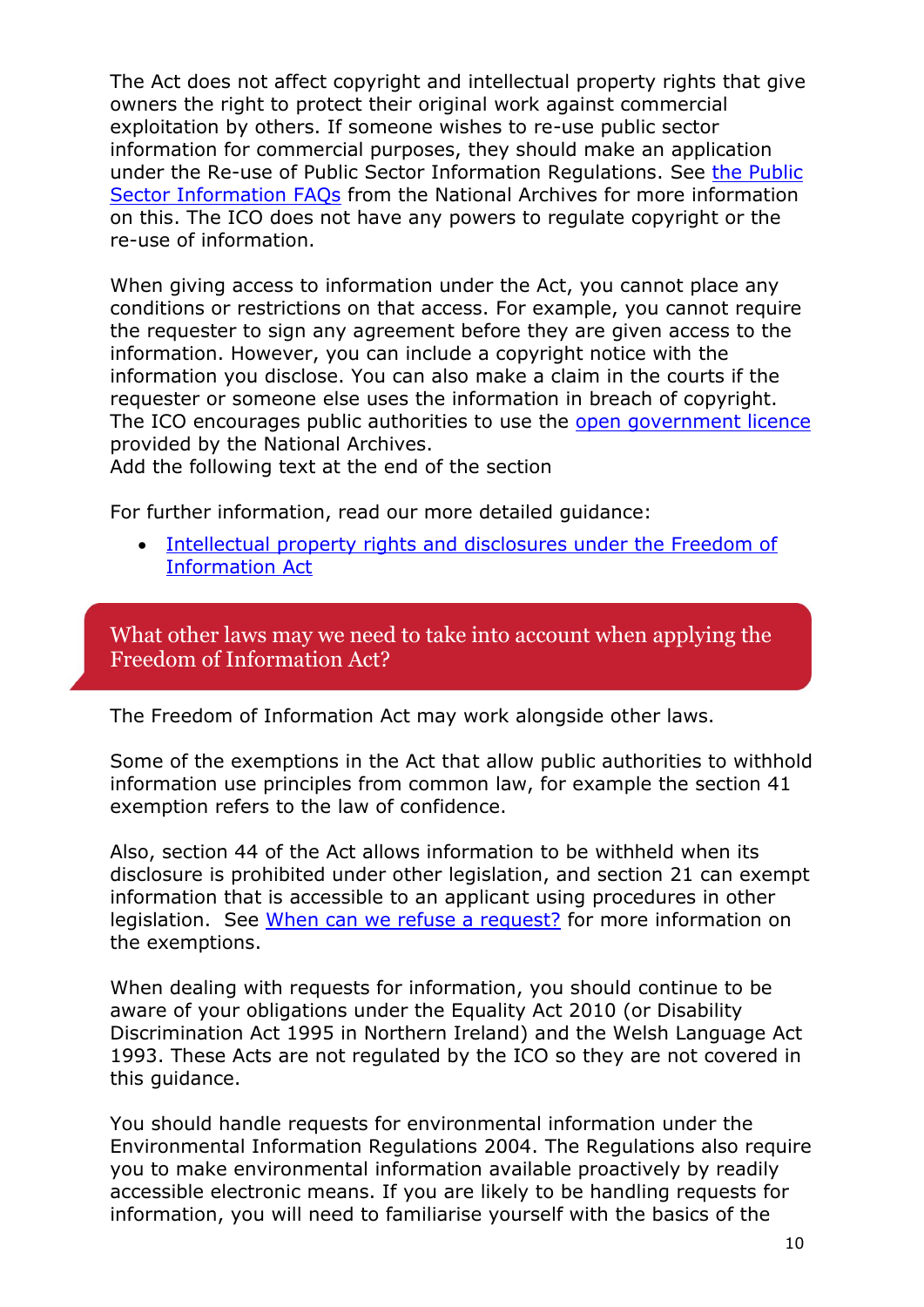Regulations, especially the definition of 'environmental information', found in regulation 2(1).

The Infrastructure for Spatial Information in the European Community Regulations 2009 came into force on 31 December 2009. You will need to take these into account when considering your duty under the Freedom of Information Act to proactively publish information, as they require public authorities to make 'spatial data sets' (sets of data linked to geographical locations) publicly available in a consistent and usable electronic format.

For further information, read our more detailed guidance:

- [What is environmental information?](http://www.ico.gov.uk/for_organisations/guidance_index/~/media/documents/library/Environmental_info_reg/Introductory/EIR_WHAT_IS_ENVIRONMENTAL_INFORMATION.ashx)
- [An introduction to the Environmental Information Regulations](http://www.ico.gov.uk/for_organisations/guidance_index/~/media/documents/library/Environmental_info_reg/Introductory/EIP076_GUIDANCE_FOR_PUB_DOC_VERSION3.ashx)  [exceptions](http://www.ico.gov.uk/for_organisations/guidance_index/~/media/documents/library/Environmental_info_reg/Introductory/EIP076_GUIDANCE_FOR_PUB_DOC_VERSION3.ashx)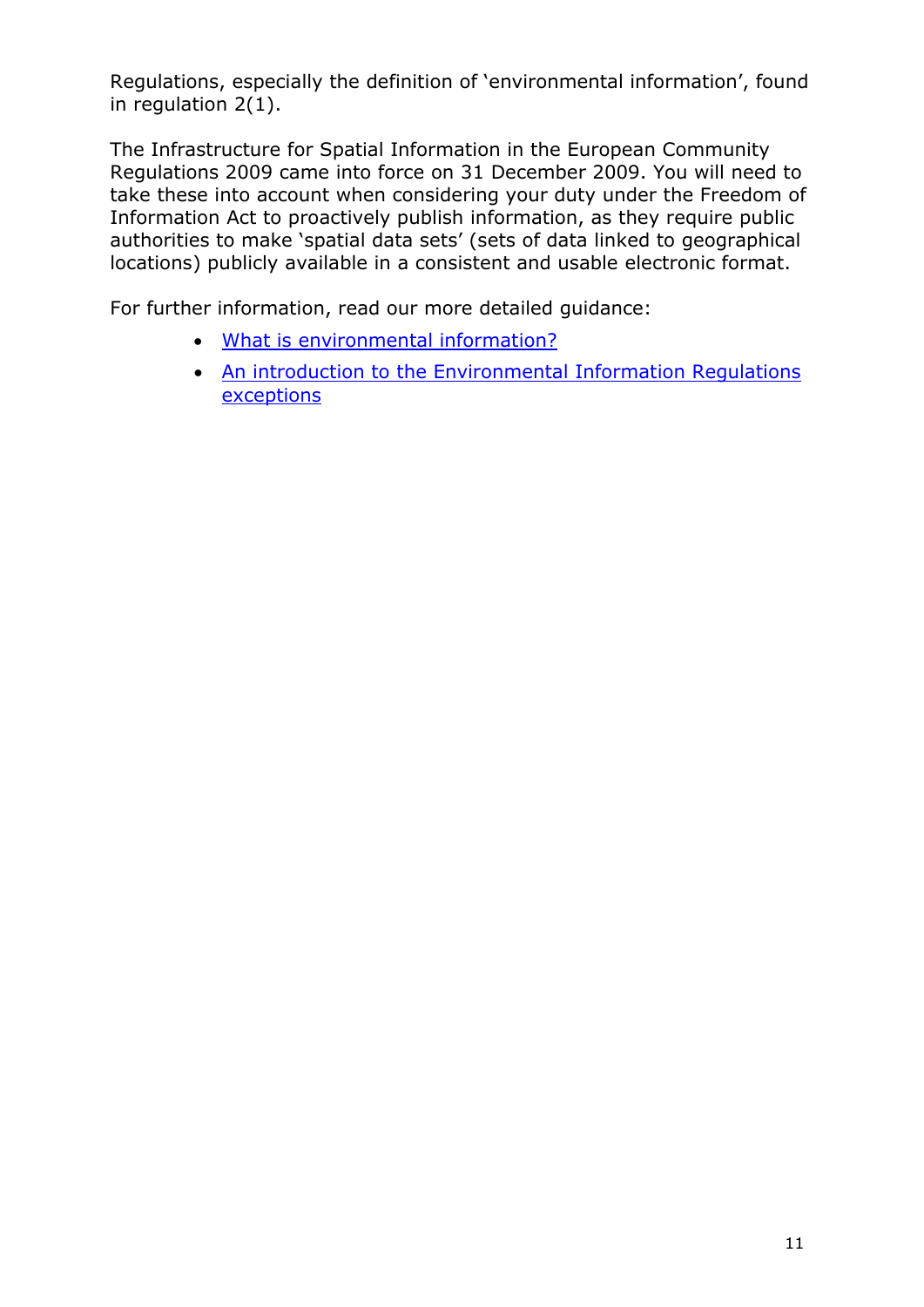<span id="page-11-0"></span>

# What information do we need to publish?

# In brief…

As well as responding to requests for information, you must publish information proactively. The Freedom of Information Act requires every public authority to have a publication scheme, approved by the Information Commissioner's Office (ICO), and to publish information covered by the scheme.

The scheme must set out your commitment to make certain classes of information routinely available, such as policies and procedures, minutes of meetings, annual reports and financial information.

To help you do this the ICO has developed a model publication scheme. There are two versions; one for most public authorities and one for the few public authorities that are only covered for part of the information they hold.

The information you release in accordance with the publication scheme represents the minimum you must disclose. If a member of the public wants information not listed in the scheme, they can still ask you for it (see [What should we do when we receive a request?\)](#page-17-0).

Most public authorities will make their publication scheme available on their website under 'freedom of information', 'guide to information' or 'publication scheme'. If you are asked for any of this information, you should be able to make it available quickly and easily, so you should make your staff aware of the information available through your publication scheme.

If you are involved in implementing and maintaining the scheme, you will need to read the detail below.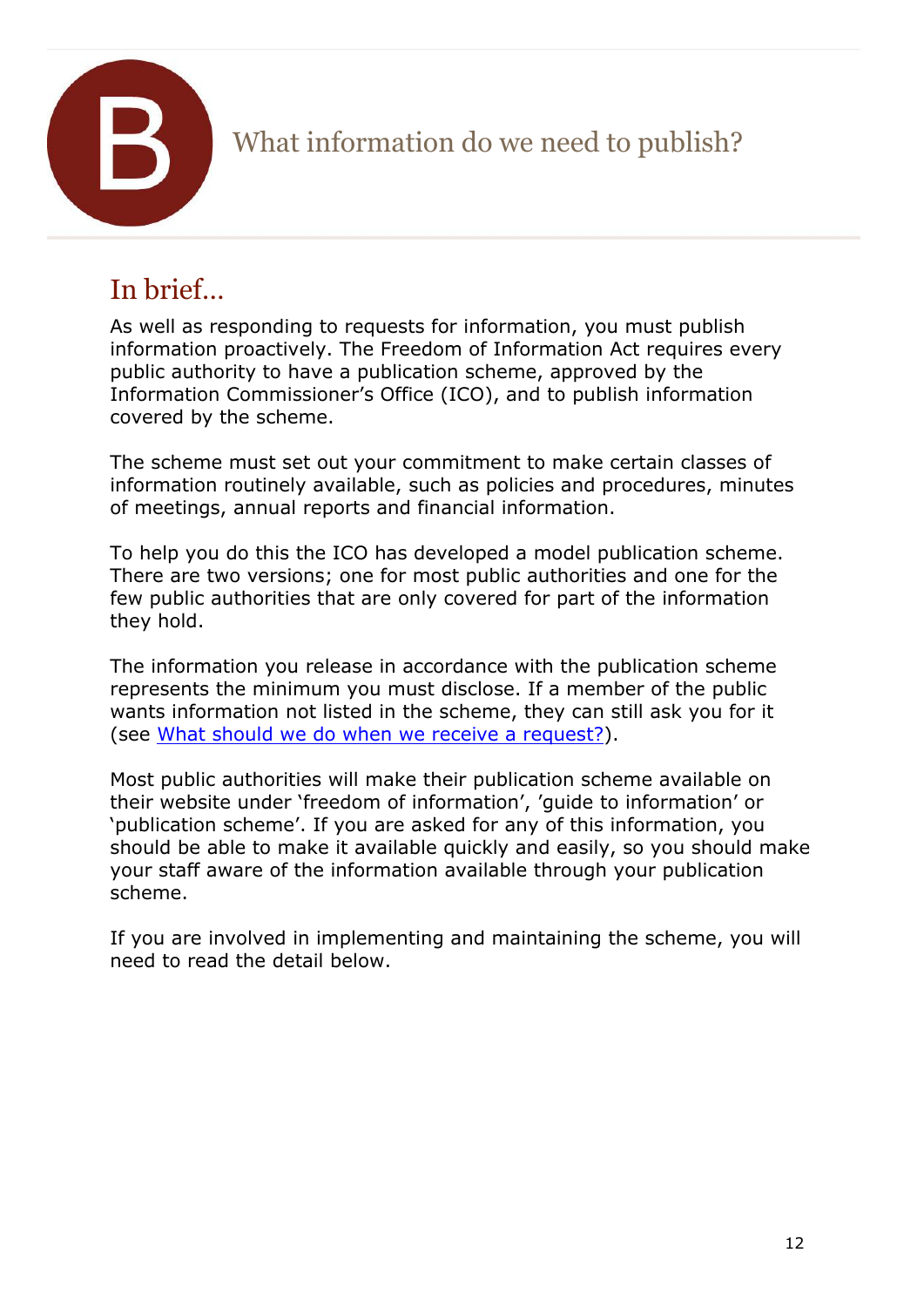In more detail…

## Do we need to produce our own publication scheme?

No. Every public authority must have a publication scheme, but the ICO has now created a model publication scheme that all public authorities must use. It is available in two versions; one is designed for those public authorities that are only covered for certain information, and the other is for all other public authorities. Any publication scheme you have that was created before 1 January 2009 is now out of date and you should replace it with the ICO model scheme.

#### What is the model publication scheme?

The model publication scheme is a short document (say two pages long) setting out your high-level commitment to proactively publish information. It is suitable for all sectors and consists of seven commitments and seven classes of information.

The model publication scheme commits you to publish certain classes of information. It also specifies how you should make the information available, what you can charge, and what you need to tell members of the public about the scheme.

The ICO will inform public authorities if we plan to update the model publication scheme, via our website.

For further information, read:

- [Model publication scheme](http://www.ico.gov.uk/~/media/documents/library/Freedom_of_Information/Detailed_specialist_guides/model-publication-scheme.pdf)
- [Model publication scheme \(Welsh\)](http://www.ico.gov.uk/for_organisations/freedom_of_information/~/media/documents/library/Freedom_of_Information/Detailed_specialist_guides/generic_scheme_v1_cymraeg.ashx)
- [Model publication scheme for bodies only covered for certain](http://www.ico.org.uk/~/media/documents/library/Freedom_of_Information/Detailed_specialist_guides/model-publication-scheme-for-bodies-only-covered-for-certain-information.pdf)  [information](http://www.ico.org.uk/~/media/documents/library/Freedom_of_Information/Detailed_specialist_guides/model-publication-scheme-for-bodies-only-covered-for-certain-information.pdf)

How should we comply with the model publication scheme?

You should adopt the scheme and you need not tell the ICO you have done so. The model scheme is appropriate for all public authorities so you should not change it. You should also make sure you publish the information it covers.

You should also produce:

 a guide to information, specifying what information you publish and how it is available, for example, online or by contacting you; and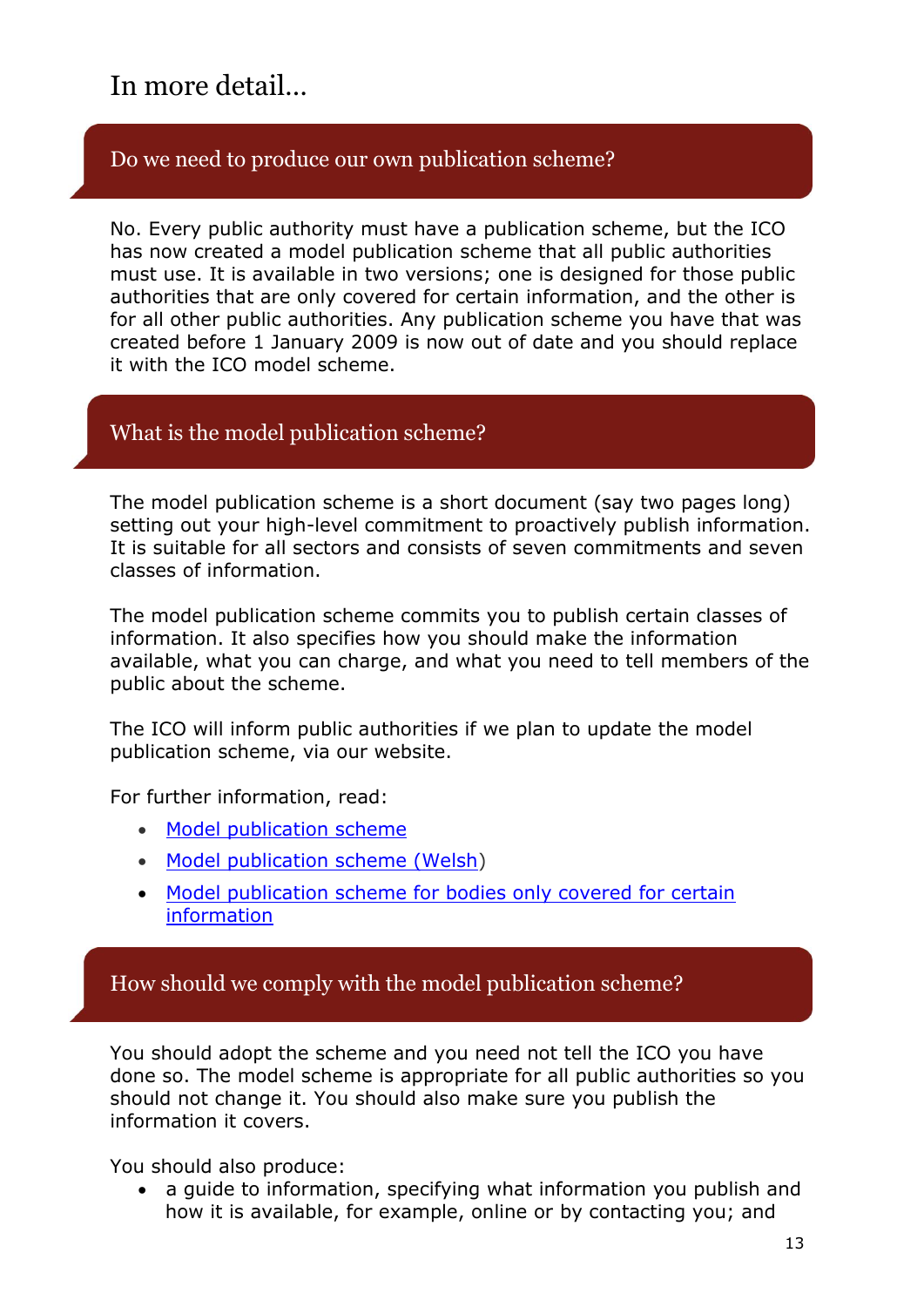a schedule of fees, saying what you charge for information.

You should publicise the fact that information is available to the public under the scheme. You should make sure the model scheme, guide to information, and schedule of fees are all available on your website, public notice board, or in any other way you normally communicate with the public.

What kind of information should we publish and include in our guide to information?

The model publication scheme describes the seven types (classes) of information you should publish.

The seven classes of information are broad and include headings like 'Who we are and what we do' and 'The services we offer'. The classes cover all the more formal types of information you hold, such as information about the structure of your organisation, minutes of meetings, contracts, reports, plans and policies. You should include all information that falls in the seven classes, unless there is a good reason not to. This is in line with one of the principles of the Act – that public information should be made available unless there is good reason to withhold it, and the Act allows it.

You are not required to proactively publish drafts, notes, older versions of documents that have been superseded, emails or other correspondence. Actions and decisions in relation to specific individuals are also unlikely to be covered. Members of the public wanting access to information that is not included in your guide to information can still make a freedom of information request.

To help you decide what you should include in your guide to information, the ICO has produced [definition documents](http://www.ico.gov.uk/for_organisations/freedom_of_information/definition_documents.aspx) for the various sectors. These set out the types of information the ICO would normally expect particular types of public authority to publish. For some smaller public authorities, such as health practitioners, parish councils and primary schools, the ICO has produced template quides to information that just need to be filled in.

Remember that you also need to maintain your publication scheme and continue to publish the information it lists. This means you must put in place a process to:

- review what information you are publishing;
- ensure you make newly created information that falls within the scope of the scheme available promptly; and
- replace or update information that has been superseded.

You should make yourself aware of any records management policies that support proactive publication. For example, you may need to notify the relevant person or department when you update, replace or alter any of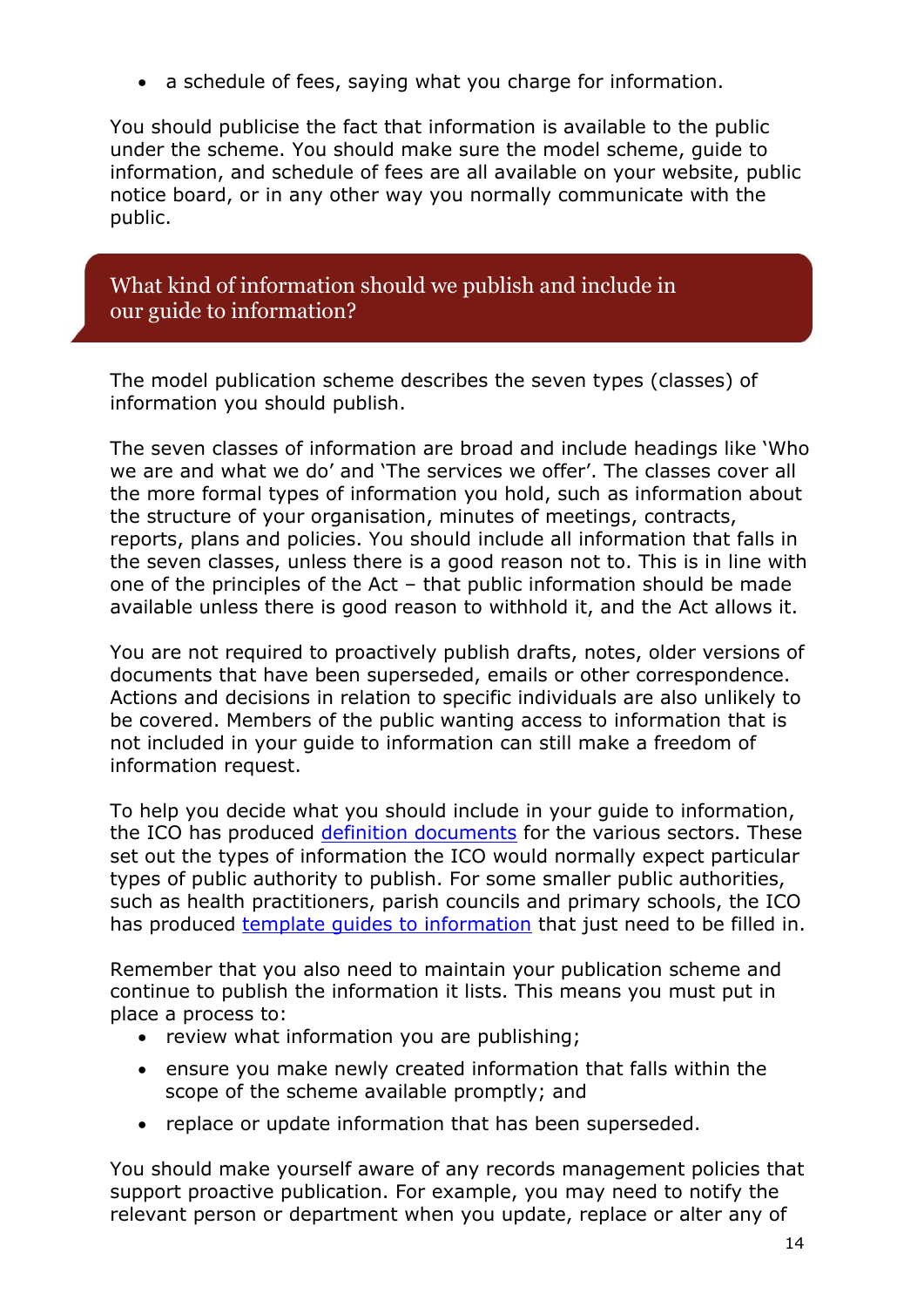the information covered by the publication scheme. You should make sure your staff receive the right training and guidance about this.

For further information, read our more detailed guidance:

- Model publication scheme [using the definition documents](http://www.ico.gov.uk/for_organisations/guidance_index/~/media/documents/library/Freedom_of_Information/Practical_application/USINGTHEDEFINITIONDOCUMENTS.ashx)
- [What should be published: minutes and agendas](http://www.ico.gov.uk/for_organisations/guidance_index/~/media/documents/library/Freedom_of_Information/Detailed_specialist_guides/MINUTESANDAGENDAS.ashx)

## What if we don't have all the information that the model publication scheme covers?

The Act only covers information you hold. It does not require you to create new information or to record information you do not need for your own business purposes.

In your guide to information, list only the information you hold and must publish.

# Can we refuse to publish information?

You should list any information you hold that falls within the classes in your guide to information unless:

- it is in draft form;
- you have archived it or it is difficult to access;
- it is exempt from disclosure under the Act; or
- part of the document is exempt from disclosure and it would not be practical to publish the information in a redacted (edited) form. The ICO would normally expect you to publish redacted minutes of meetings, but we accept it is unreasonable to expect you to routinely produce edited versions of other documents.

Where you have decided not to publish information, it is good practice to record your reasons for this decision, in case you are questioned about this later.

Why must we publish information, rather than simply responding to requests?

The Act is designed to increase transparency. Members of the public should be able to routinely access information that is in the public interest and is safe to disclose. Also, without the publication scheme, members of the public may not know what information you have available.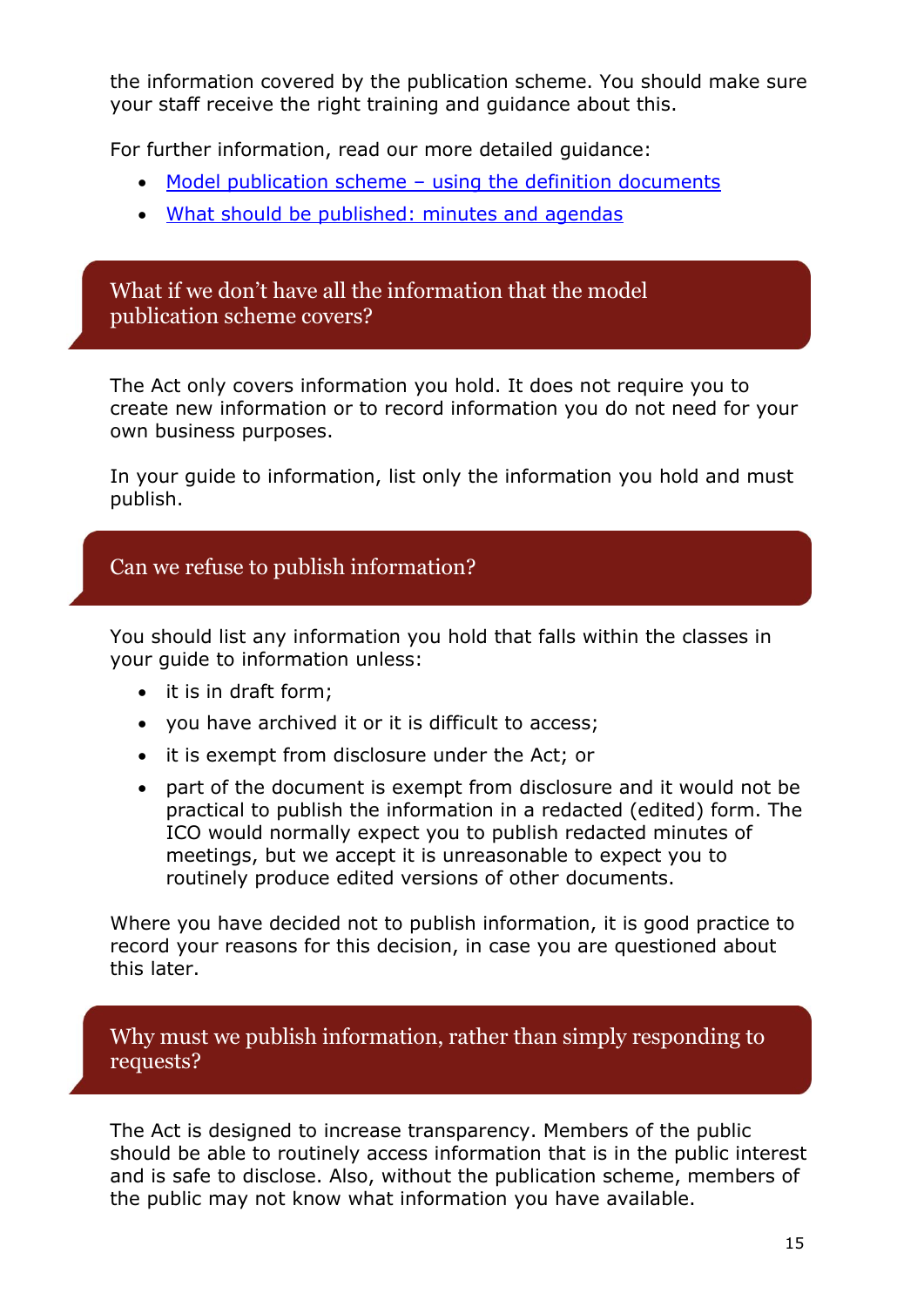The publication scheme covers information you have already decided you can give out. People should be able to access this information directly on the web, or receive it promptly and automatically whenever they ask.

#### Does all the information have to be on a website?

No, but if you have a website this is the easiest way for most people to access the information and will reduce your workload. The scheme recommends that information should be on a website wherever possible. However, some information may not suitable for uploading to a website, such as information that is held only in hard copy or very large files. The ICO appreciates that some small public authorities will not have the technical resources to support complex or regularly updated websites.

Where information is not available online, you must still list the information in your guide to information and give contact details so people can make a request to see it. You should provide this promptly on request. You should also make information available in this way for people who lack access to the internet.

Some information may be available to view in person only, but this should be reserved for those exceptional circumstances where it is the only practicable option. For example, a large or fragile historical map may be difficult to copy. You should provide contact details and promptly arrange an appointment for the requester to view the information they have asked for.

The ICO recommends that you give the contact details of post holders who are responsible for specific types or pieces of information because they can easily access that information in their normal work and answer any questions about it. Making defined post holders responsible for specific pieces of information helps keep the information you publish up to date.

#### How much can we charge for information?

The Act does not specify how much you can charge for information published in accordance with a publication scheme (this is different from the rule for information released in response to a request – see [What](#page-17-0)  [should we do when we receive a request?\)](#page-17-0). However, you must publish a list of charges indicating when you will charge and how much. You will not be able to charge if you have not indicated this in advance.

The ICO model publication scheme requires any fee to be justified, transparent and kept to a minimum. As a general rule, you can only make the following charges: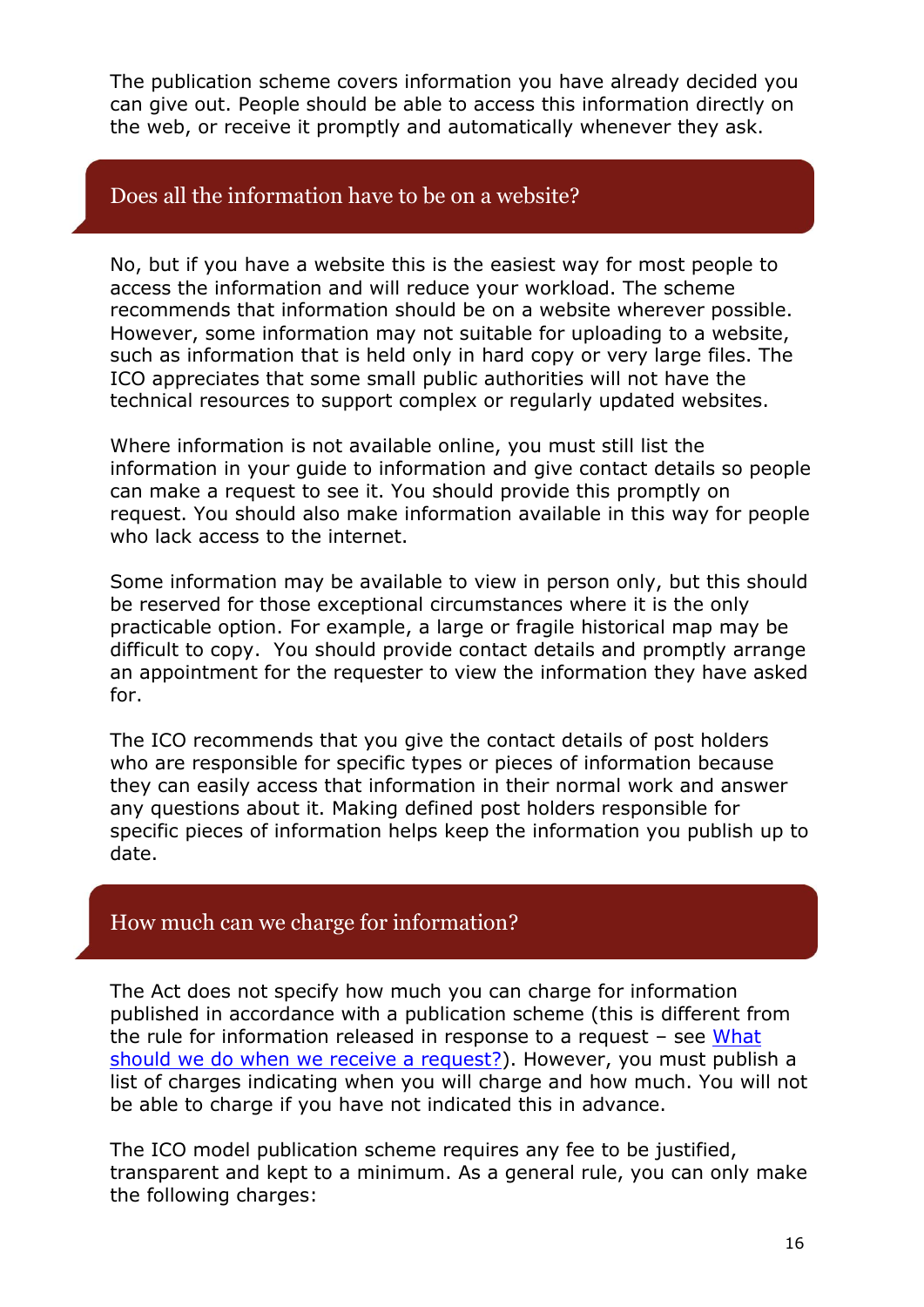- for communicating the information, such as photocopying and postage. We do not consider it reasonable to charge for providing information online;
- fees permitted by other legislation; and
- for information produced commercially, for example, a book, map or similar publication that you intend to sell and would not otherwise have produced.

For further information, read our detailed guidance:

[Charging for information in a publication scheme](http://www.ico.gov.uk/for_organisations/freedom_of_information/publication_scheme/~/media/documents/library/Freedom_of_Information/Practical_application/can_i_charge_for_information.pdf)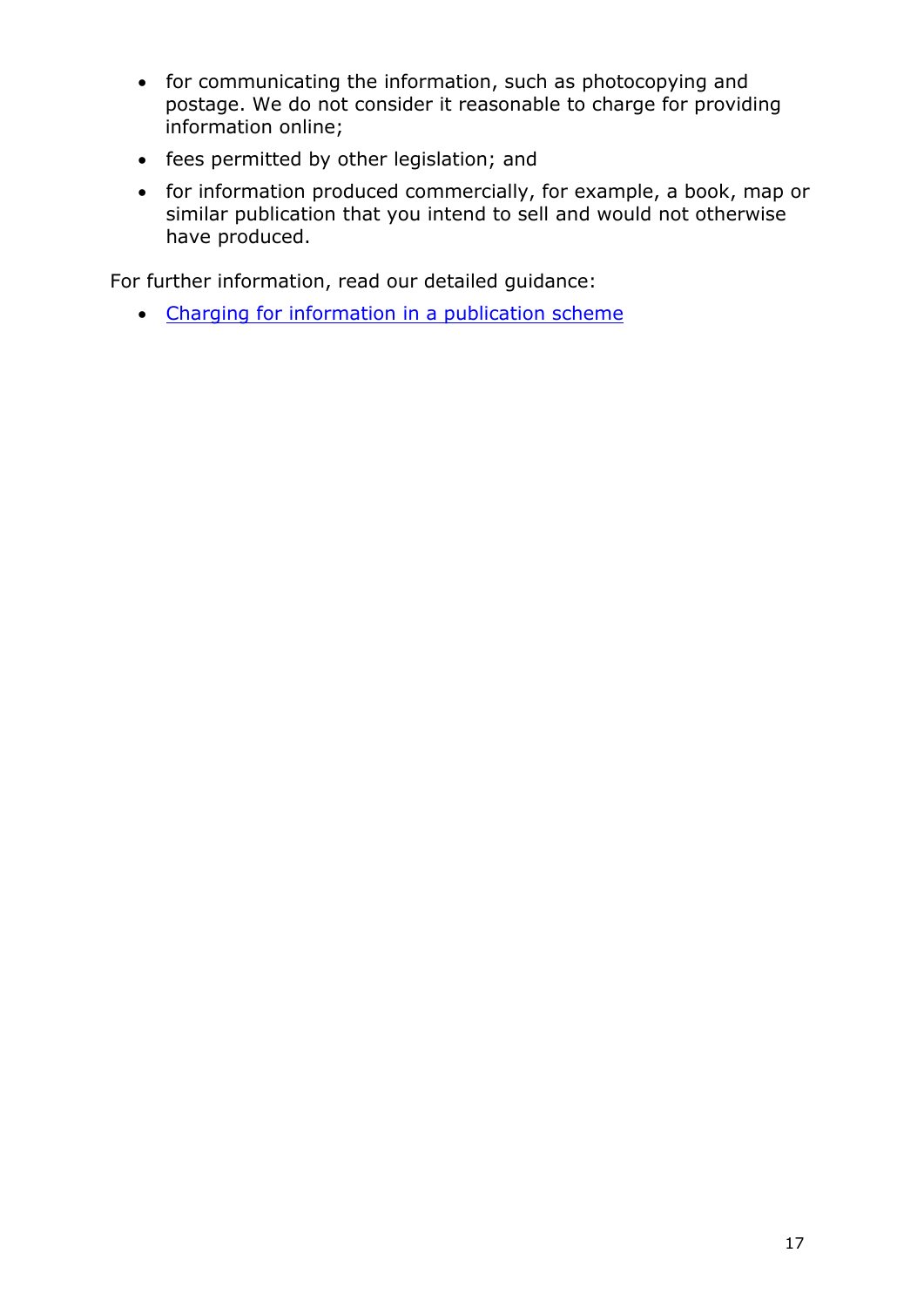<span id="page-17-0"></span>

What should we do when we receive a request for information?

# In brief…

Anyone has a right to request information from a public authority. You have two separate duties when responding to these requests:

- to tell the applicant whether you hold any information falling within the scope of their request; and
- to provide that information.

You normally have 20 working days to respond to a request.

For a request to be valid under the Freedom of Information Act it must be in writing, but requesters do not have to mention the Act or direct their request to a designated member of staff. It is good practice to provide the contact details of your freedom of information officer or team, if you have one, but you cannot ignore or refuse a request simply because it is addressed to a different member of staff. Any letter or email to a public authority asking for information is a request for recorded information under the Act.

This doesn't mean you have to treat every enquiry formally as a request under the Act. It will often be most sensible and provide better customer service to deal with it as a normal customer enquiry under your usual customer service procedures, for example, if a member of the public wants to know what date their rubbish will be collected, or whether a school has a space for their child. The provisions of the Act need to come into force only if:

- you cannot provide the requested information straight away; or
- the requester makes it clear they expect a response under the Act.

This [request handling flowchart](http://www.ico.gov.uk/for_organisations/guidance_index/~/media/documents/library/Freedom_of_Information/Detailed_specialist_guides/flowchart_of_request_handling_under_foia.pdf) provides an overview of the steps to follow when handling a request for information.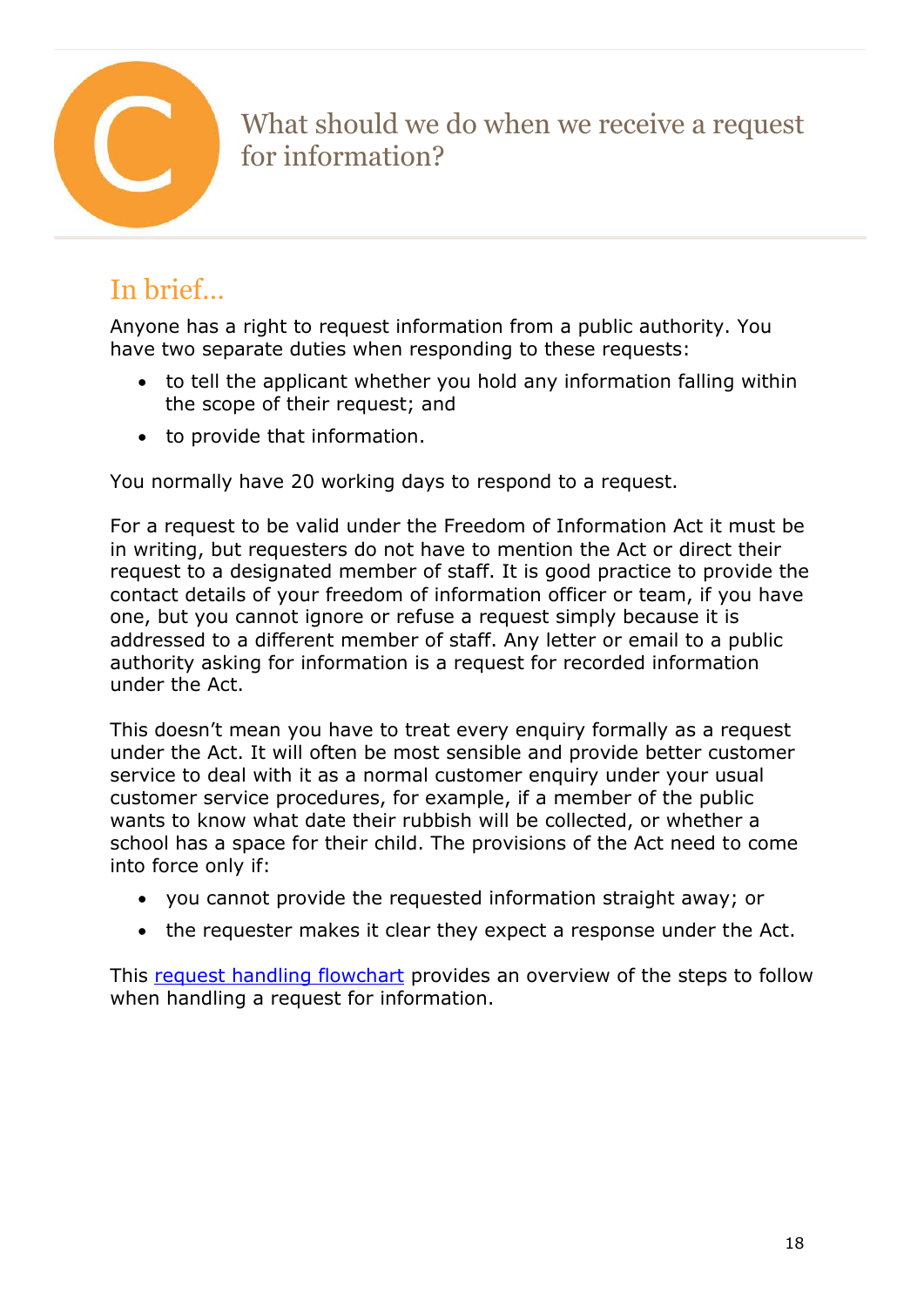# In more detail…

Anyone can make a request for information, including members of the public, journalists, lawyers, businesses, charities and other organisations. An information request can also be made to any part of a public authority. You may have a designated information requests team to whom the public can make their requests. However, members of the public will often address their requests to staff they already have contact with, or who seem to know most about the subject of their request.

When you receive a request you have a legal responsibility to identify that a request has been made and handle it accordingly. So staff who receive customer correspondence should be particularly alert to identifying potential requests.

You should also be aware of other legislation covering access to information, including the Data Protection Act 1998, Environmental Information Regulations 2004, and sector specific legislation that may apply to your authority, such as the Access to Health Records Act, the Local Government Acts, and the Education (Pupil Information) Regulations.

## What makes a request valid?

To be valid under the Act, the request must:

- be in writing. This could be a letter or email. Requests can also be made via the web, or even on social networking sites such as Facebook or Twitter if your public authority uses these;
- include the requester's real name. The Act treats all requesters alike, so you should not normally seek to verify the requester's identity. However, you may decide to check their identity if it is clear they are using a pseudonym or if there are legitimate grounds for refusing their request and you suspect they are trying to avoid this happening, for example because their request is vexatious or repeated. Remember that a request can be made in the name of an organisation, or by one person on behalf of another, such as a solicitor on behalf of a client;
- include an address for correspondence. This need not be the person's residential or work address – it can be any address at which you can write to them, including a postal address or email address;
- describe the information requested. Any genuine attempt to describe the information will be enough to trigger the Act, even if the description is unclear, or you think it is too broad or unreasonable in some way. The Act covers information not documents, so a requester does not have to ask for a specific document (although they may do so). They can, for example, ask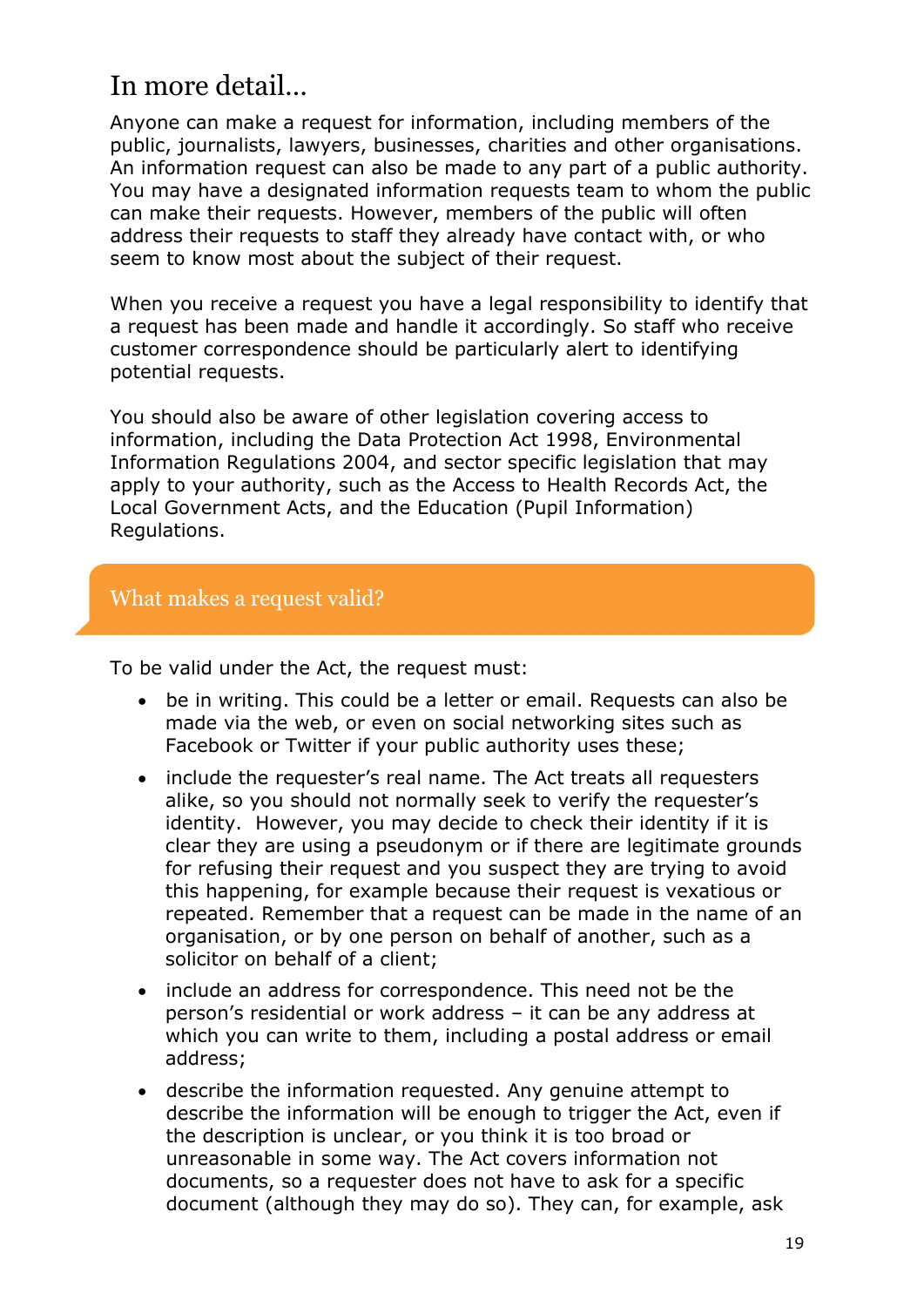about a specific topic and expect you to gather the relevant information to answer their enquiry. Or they might describe other features of the information (eg author, date or type of document).

This is not a hard test to satisfy. Almost anything in writing which asks for information will count as a request under the Act. The Act contains other provisions to deal with requests which are too broad, unclear or unreasonable.

Even if a request is not valid under the Freedom of Information Act, this does not necessarily mean you can ignore it. Requests for 'environmental information', for example, can be made verbally. You also have an obligation to provide advice and assistance to requesters. Where somebody seems to be requesting information but has failed to make a valid freedom of information request, you should draw their attention to their rights under the Act and tell them how to make a valid request.

For further information, read our more detailed guidance:

- Valid request [name and address for correspondence](http://www.ico.gov.uk/for_organisations/guidance_index/~/media/documents/library/Freedom_of_Information/Detailed_specialist_guides/NAME_OF_APPLICANT_FOP083_V1.ashx)
- [Guidance on circular \(or round robin\) requests](http://www.ico.gov.uk/for_organisations/guidance_index/~/media/documents/library/Freedom_of_Information/Practical_application/ROUND_ROBINS_V1.ashx)
- [Can freedom of information requests be made using Twitter?](http://www.ico.gov.uk/for_organisations/freedom_of_information/guide/~/media/documents/library/Freedom_of_Information/Practical_application/can_foi_requests_be_submitted_using_twitter.ashx)

#### Can a question be a valid request?

Yes, a question can be a valid request for information. It is important to be aware of this so that you can identify requests and send them promptly to the correct person.

#### **Example**

"Please send me all the information you have about the application for a 24-hour licence at the Midnite Bar."

"Re. Midnite Bar licence application. Please explain, why have you decided to approve this application?"

Both are valid requests for information about the reasons for the decision.

Under the Act, if you have information in your records that answers the question you should provide it in response to the request. You are not required to answer a question if you do not already have the relevant information in recorded form.

In practice this can be a difficult area for public authorities. Many of those who ask questions just want a simple answer, not all the recorded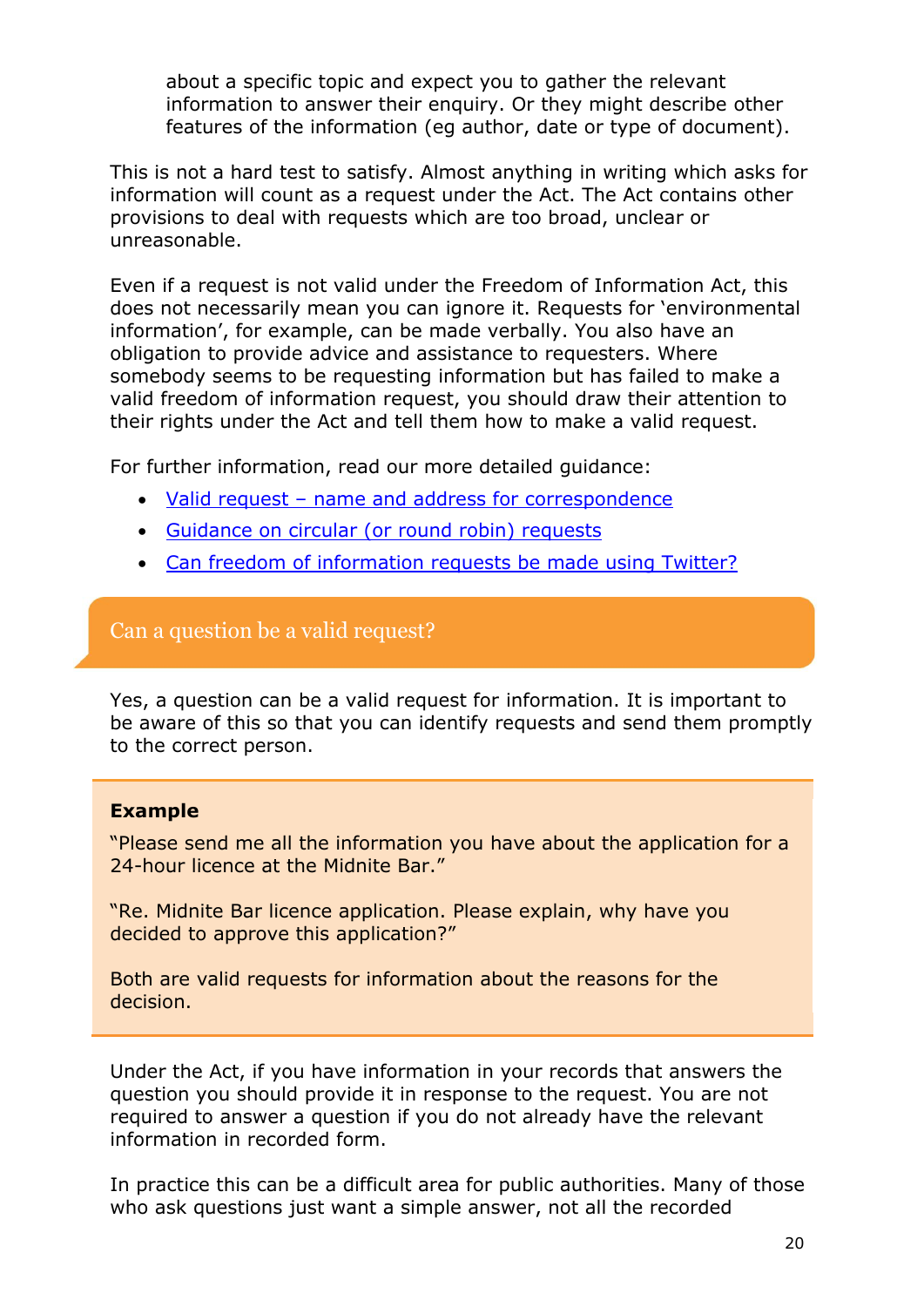information you hold. It can be frustrating for applicants to receive a formal response under the Act stating that you hold no recorded information, when this doesn't answer their simple question. However, requesters do have a right to all the relevant recorded information you hold, and some may be equally frustrated if you take a less formal approach and fail to provide recorded information.

The best way round this is usually to speak to the applicant, explain to them how the Act works, and find out what they want. You should also remember that even though the Act requires you to provide recorded information, this doesn't prevent you providing answers or explanations as well, as a matter of normal customer service.

The Information Commissioner's Office (ICO) recognises that some public authorities may initially respond to questions informally, but we will expect you to consider your obligations under the Act as soon as it becomes clear that the applicant is dissatisfied with this approach. Ultimately, if there is a complaint to the ICO, the Commissioner will make his decision based on whether recorded information is held and has been provided.

# Should Parliamentary Questions be treated as FOI requests?

Parliamentary Questions (PQs) are part of parliamentary proceedings and must not be treated as requests for information under FOIA (or under the EIR); to do so would infringe parliamentary privilege.

For more information on parliamentary privilege, please see [the ICO's](http://www.ico.gov.uk/~/media/documents/library/Freedom_of_Information/Detailed_specialist_guides/section_34_parliamentary_privilege.pdf)  [guidance on parliamentary privilege \(section 34\)](http://www.ico.gov.uk/~/media/documents/library/Freedom_of_Information/Detailed_specialist_guides/section_34_parliamentary_privilege.pdf)

#### When should we deal with a request as a freedom of information request?

You can deal with many requests by providing the requested information in the normal course of business. If the information is included in the publication scheme, you should give this out automatically, or provide a link to where the information can be accessed (see [What information do](#page-11-0)  [we need to publish?\)](#page-11-0).

If you need to deal with a request more formally, it is important to identify the relevant legislation:

- If the person is asking for their own personal data, you should deal with it as a subject access request under the Data Protection Act.
- If the person is asking for 'environmental information', the request is covered by the Environmental Information Regulations 2004.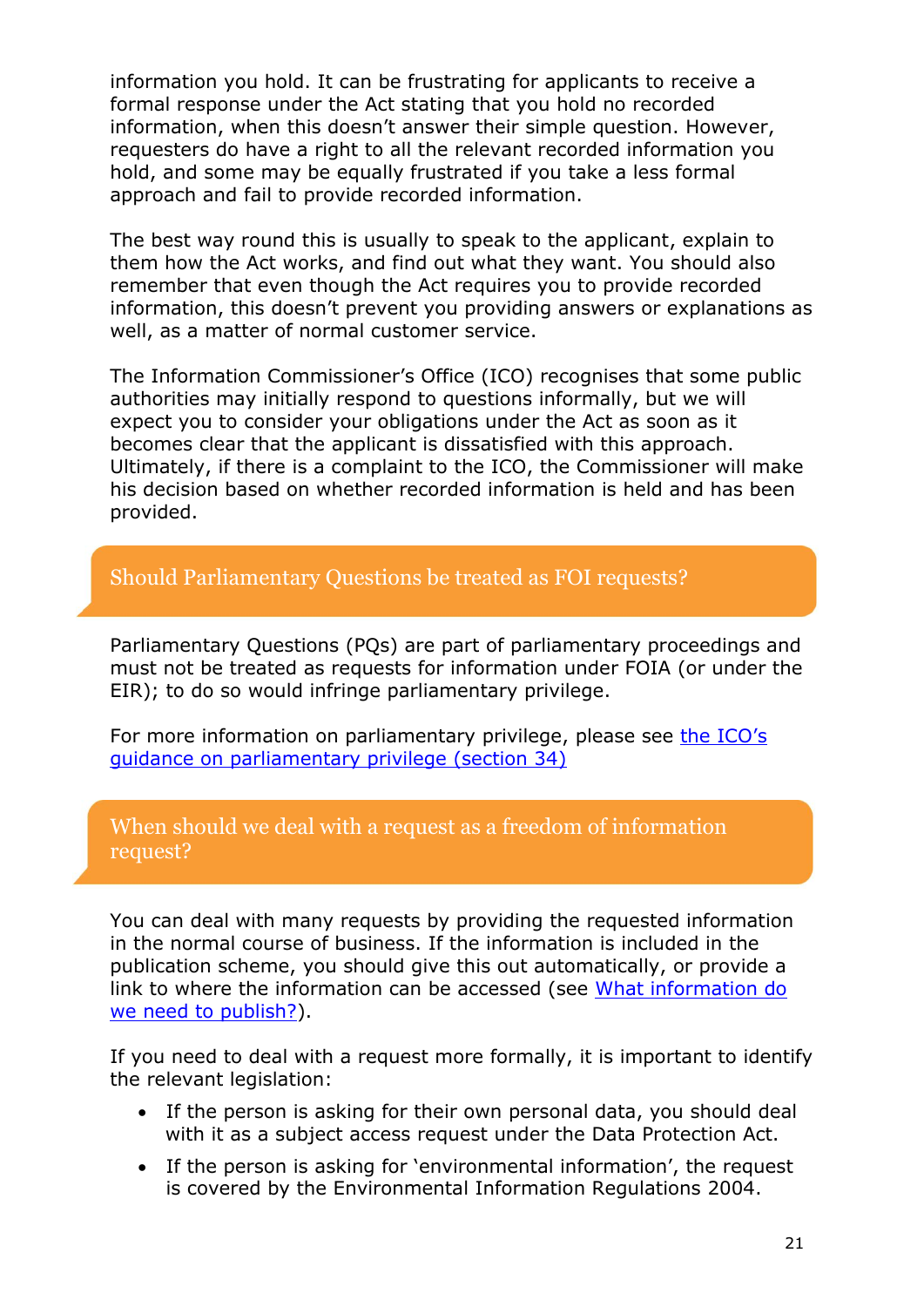Any other non-routine request for information you hold should be dealt with under the Freedom of Information Act.

## What are the timescales for responding to a request for information?

Your main obligation under the Act is to respond to requests promptly, with a time limit acting as the longest time you can take. Under the Act, most public authorities may take up to 20 working days to respond, counting the first working day after the request is received as the first day. For schools, the standard time limit is 20 school days, or 60 working days if this is shorter.

Working day means any day other than a Saturday, Sunday, or public holidays and bank holidays; this may or may not be the same as the days you are open for business or staff are in work.

The time allowed for complying with a request starts when your organisation receives it, not when it reaches the freedom of information officer or other relevant member of staff.

Certain circumstances (explained in this guidance and in [When can we](#page-28-0)  [refuse a request?\)](#page-28-0) may allow you extra time. However, in all cases you must give the requester a written response within the standard time limit for compliance.

For further information, read our more detailed guidance:

• [Time for compliance](http://www.ico.gov.uk/for_organisations/guidance_index/~/media/documents/library/Freedom_of_Information/Detailed_specialist_guides/TIMEFORCOMPLIANCE.ashx)

#### What should we do when we receive a request?

First, read the request carefully and make sure you know what is being asked for. You must not simply give the requester information you think may be helpful; you must consider all the information that falls within the scope of the request, so identify this first. Always consider contacting the applicant to check that you have understood their request correctly.

You should read a request objectively. Do not get diverted by the tone of the language the requester has used, your previous experience of them (unless they explicitly refer you to this) or what you think they would be most interested in.

#### **Example**

"Approving the 24-hour licence at the Midnite Bar – can you provide me the details of this completely ridiculous licence application?"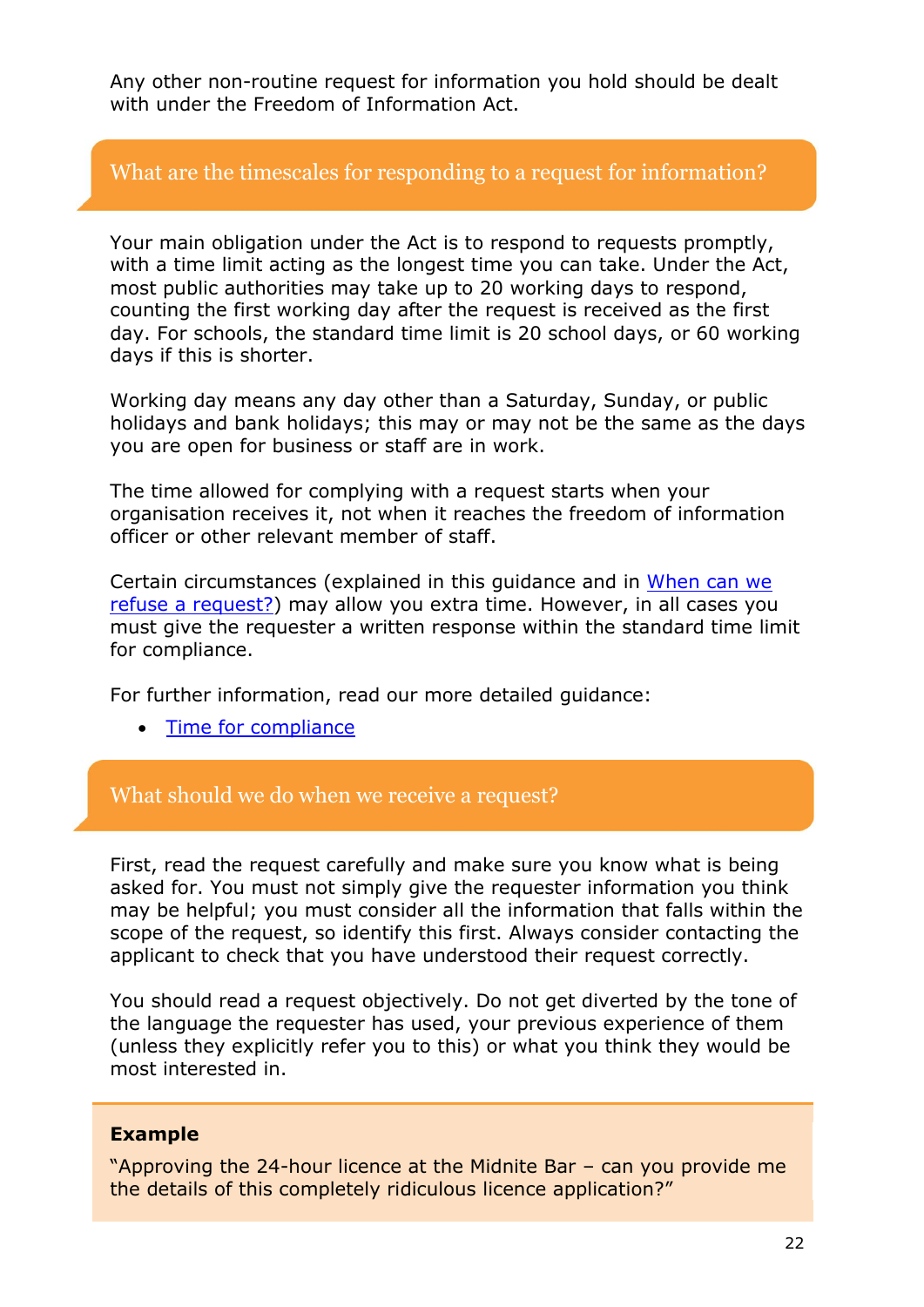This may still be a valid request, in spite of the language.

## What if we are unsure what's being asked for?

Requests are often ambiguous, with many potential interpretations, or no clear meaning at all. If you can't answer the request because you are not sure what is being requested, you must contact the requester as soon as possible for clarification.

You do not have to deal with the request until you have received whatever clarification you reasonably need. However, you must consider whether you can give the requester advice and assistance to enable them to clarify or rephrase their request. For example, you could explain what options may be available to them and ask whether any of these would adequately answer their request.

#### **Example**

"You have asked for all expenses claims submitted by Mrs Jones and dates of all meetings attended by Mrs Jones in June, July or August last

year.

This could mean:

- A) all expenses claims Mrs Jones ever submitted, plus dates of meetings she attended in June, July and August; or
- B) all expenses claims Mrs Jones submitted in June, July or August, and dates of meetings she attended in the same months.

Please let us know which you mean."

#### **Example**

"You have asked for a copy of our risk assessment policy. We do not have a specific policy relating to risk assessment. However, the following policies include an element of risk assessment:

- \* Health and Safety at Work policy
- \* Corporate Risk Strategy
- \* Security Manual

Please let us know whether you would be interested in any of these documents or what risk assessment information you are interested in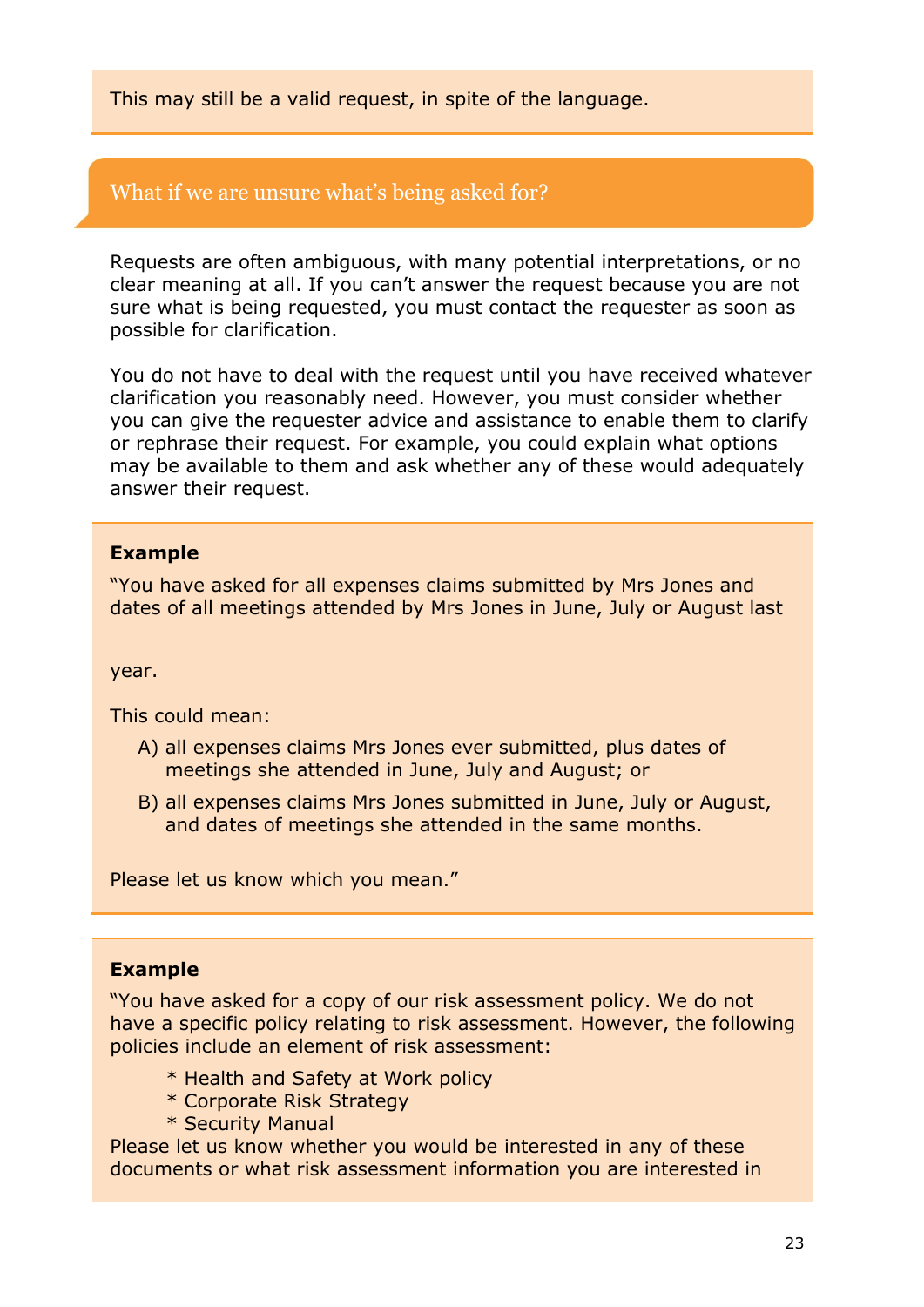#### seeing."

The time for compliance will not begin until you have received the necessary clarification to allow you to answer the request.

For further information, read our more detailed guidance:

• [Interpreting a request](http://www.ico.gov.uk/for_organisations/guidance_index/~/media/documents/library/Freedom_of_Information/Practical_application/INTERPRETING_A_REQUEST.ashx)

## What happens if we don't have the information?

The Act only covers recorded information you hold. When compiling a response to a request for information, you may have to draw from multiple sources of information you hold, but you don't have to make up an answer or find out information from elsewhere if you don't already have the relevant information in recorded form.

Before you decide that you don't hold any recorded information, you should make sure that you have carried out adequate and properly directed searches, and that you have convincing reasons for concluding that no recorded information is held. If an applicant complains to the ICO that you haven't identified all the information you hold, we will consider the scope, quality and thoroughness of your searches and test the strength of your reasoning and conclusions.

If you don't have the information the requester has asked for, you can comply with the request by telling them this, in writing. If you know that the information is held by another public authority, you could transfer the request to them or advise the requester to redirect their request. Part III of the [section 45 code of practice](http://www.justice.gov.uk/guidance/docs/foi-section45-code-of-practice.pdf) provides advice on good practice in transferring requests for information.

For further information, read our more detailed guidance:

- [Determining whether information is held](http://www.ico.gov.uk/~/media/documents/library/Freedom_of_Information/Practical_application/determining_whether_information_is_held_foi_eir.ashx)
- [Do I have to create information to answer a request?](http://www.ico.gov.uk/for_organisations/guidance_index/~/media/documents/library/Freedom_of_Information/Detailed_specialist_guides/INFORMATION_FROM_ORIGINAL_SOURCES.ashx)

#### It will take us a long time to find the information. Can we have extra time?

The Act does not allow extra time for searching for information. However, if finding the information and drawing it together to answer the request would be an unreasonable burden on your resources and exceed a set costs limit, you may be able to refuse the request. Likewise, you may not have to confirm whether or not you hold the information, if it would exceed the costs limit to determine this.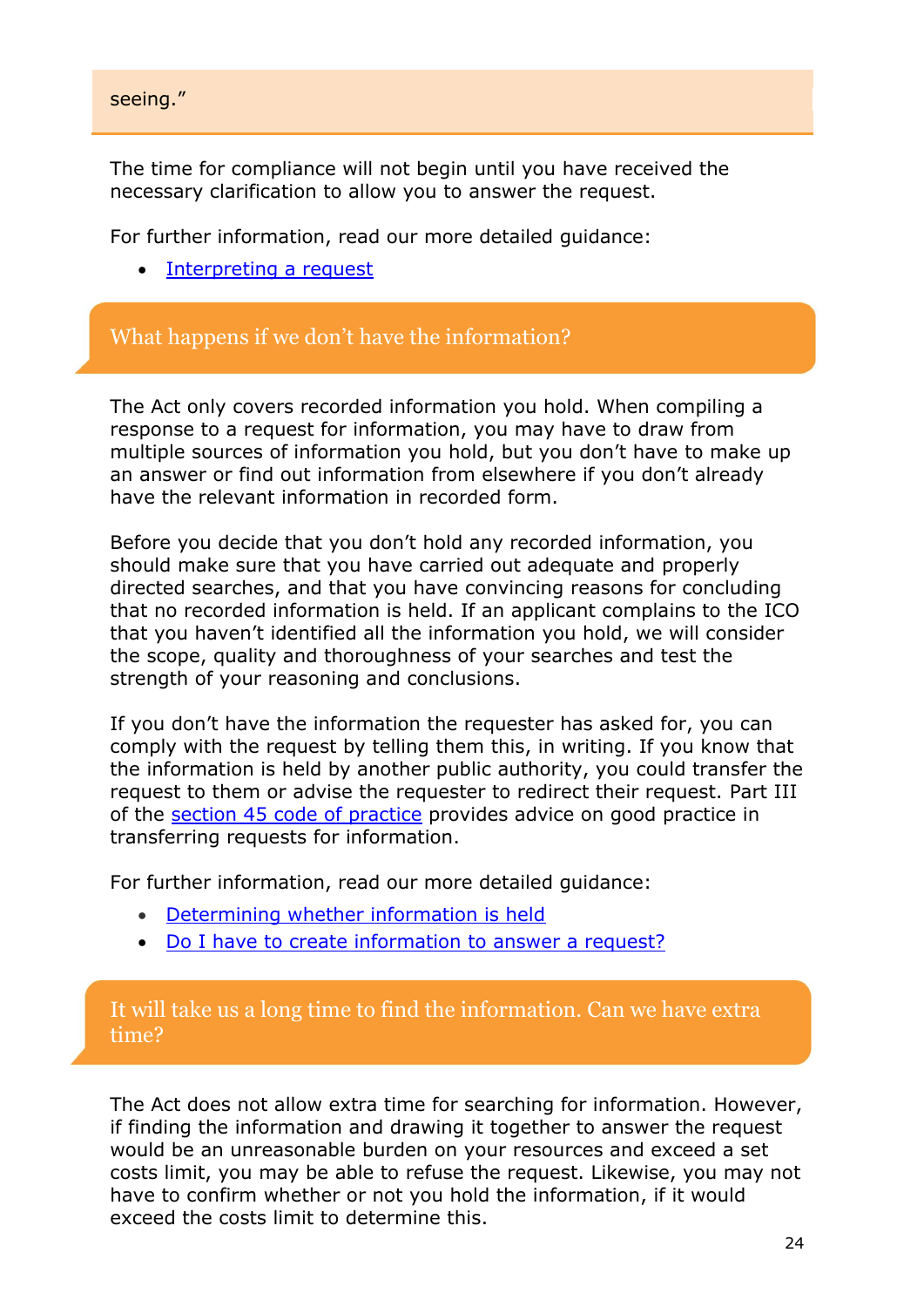See [When can we refuse a request?](#page-28-0) for more details.

## Do we have to tell them what information we have?

Yes, unless one of the reasons for refusing to do this applies – see [When](#page-28-0)  [can we refuse a request?](#page-28-0) for details.

You have two duties when responding to requests for information: to let the requester know whether you hold the information, and to provide the information. If you are giving out all the information you hold, this will fulfil both these duties. If you are refusing all or part of the request, you will normally still have to confirm whether you hold (further) information. You do not need to give a description of this information; you only have to say whether you have any (further) information that falls within the scope of the request.

In some circumstances, you can refuse to confirm or deny whether you hold any information. For example, if a requester asks you about evidence of criminal activity by a named individual, saying whether you hold such information could be unfair to the individual and could prejudice any police investigation. We call this a 'neither confirm nor deny' (NCND) response.

For further information, read our more detailed guidance:

[When to refuse to confirm or deny that information is held](http://www.ico.gov.uk/for_organisations/guidance_index/~/media/documents/library/Freedom_of_Information/Detailed_specialist_guides/when_to_refuse_to_confirm_or_deny_section_1_foia.ashx)

#### Do we have to release the information?

Yes, under the law you must release the information unless there is good reason not to. For more about when you may be able to refuse the request, or withhold some or all of the information, see When can we [refuse a request?.](#page-28-0)

#### What if the information is inaccurate?

The Act covers recorded information, whether or not it is accurate. You cannot refuse a request for information simply because you know the information is out of date, incomplete or inaccurate. To avoid misleading the requester, you should normally be able to explain to them the nature of the information, or provide extra information to help put the information into context.

When considering complaints against a public authority, the ICO will normally reject arguments that inaccurate information should not be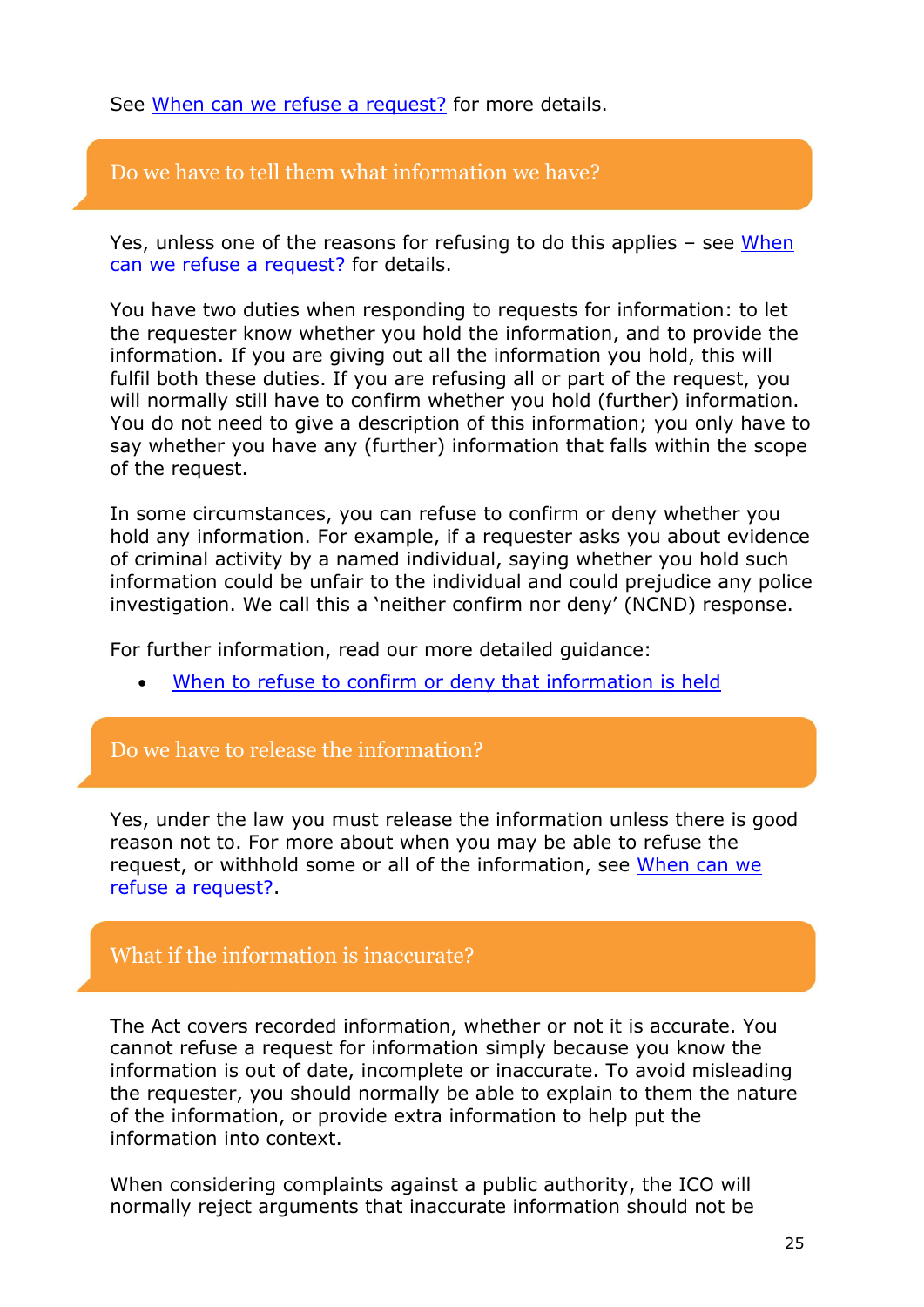disclosed. However, in a few cases there may be strong and persuasive arguments for refusing a request on these grounds if these are specifically tied to an exemption in the Act. It will be up to you to identify such arguments.

#### Can we change or delete information that has been requested?

No. You should normally disclose the information you held at the time of the request. You are allowed to make routine changes to the information while you are dealing with the request as long as these would have been made regardless of the request. However, it would not be good practice to go ahead with a scheduled deletion of information if you know it has been requested.

You must not make any changes or deletions as a result of the request, for example, because you are concerned that some of the information could be embarrassing if it were released. This is a criminal offence (see [What happens when someone complains?\)](#page-53-0).

For further information, read our more detailed guidance:

• [Retention and destruction of requested information](http://www.ico.org.uk/~/media/documents/library/Freedom_of_Information/Practical_application/retention-and-destruction-of-requested-information.pdf)

## In what format should we give the requester the information?

There are a number of ways you could make information available, including by email, as a printed copy, on a disk, or by arranging for the requester to view the information. Normally, you should send the information by whatever means is most reasonable. For example, if the requester has made their request by email, and the information is an electronic document in a standard form, then it would be reasonable for you to reply by email and attach the information.

However, requesters have the right to specify their preferred means of communication, in their initial request. So you should check the original request for any preferences before sending out the information.

You may also want to consider whether you would like to include anything else with the information, such as a copyright notice for third party information, or explanation and background context.

Remember that disclosures under the Act are 'to the world', so anyone may see the information.

For further information, read our more detailed guidance:

[Means of communication](http://www.ico.gov.uk/for_organisations/guidance_index/~/media/documents/library/Freedom_of_Information/Detailed_specialist_guides/MEANSOFCOMMUNICATION.ashx)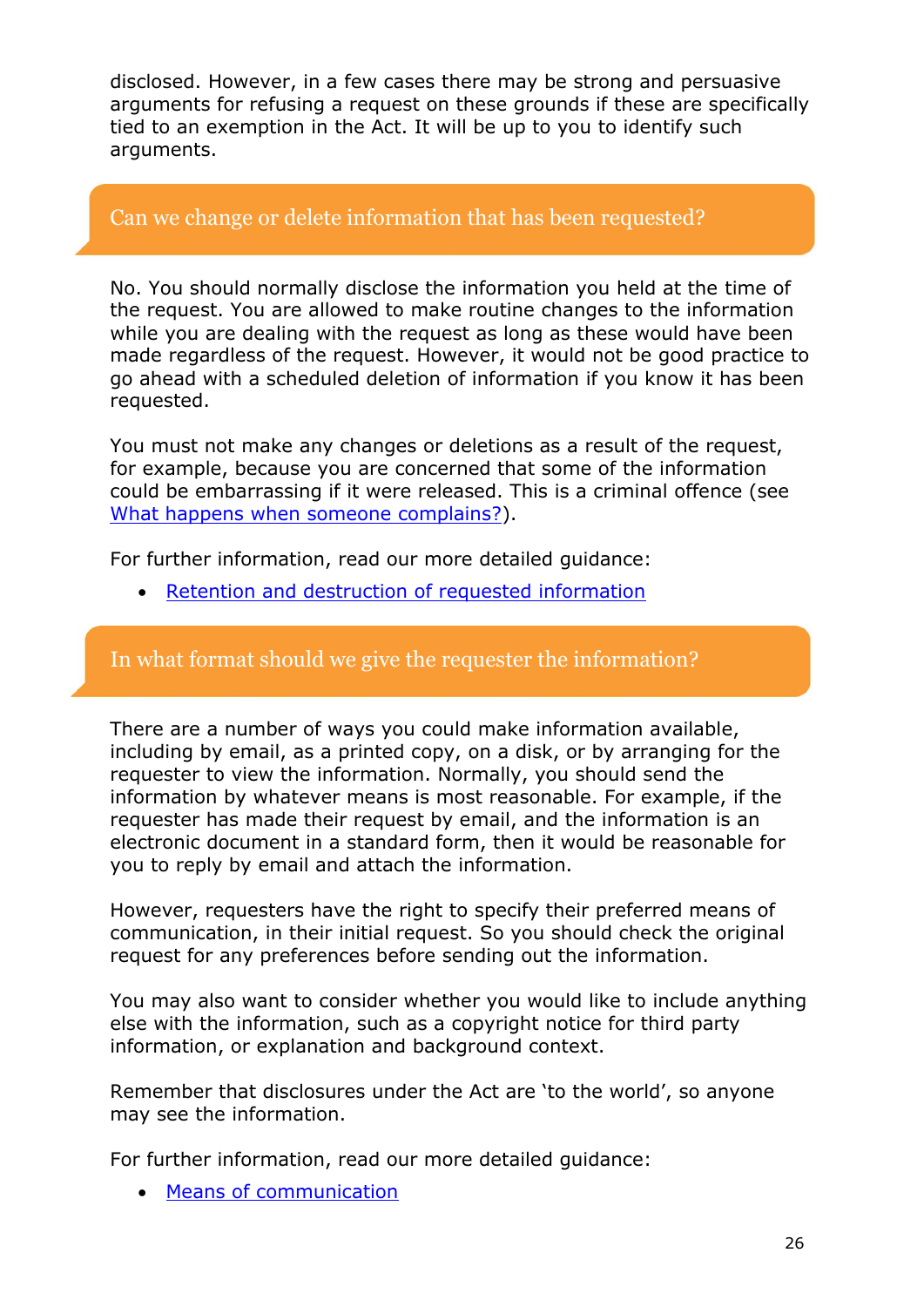#### Can we charge for the information?

Yes, in certain cases. The Act does not allow you to charge a flat fee but you can recover your communication costs, such as for photocopying, printing and postage. You cannot normally charge for any other costs, such as for staff time spent searching for information, unless other relevant legislation authorises this.

However, if the cost of complying with the request would exceed the cost limit referred to in the legislation, you can offer to supply the information and recover your full costs (including staff time), rather than refusing the request. You can find more detail about the cost limit in [When can we](#page-28-0)  [refuse a request?.](#page-28-0)

If you wish to charge a fee, you should send the requester a fees notice. You do not have to send the information until you have received the fee. The time limit for complying with the request excludes the time spent waiting for the fee to be paid. In other words, you should issue the fees notice within the standard time for compliance. Once you have received the fee, you should send out the information within the time remaining.

For further information, read our more detailed guidance:

 [Fees that may be charged when the cost of compliance does not](http://www.ico.gov.uk/for_organisations/freedom_of_information/guide/~/media/documents/library/Freedom_of_Information/Detailed_specialist_guides/fees_cost_of_compliance_appropriate_limit.ashx)  [exceed the appropriate limit](http://www.ico.gov.uk/for_organisations/freedom_of_information/guide/~/media/documents/library/Freedom_of_Information/Detailed_specialist_guides/fees_cost_of_compliance_appropriate_limit.ashx)

Does the Freedom of Information Act allow us to disclose information to a specific person or group alone?

Disclosures under the Act are 'to the world'. However, you can restrict the release of information to a specific individual or group at your discretion, outside the provisions of the Act.

If you make a restricted disclosure, you should make it very clear to the requester that the information is for them alone; many requesters are satisfied with this.

However, if the requester has made it clear that they want the information under the Act and are not satisfied with receiving it on a discretionary basis, you can give them the information, but you may also need to give them a formal refusal notice, explaining why you have not released it under the Act. See [When can we refuse a request?](#page-28-0) for more details about refusal notices.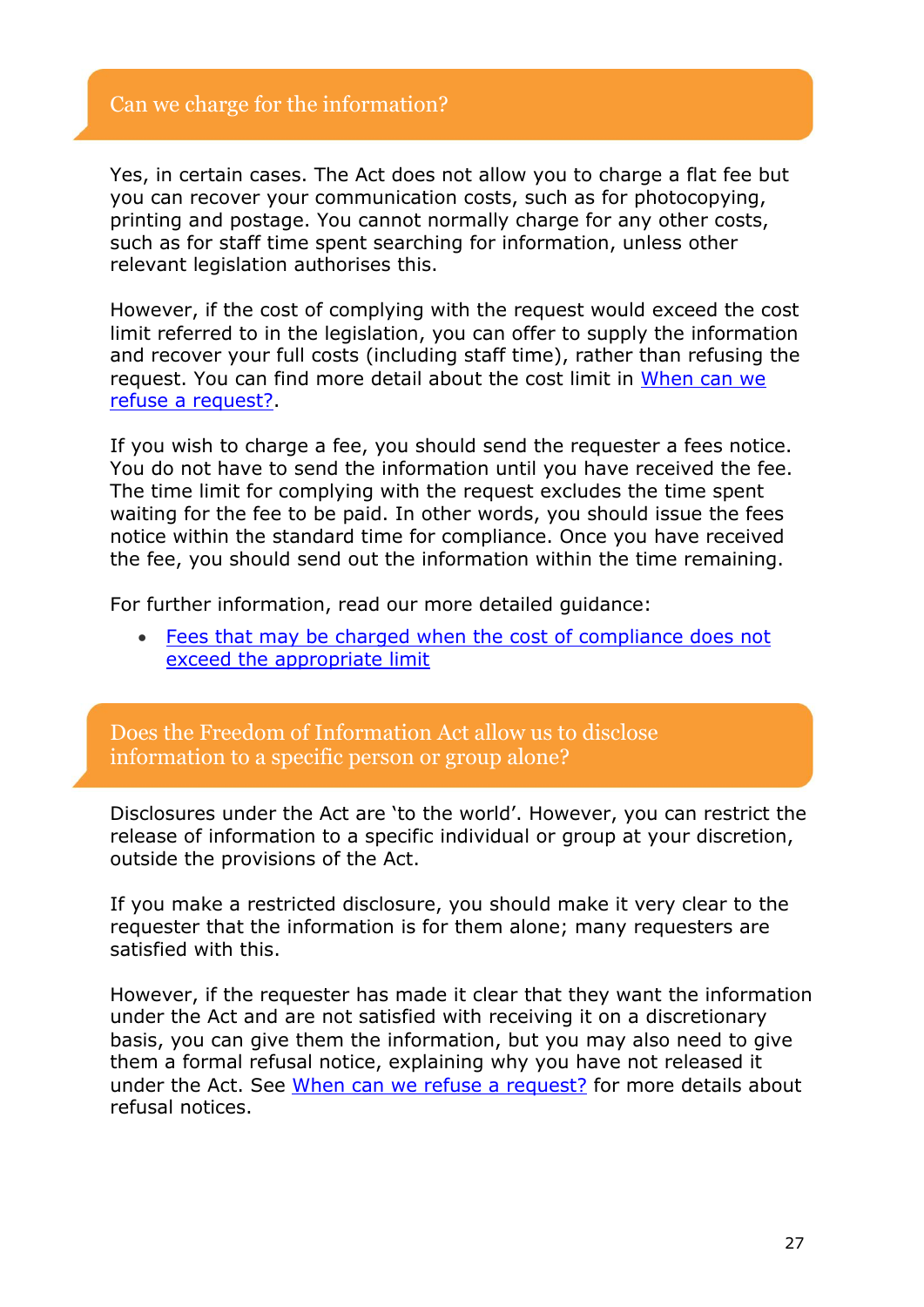#### Is there anything else we should consider before sending the information?

You should double check that you have included the correct documents, and that the information you are releasing does not contain unnoticed personal data or other sensitive details which you did not intend to disclose.

This might be a particular issue if you are releasing an electronic document. Electronic documents often contain extra hidden information or 'metadata' in addition to the visible text of the document. For example, metadata might include the name of the author, or details of earlier draft versions. In particular, a spreadsheet displaying information as a table will often also contain the original detailed source data, even if this is not immediately visible at first glance.

You should ensure that staff responsible for answering requests understand how to use common software formats, and how to strip out any sensitive metadata or source data (eg data hidden behind pivot tables in spreadsheets).

See the National Archives [Redaction Toolkit](http://www.nationalarchives.gov.uk/documents/information-management/redaction_toolkit.pdf) for further information.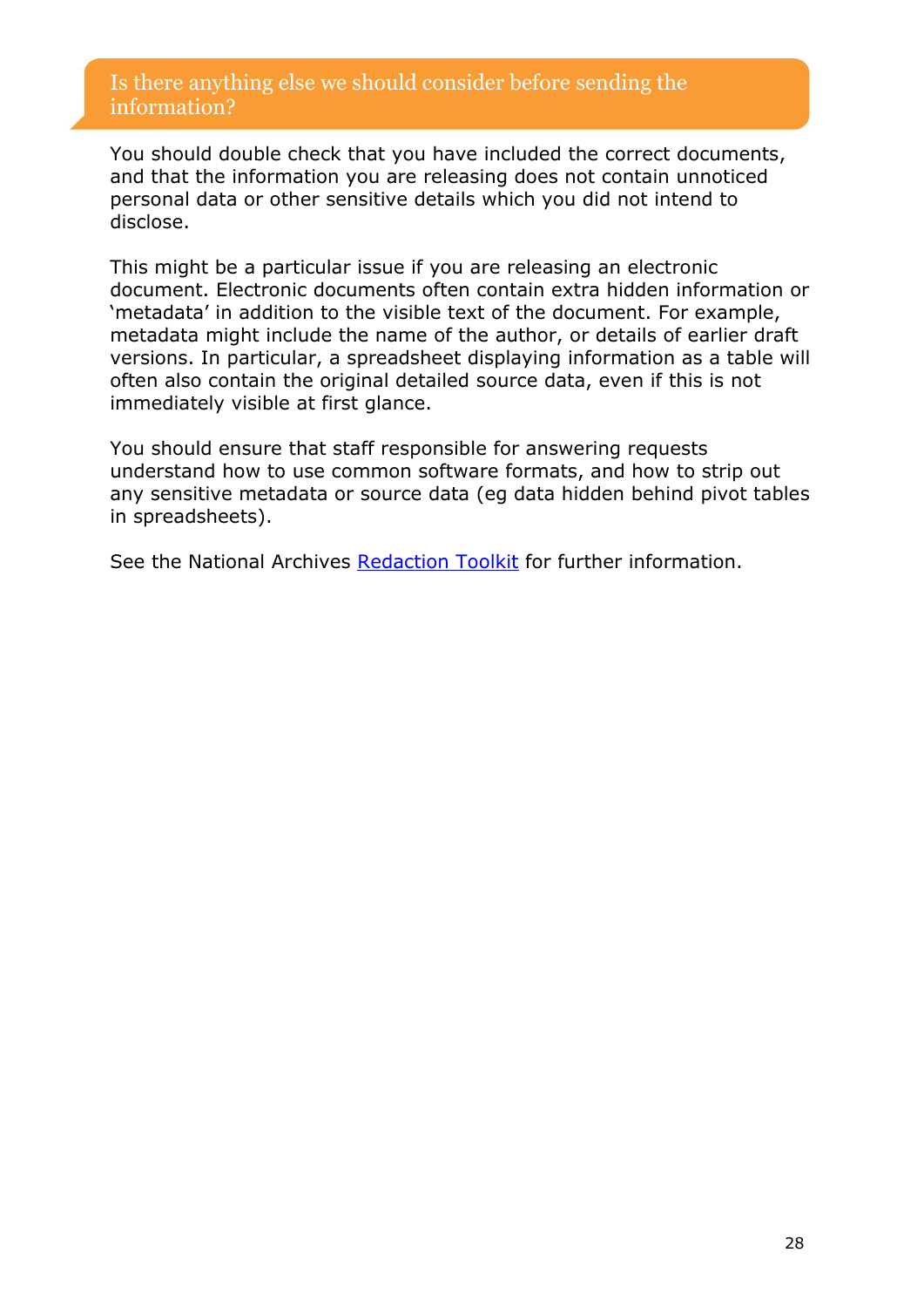<span id="page-28-0"></span>

# When can we refuse a request?

# In brief…

A requester may ask for any information that is held by a public authority. However, this does not mean you are always obliged to provide the information. In some cases, there will be a good reason why you should not make public some or all of the information requested.

You can refuse an entire request under the following circumstances:

- It would cost too much or take too much staff time to deal with the request.
- The request is vexatious.
- The request repeats a previous request from the same person.

In addition, the Freedom of Information Act contains a number of exemptions that allow you to withhold information from a requester. In some cases it will allow you to refuse to confirm or deny whether you hold information.

Some exemptions relate to a particular type of information, for instance, information relating to government policy. Other exemptions are based on the harm that would arise or would be likely arise from disclosure, for example, if disclosure would be likely to prejudice a criminal investigation or prejudice someone's commercial interests.

There is also an exemption for personal data if releasing it would be contrary to the Data Protection Act.

You can automatically withhold information because an exemption applies only if the exemption is 'absolute'. This may be, for example, information you receive from the security services, which is covered by an absolute exemption. However, most exemptions are not absolute but require you to apply a public interest test. This means you must consider the public interest arguments before deciding whether to disclose the information. So you may have to disclose information in spite of an exemption, where it is in the public interest to do so.

If you are refusing all or any part of a request, you must send the requester a written refusal notice. You will need to issue a refusal notice if you are either refusing to say whether you hold information at all, or confirming that information is held but refusing to release it.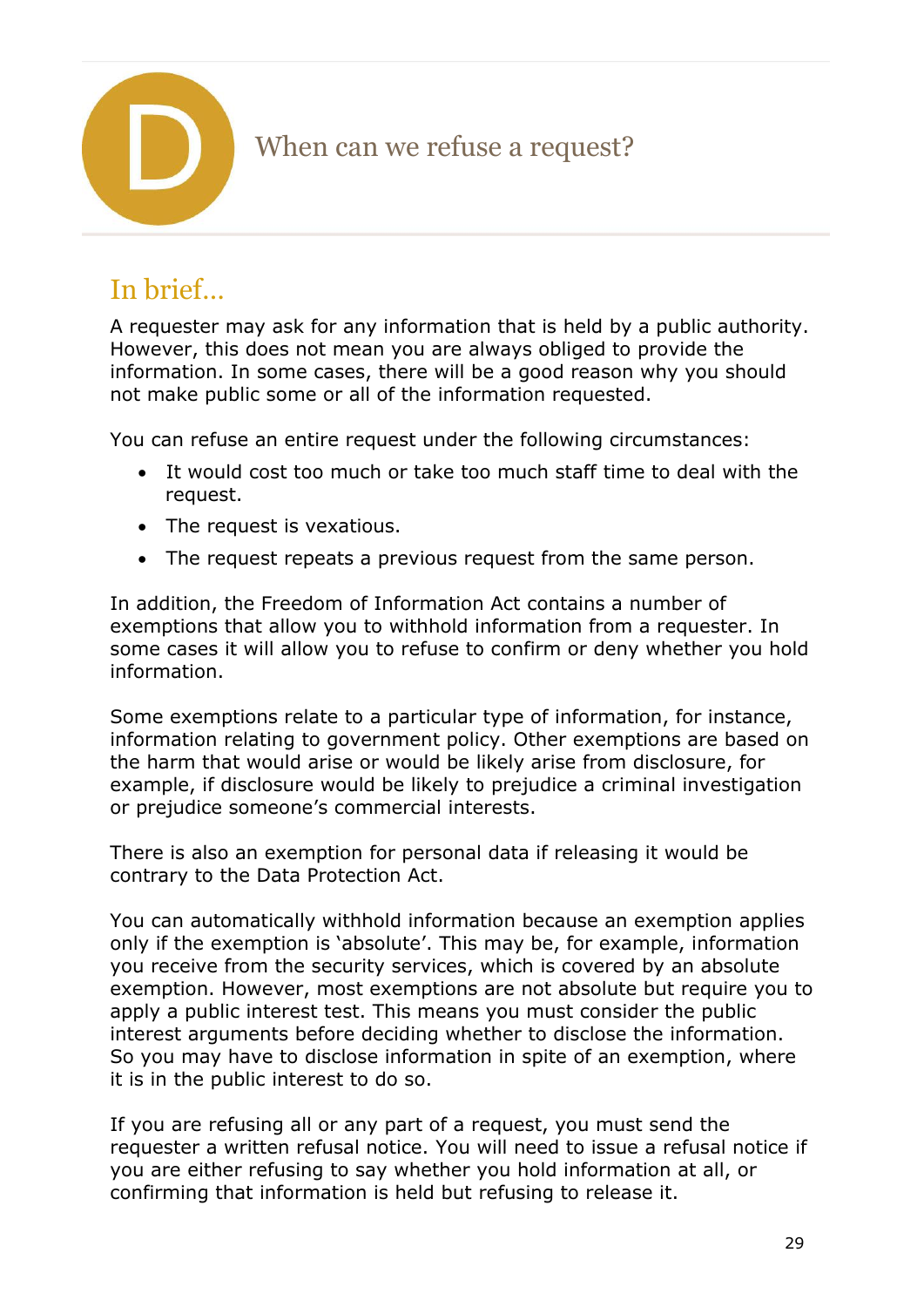# In more detail…

#### When can we refuse a request on the grounds of cost?

The Act recognises that freedom of information requests are not the only demand on the resources of a public authority. They should not be allowed to cause a drain on your time, energy and finances to the extent that they negatively affect your normal public functions.

Currently, the cost limit for complying with a request or a linked series of requests from the same person or group is set at £600 for central government, Parliament and the armed forces and £450 for all other public authorities. You can refuse a request if you estimate that the cost of compliance would exceed this limit. This provision is found at section 12 of the Act.

You can refuse a request if deciding whether you hold the information would mean you exceed the cost limit, for example, because it would require an extensive search in a number of locations. Otherwise, you should say whether you hold the information, even if you cannot provide the information itself under the cost ceiling.

When calculating the costs of complying, you can aggregate (total) the costs of all related requests you receive within 60 days from the same person or from people who seem to be working together.

## How do we work out whether the cost limit would be exceeded?

You are only required to estimate whether the limit would be exceeded. You do not have to do the work covered by the estimate before deciding to refuse the request. However, the estimate must be reasonable and must follow the rules in the [Freedom of Information \(Appropriate Limit](http://www.legislation.gov.uk/uksi/2004/3244/contents/made)  [and Fees\) Regulations 2004.](http://www.legislation.gov.uk/uksi/2004/3244/contents/made)

When estimating the cost of compliance, you can only take into account the cost of the following activities:

- determining whether you hold the information;
- finding the requested information, or records containing the information;
- retrieving the information or records; and
- extracting the requested information from records.

The biggest cost is likely to be staff time. You should rate staff time at £25 per person per hour, regardless of who does the work, including external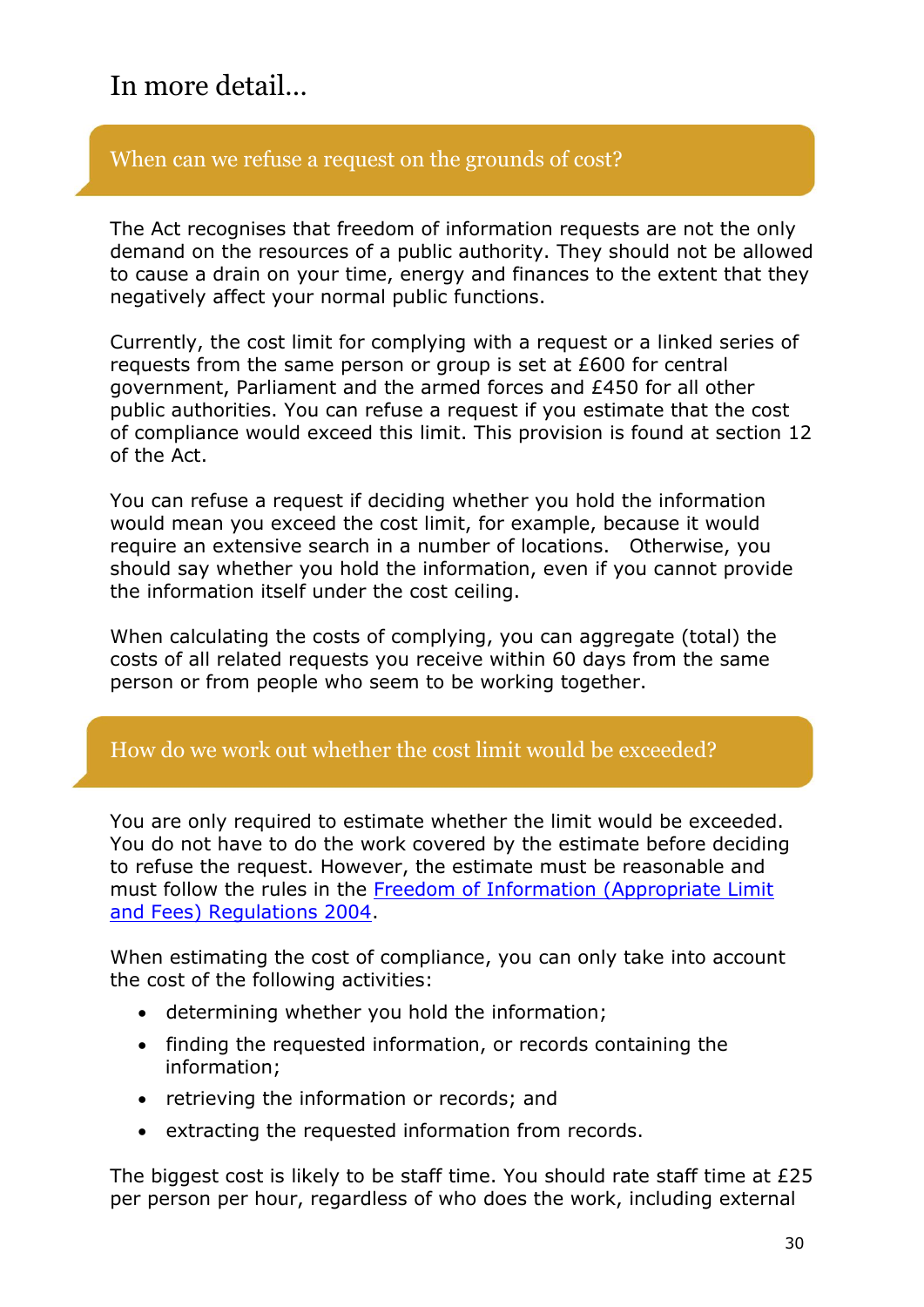contractors. This means a limit of 18 or 24 staff hours, depending on whether the £450 or £600 limit applies to your public authority.

You cannot take into account the time you are likely to need to decide whether exemptions apply, to redact (edit out) exempt information, or to carry out the public interest test.

However, if the cost and resources required to review and remove any exempt information are likely to be so great as to place the organisation under a grossly obsessive burden then you may be able to consider the request under Section 14 instead. (vexatious requests).

Please see ['Dealing with vexatious requests'](http://www.ico.org.uk/~/media/documents/library/Freedom_of_Information/Detailed_specialist_guides/dealing-with-vexatious-requests.pdf) for further details about refusing requests which impose a grossly oppressive burden.

Note that although fees and the appropriate limit are both laid down in the same Regulations, the two things must not be confused:

- The cost of compliance and the appropriate limit relate to when a request can be refused.
- The fees are what you can charge when information is disclosed.

See [What should we do when we receive a request?](#page-17-0) for the rules on charging a fee.

For further information, read our more detailed guidance:

- Requests where the cost of compliance with a request exceeds the [appropriate limit](http://www.ico.gov.uk/for_organisations/freedom_of_information/guide/~/media/documents/library/Freedom_of_Information/Detailed_specialist_guides/costs_of_compliance_exceeds_appropriate_limit.ashx)
- [Calculating costs where a request spans different access regimes](http://www.ico.gov.uk/for_organisations/guidance_index/~/media/documents/library/Freedom_of_Information/Detailed_specialist_guides/calculating_costs_foia_eir_guidance.ashx)

## What if we think complying with the request would exceed the cost limit?

If you wish to use section 12 (cost limit) of the Act as grounds for refusing the request, you should send the requester a written refusal notice. This should state that complying with their request would exceed the appropriate cost limit. However, you should still say whether you hold the information, unless finding this out would in itself incur costs over the limit.

There is no official requirement for you to include an estimate of the costs in the refusal notice. However, you must give the requester reasonable advice and assistance to refine (change or narrow) their request. This will generally involve explaining why the limit would be exceeded and what information, if any, may be available within the limits.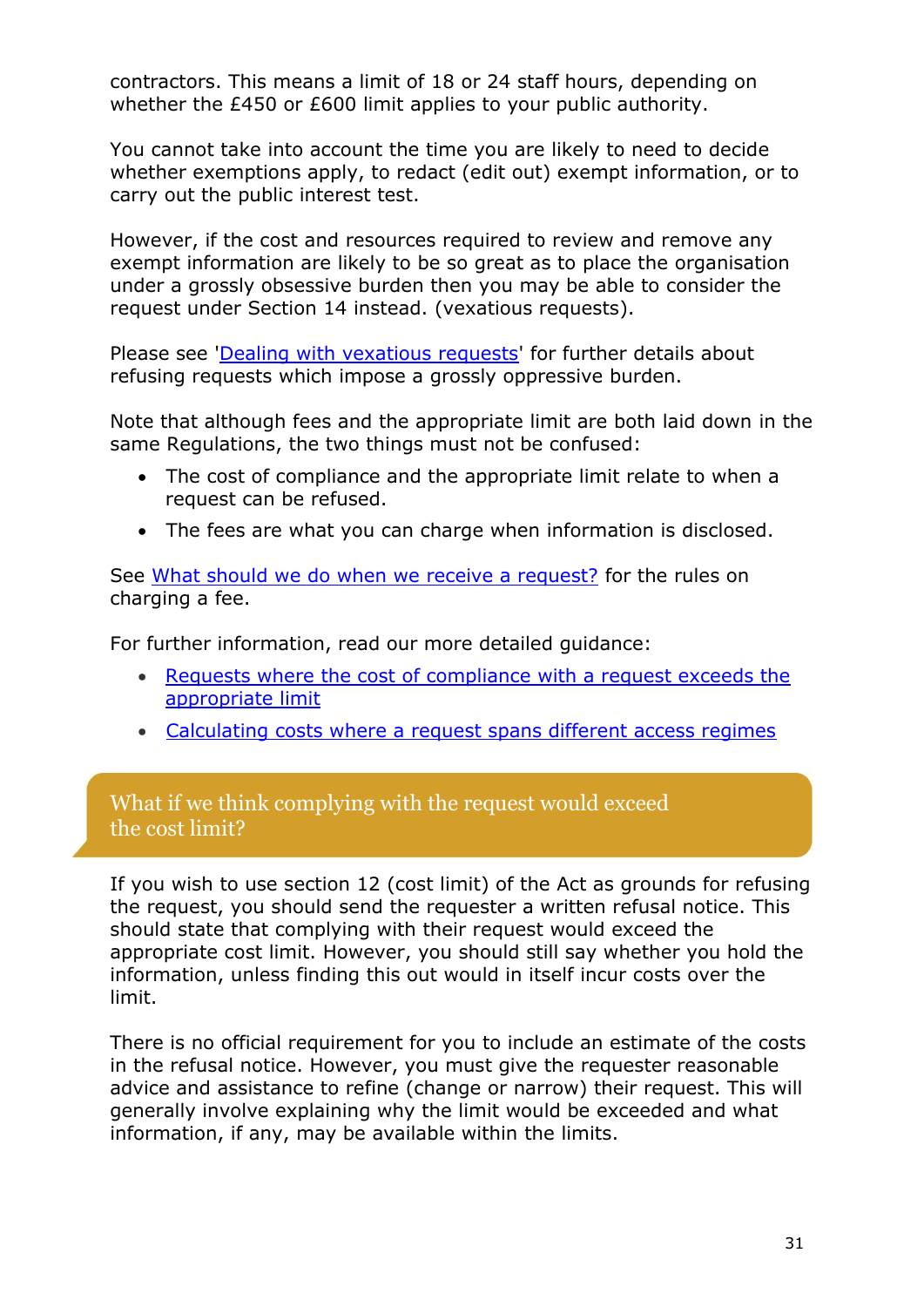#### **Example**

"You have asked for all the details of expenses claims made for food or drink between 1995 and 2010.

No forms have been kept for the period before 1999. Between 1999 and 2006, these forms were submitted manually and are not stored separately or sorted by type of expenditure but are filed in date order along with other invoices and bills. We estimate that we have at least 10,000 items in these boxes, and we would have to look at every page to identify the relevant information. Even at 10 seconds an item, this would amount to more than 27 hours of work.

However, records since 2007 are kept electronically and we could provide these to you."

You should not:

- give the requester part of the information requested, without giving them the chance to say which part they would prefer to receive;
- fail to let the requester know why you think you cannot provide the information within the cost limit;
- advise the requester on the wording of a narrower request but then refuse that request on the same basis; or
- tell the requester to narrow down their request without explaining what parts of their request take your costs over the limit. A more specific request may sometimes take just as long to answer. For instance, in the example above, if the requester had later asked only for expenses claims relating to hotel room service, this would also have meant searching all the records.

If the requester refines their request appropriately, you should then deal with this as a new request. The time for you to comply with the new request should start on the working day after the date you receive it.

If the requester does not want to refine their request, but instead asks you to search for information up to the costs limit, you can do this if you wish, but the Act does not require you to do so.

Can we charge extra if complying with a request exceeds the cost limit?

Yes, if complying with a request would cost you more than the £450 or £600 limit, you can refuse it outright or do the work for an extra charge.

If you choose to comply with a request costing over £450 or £600, you can charge: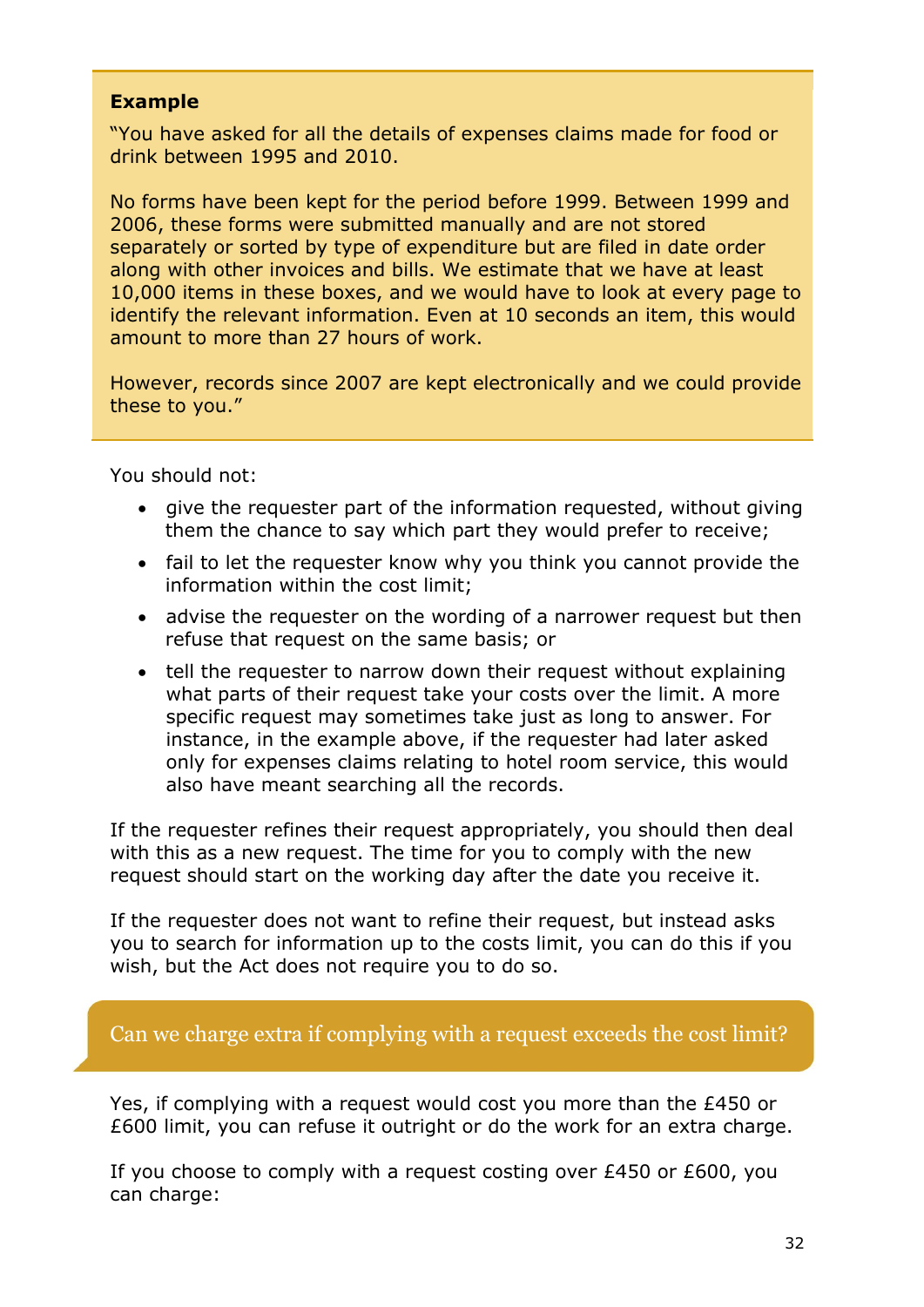- the cost of compliance (the costs allowed in calculating whether the appropriate limit is exceeded); plus
- the communication costs (see What should we do when we receive a [request?\)](#page-17-0); plus
- £25 an hour for staff time taken for printing, copying or sending the information.

You should not do this work without getting written agreement from the requester that they will pay the extra costs. You should also give the requester the option of refining their request rather than paying extra. The 'time for compliance' clock is paused in these circumstances, until you receive payment.

For further information, read our more detailed guidance:

 [Fees that may be charged when the cost of compliance exceeds the](http://www.ico.gov.uk/for_organisations/freedom_of_information/guide/~/media/documents/library/Freedom_of_Information/Detailed_specialist_guides/fees_cost_of_compliance_exceeds_appropriate_limit.ashx)  [appropriate limit](http://www.ico.gov.uk/for_organisations/freedom_of_information/guide/~/media/documents/library/Freedom_of_Information/Detailed_specialist_guides/fees_cost_of_compliance_exceeds_appropriate_limit.ashx)

#### When can we refuse a request as vexatious?

As a general rule, you should not take into account the identity or intentions of a requester when considering whether to comply with a request for information. You cannot refuse a request simply because it does not seem to be of much value. However, a minority of requesters may sometimes abuse their rights under the Freedom of Information Act, which can threaten to undermine the credibility of the freedom of information system and divert resources away from more deserving requests and other public business.

You can refuse to comply with a request that is vexatious. If so, you do not have to comply with any part of it, or even confirm or deny whether you hold information. When assessing whether a request is vexatious, the Act permits you to take into account the context and history of a request, including the identity of the requester and your previous contact with them. The decision to refuse a request often follows a long series of requests and correspondence.

The key question to ask yourself is whether the request is likely to cause a disproportionate or unjustifiable level of distress, disruption or irritation.

Bear in mind that it is the request that is considered vexatious, not the requester. If after refusing a request as vexatious you receive a subsequent request from the same person, you can refuse it only if it also meets the criteria for being vexatious.

You should be prepared to find a request vexatious in legitimate circumstances, but you should exercise care when refusing someone's rights in this way.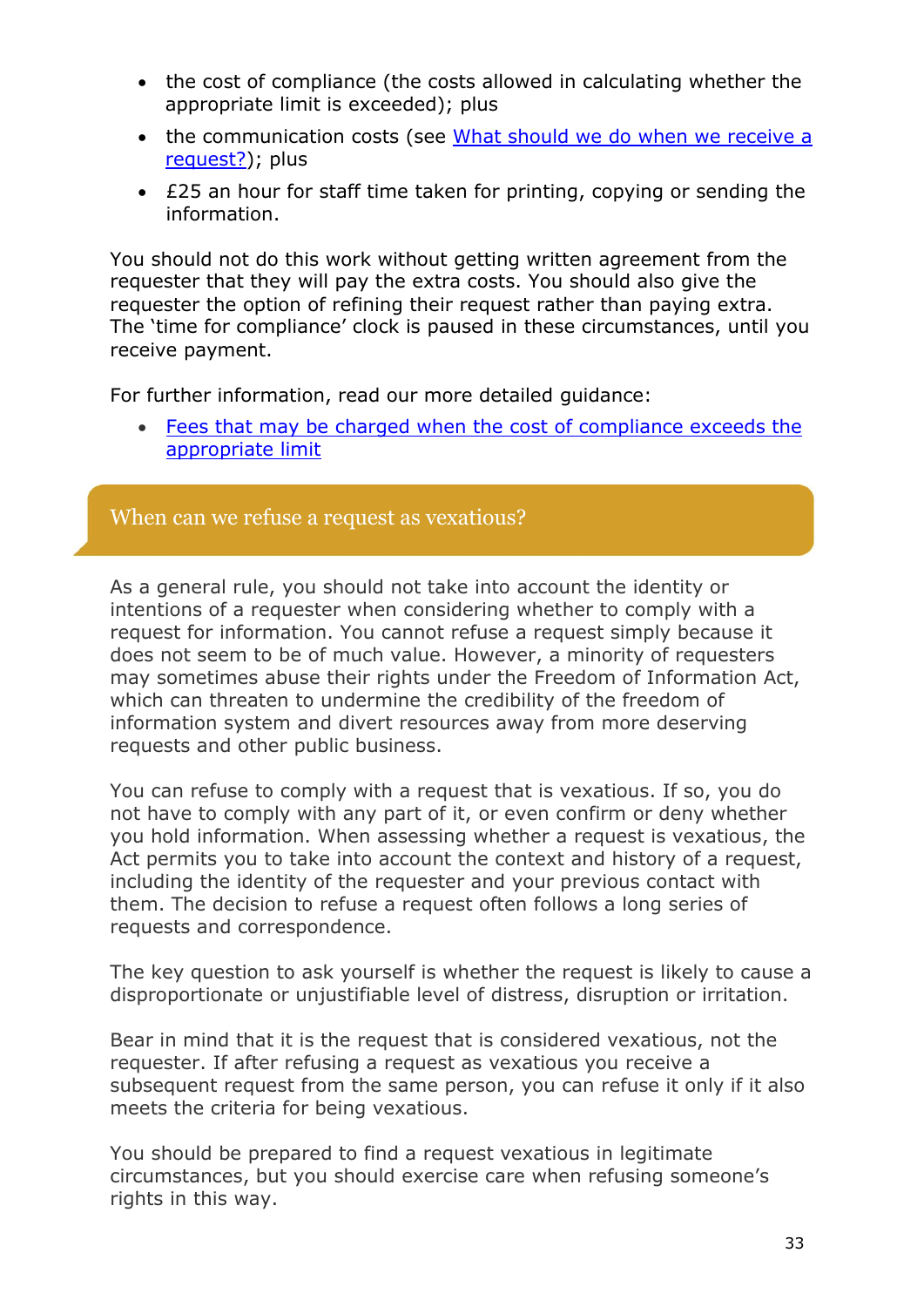For further information, read our more detailed guidance:

[Dealing with vexatious requests](http://www.ico.org.uk/~/media/documents/library/Freedom_of_Information/Detailed_specialist_guides/dealing-with-vexatious-requests.pdf)

When can we refuse a request because it is repeated?

You can refuse requests if they are repeated, whether or not they are also vexatious. You can normally refuse to comply with a request if it is identical or substantially similar to one you previously complied with from the same requester. You cannot refuse a request from the same requester just because it is for information on a related topic. You can do so only when there is a complete or substantial overlap between the two sets of information.

You cannot refuse a request as repeated once a reasonable period has passed. The reasonable period is not set down in law but depends on the circumstances, including, for example, how often the information you hold changes.

#### **Example**

"Please could you send me the latest copy of your register of interests? You kindly sent me a copy of this two years ago but I assume it may have been updated since then. Also I no longer have the copy you sent previously."

This request is not repeated because a reasonable period has elapsed.

#### What if we want to refuse a request as vexatious or repeated?

You should send the requester a written refusal notice. If the request is vexatious or repeated, you need only state that this is your decision; you do not need to explain it further. However, you should keep a record of the reasons for your decision so that you can justify it to the Information Commissioner's Office if a complaint is made.

If you are receiving vexatious or repeated requests from the same person, you can send a single refusal notice to the applicant, stating that you have found their requests to be vexatious or repeated (as appropriate) and that you will not send a written refusal in response to any further vexatious or repeated requests.

This does not mean you can ignore all future requests from this person. For example, a future request could be about a completely different topic, or have a valid purpose. You must consider whether the request is vexatious or repeated in each case.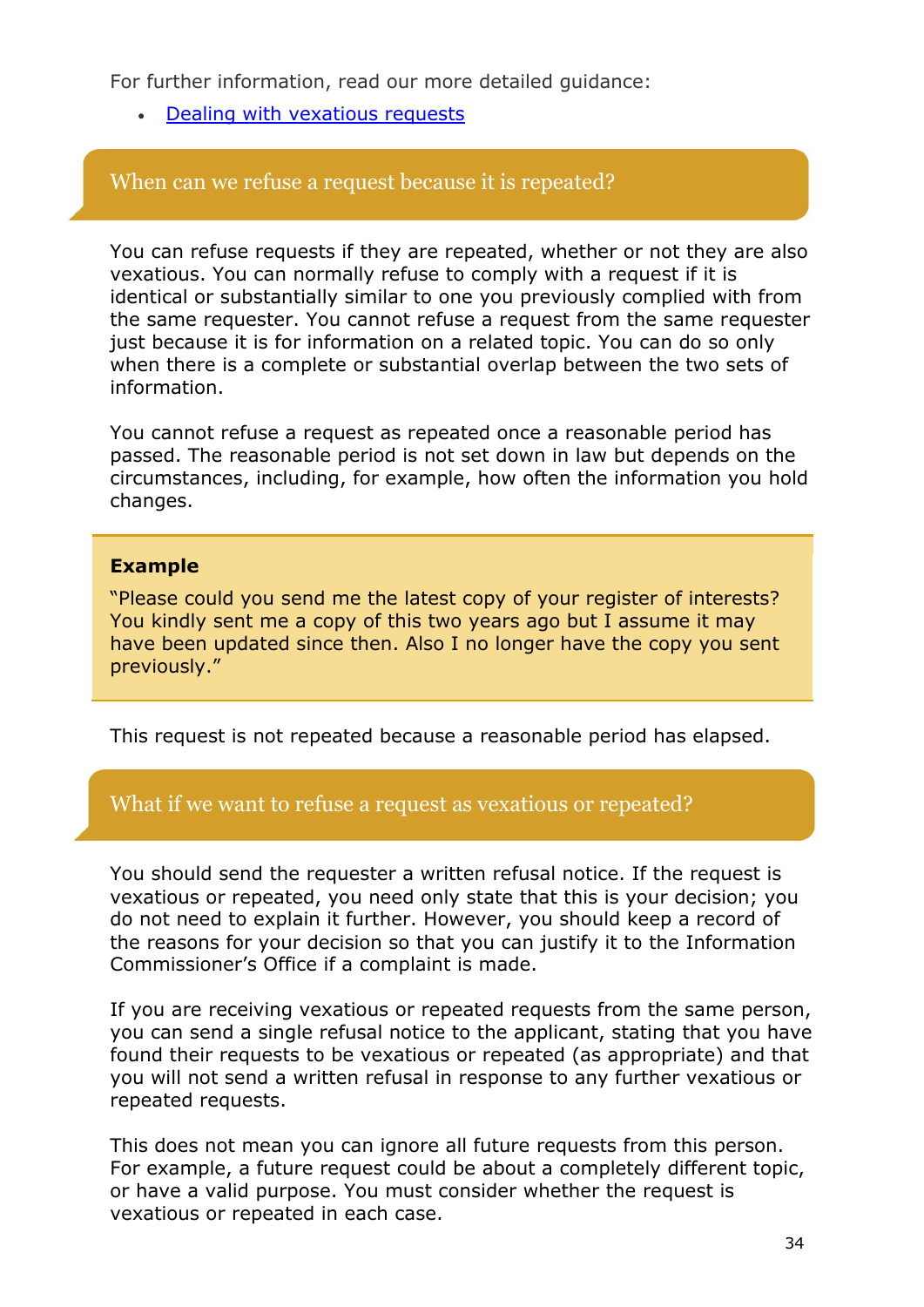For further information, read our more detailed guidance:

- [Dealing with vexatious requests](http://www.ico.org.uk/~/media/documents/library/Freedom_of_Information/Detailed_specialist_guides/dealing-with-vexatious-requests.pdf)
- [Dealing with repeat requests](http://www.ico.org.uk/~/media/documents/library/Freedom_of_Information/Detailed_specialist_guides/dealing-with-repeat-requests.pdf)

## When can we withhold information under an exemption?

Exemptions exist to protect information that should not be disclosed, for example because disclosing it would be harmful to another person or it would be against the public interest.

The exemptions in Part II of the Freedom of Information Act apply to information. This may mean that you can only apply an exemption to part of the information requested, or that you may need to apply different exemptions to different sections of a document.

You do not have to apply an exemption. However, you must ensure that in choosing to release information that may be exempt, you do not disclose information in breach of some other law, such as disclosing personal information in breach of the Data Protection Act. Nor do you have to identify all the exemptions that may apply to the same information, if you are content that one applies.

You can automatically withhold information because an exemption applies only if the exemption is 'absolute'. However, most exemptions are not absolute but are 'qualified'. This means that before deciding whether to withhold information under an exemption, you must consider the public interest arguments. This balancing exercise is usually called the public interest test (PIT). The Act requires you to disclose information unless there is good reason not to, so the exemption can only be maintained (upheld) if the public interest in doing so outweighs the public interest in disclosure.

#### **Example**

The BBC received a request for two contracts relating to licence fee collection. The Commissioner accepted that some of the information in the contracts was commercially sensitive and it was likely that it would prejudice the BBC's commercial interests. However, this was not significant enough to outweigh the need for the BBC to be accountable for its use of public money, as well as the importance of informing an ongoing consultation about the licence fee.

(ICO decision notice [FS50296349\)](http://www.ico.gov.uk/~/media/documents/decisionnotices/2011/fs_50296349.ashx)

In this case, even though the information fell within an exemption, the public interest favoured disclosure.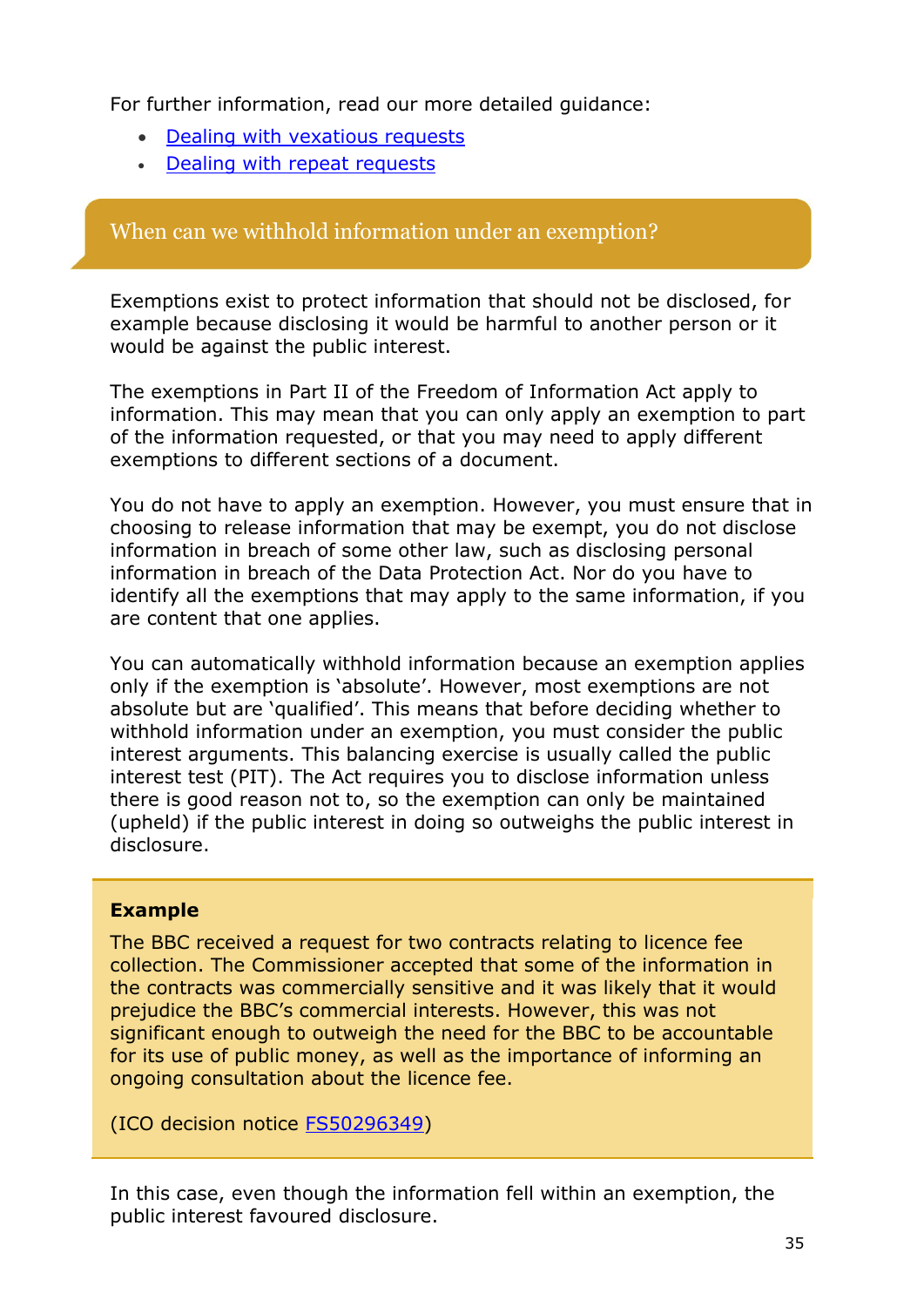You can have extra time to consider the public interest. However, you must still contact the requester within the standard time for compliance to let them know you are claiming a time extension.

When can we use an exemption to refuse to say whether we have the information?

In some cases, even confirming that information is or is not held may be sensitive. In these cases, you may be able to give a 'neither confirm nor deny' (NCND) response.

Whether you need to give a NCND response should usually depend on how the request is worded, not on whether you hold the information. You should apply the NCND response consistently, in any case where **either** confirming **or** denying could be harmful.

#### **Example**

"Please could you send me the investigation file relating to the murder committed at 23 Any Street on 12 January 2011?"

In this case, assuming the murder was publicly reported, the police could confirm that they held some information on the topic, without giving the contents.

"Please could you send me any information you have linking Mr Joe Bloggs to the murder committed at 23 Any Street on 12 January 2011"

In this case the police do not confirm whether they hold any such information. If they do have information, this could tip off a suspect, and may be unfair to Mr Bloggs. If they don't have the information, this could also be valuable information for the murderer. So the police would give the same response, whether or not they hold any such information.

Unless otherwise specified, all the exemptions below also give you the option to claim an exclusion from the duty to confirm or deny whether information is held, in appropriate cases.

If you think you may need to claim an exclusion from the duty to confirm or deny whether you hold information, then you will need to consider this duty separately from the duty to provide information. You will need to do this both:

- when you decide whether an exemption applies; and
- when you apply the public interest test.

If it would be damaging to even confirm or deny if information is held, then you must issue a refusal notice explaining this to the requester. In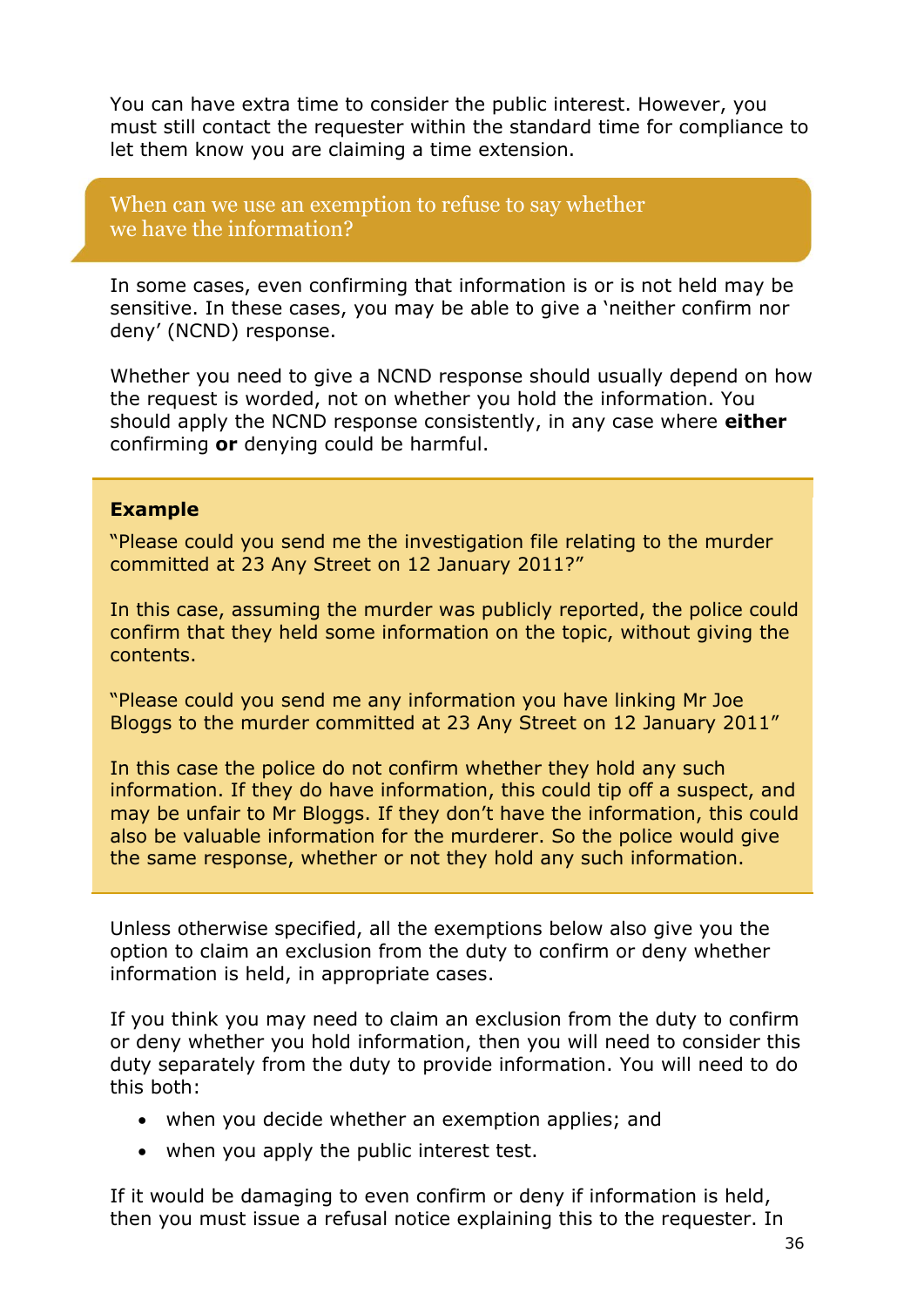this situation we would not expect you to go on to address the separate question of whether any information that is held should be disclosed, at this stage. You will need to do this only if the requester successfully appeals against your NCND response and you do actually hold some information.

However, if you decide that you are willing to confirm or deny whether information is held, and you do in fact hold some information, then you will need to immediately go on to consider whether that information should be disclosed.

For further information, read our more detailed guidance:

• [Duty to confirm or deny](http://www.ico.gov.uk/for_organisations/guidance_index/~/media/documents/library/Freedom_of_Information/Detailed_specialist_guides/DUTYTOCONFIRMORDENY.ashx)

#### What exemptions are there?

Some exemptions apply only to a particular category or class of information, such as information held for criminal investigations or relating to correspondence with the royal family. These are called class-based exemptions.

Some exemptions require you to judge whether disclosure may cause a specific type of harm, for instance, endangering health and safety, prejudicing law enforcement, or prejudicing someone's commercial interests. These are called prejudice-based exemptions.

This distinction between 'class-based' and 'prejudice-based' is not in the wording of the Act but many people find it a useful way of thinking about the exemptions.

The Act also often refers to other legislation or common law principles, such as confidentiality, legal professional privilege, or data protection. In many cases, you may need to apply some kind of legal 'test' - it is not as straightforward as identifying that information fits a specific description. It is important to read the full wording of any exemption, and if necessary consult our guidance, before trying to rely on it.

The exemptions can be found in Part II of the Act, at sections 21 to 44.

What is 'prejudice' and how do we decide whether disclosure would cause this?

For the purposes of the Act, 'prejudice' means causing harm in some way. Many of the exemptions listed below apply if disclosing the information you hold would harm the interests covered by the exemption. In the same way, confirming or denying whether you have the information can also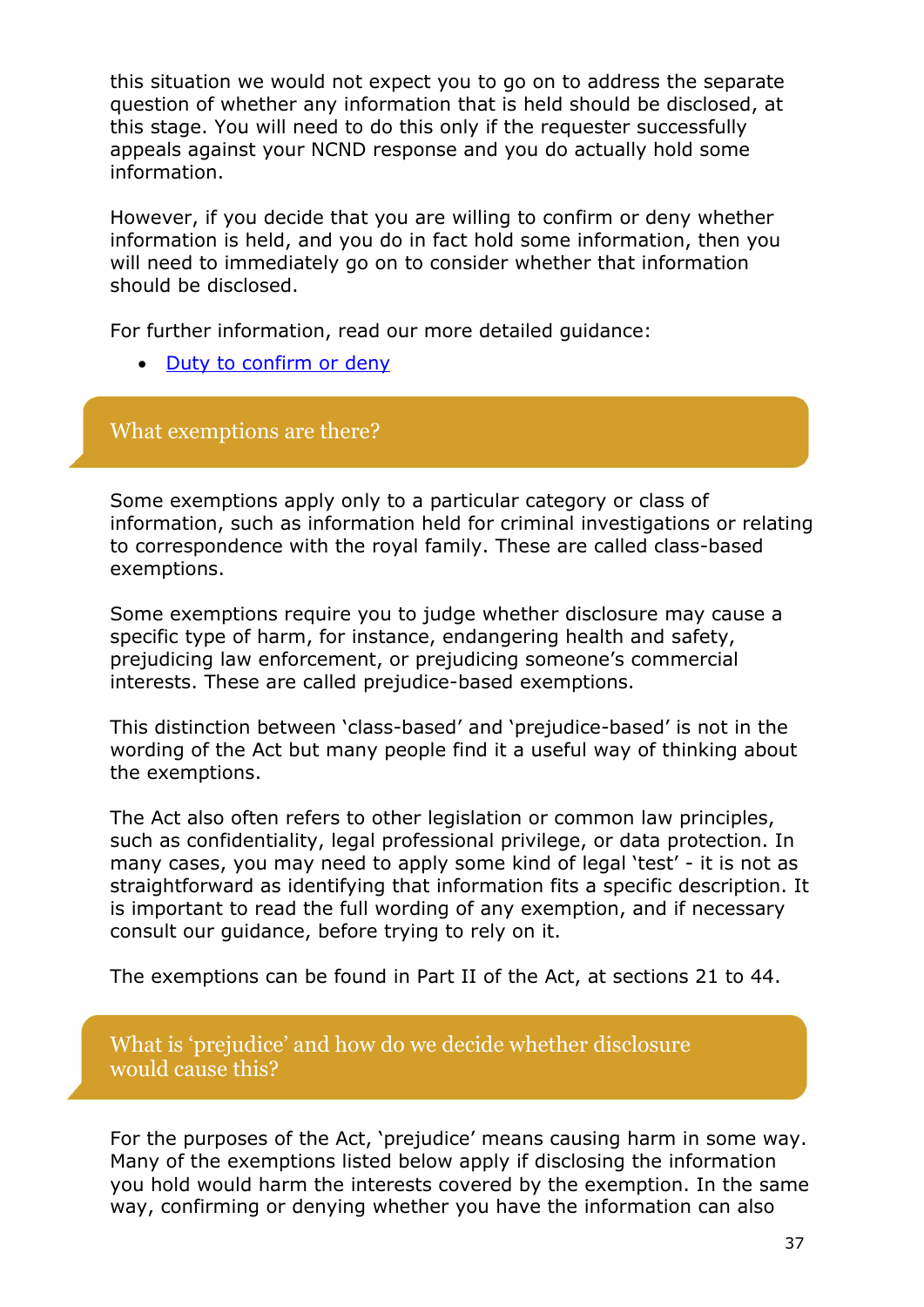cause prejudice. Deciding whether disclosure would cause prejudice is called the prejudice test.

To decide whether disclosure (or confirmation/denial) would cause prejudice:

- you must be able to identify a negative consequence of the disclosure (or confirmation/denial), and this negative consequence must be significant (more than trivial);
- you must be able to show a link between the disclosure (or confirmation/denial) and the negative consequences, showing how one would cause the other; and
- there must be at least a real possibility of the negative consequences happening, even if you can't say it is more likely than not.

For further information, read our more detailed guidance:

- [The prejudice test](http://www.ico.gov.uk/for_organisations/freedom_of_information/guide/~/media/documents/library/Freedom_of_Information/Detailed_specialist_guides/the_prejudice_test.ashx)
- [Information in the public domain](http://www.ico.org.uk/~/media/documents/library/Freedom_of_Information/Detailed_specialist_guides/information-in-the-public-domain-foi-eir-guidance.ashx) (if some information is already publicly available)

# Section 21 – information already reasonably accessible

This exemption applies if the information requested is already accessible to the requester. You could apply this if you know that the requester already has the information, or if it is already in the public domain. For this exemption, you will need to take into account any information the requester gives you about their circumstances. For example, if information is available to view in a public library in Southampton, it may be reasonably accessible to a local resident but not to somebody living in Glasgow. Similarly, an elderly or infirm requester may tell you they don't have access to the internet at home and find it difficult to go to their local library, so information available only over the internet would not be reasonably accessible to them.

When applying this exemption, you have a duty to confirm or deny whether you hold the information, even if you are not going to provide it. You should also tell the requester where they can get it.

This exemption is absolute, so you do not need to apply the public interest test.

For further information, read our more detailed guidance:

• Section 21 – information reasonably accessible to the applicant by [other means](http://www.ico.org.uk/~/media/documents/library/Freedom_of_Information/Detailed_specialist_guides/information-reasonably-accessible-to-the-applicant-by-other-means-sec21.pdf)

# Section 22 – information intended for future publication

This exemption applies if, when you receive a request for information, you are preparing the material and definitely intend to publish it and it is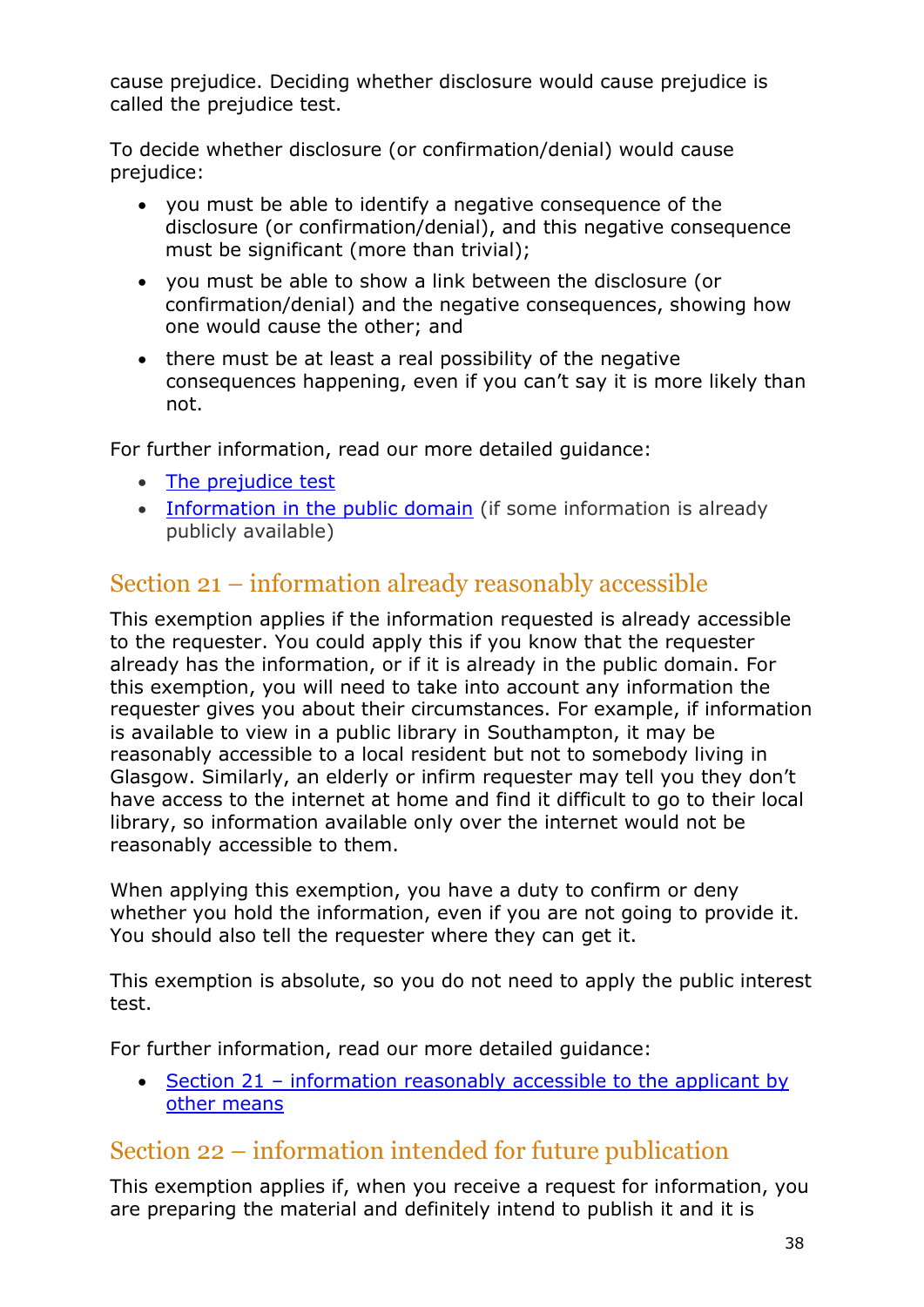reasonable not to disclose it until then. You do not need to have identified a publication date. This exemption does not necessarily apply to all draft materials or background research. It will only apply to the material you intend to publish.

You do not have to confirm whether you hold the information requested if doing so would reveal the content of the information.

This exemption is qualified by the public interest test.

For further information, read our more detailed guidance:

• Section 22 – [information intended for future publication](http://www.ico.gov.uk/for_organisations/guidance_index/~/media/documents/library/Freedom_of_Information/Detailed_specialist_guides/section_22_information_intended_for_future_publication.ashx)

# Sections 23 and 24 – security bodies and national security

The section 23 exemption applies to any information you have received from, or relates to, any of a list of named security bodies such as the security service. You do not have to confirm or deny whether you hold the information, if doing so would reveal anything about that body or anything you have received from it. A government minister can issue a certificate confirming that this exemption applies.

This exemption is absolute, so you do not need to consider the public interest test.

The section 24 exemption applies if it is "required for the purpose of safeguarding national security". The exemption does not apply just because the information relates to national security.

A government minister can issue a certificate confirming that this exemption applies and this can only be challenged on judicial review grounds. However, the exemption is qualified by the public interest test.

Section 25 is not an exemption, but gives more detail about the ministerial certificates mentioned above.

For further information, read our more detailed guidance:

- [Section 23: security bodies](http://www.ico.gov.uk/for_organisations/freedom_of_information/guide/~/media/documents/library/Freedom_of_Information/Detailed_specialist_guides/security_bodies_section_23_foi.ashx)
- [Section 24: safeguarding](http://www.ico.gov.uk/for_organisations/freedom_of_information/guide/~/media/documents/library/Freedom_of_Information/Detailed_specialist_guides/safeguarding_national_security_section_24_foi.ashx) national security
- [How Section 23 and 24 interact](http://www.ico.gov.uk/for_organisations/freedom_of_information/guide/~/media/documents/library/Freedom_of_Information/Detailed_specialist_guides/how_sections_23_and_24_interact_foi.ashx)

# Sections 26 to 29

These exemptions are available if complying with the request would prejudice or would be likely to prejudice the following:

- defence (section 26);
- the effectiveness of the armed forces (section 26);
- international relations (section 27);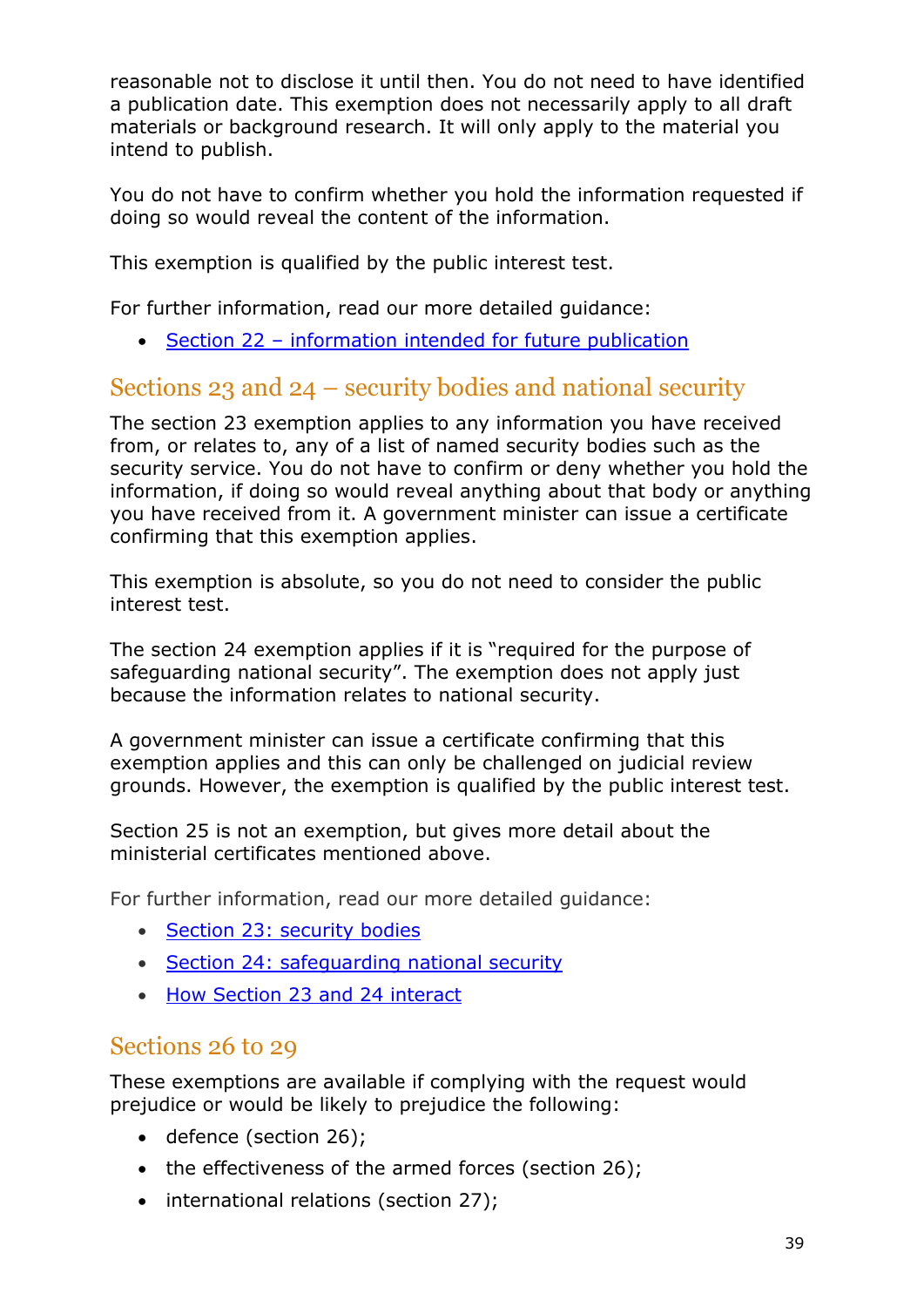- relations between the UK government, the Scottish Executive, the Welsh Assembly and the Northern Ireland Executive (section 28);
- the economy (section 29); or
- the financial interests of the UK, Scottish, Welsh or Northern Irish administrations (section 29).

Section 27 also applies to confidential information obtained from other states, courts or international organisations.

All these exemptions are qualified by the public interest test.

For further information, read our more detailed guidance:

- [Section 26](http://www.ico.gov.uk/for_organisations/guidance_index/~/media/documents/library/Freedom_of_Information/Detailed_specialist_guides/AWARENESS_GUIDANCE_10_-_THE_DEFENCE_EXEMPTION.ashx)  defence
- Section 27 [international relations](http://www.ico.gov.uk/for_organisations/guidance_index/~/media/documents/library/Freedom_of_Information/Detailed_specialist_guides/awareness_guidance_14_-_international_relations.ashx)
- Section 28 -[relations within the UK](http://www.ico.gov.uk/for_organisations/guidance_index/~/media/documents/library/Freedom_of_Information/Detailed_specialist_guides/RELATIONSWITHINTHEUK.ashx)
- $\bullet$  Section 29 [the economy](http://www.ico.gov.uk/for_organisations/guidance_index/~/media/documents/library/Freedom_of_Information/Detailed_specialist_guides/THEECONOMY.ashx)

# Section 30 – investigations

# Section 31 – prejudice to law enforcement

The section 30 exemption applies to a specific category of information that a public authority currently holds or has ever held for the purposes of criminal investigations. It also applies to information obtained in certain other types of investigations, if it relates to obtaining information from confidential sources.

When information does not fall under either of these headings, but disclosure could still prejudice law enforcement, section 31 is the relevant exemption.

Section 31 only applies to information that does not fall into the categories in section 30. For this reason sections 30 and 31 are sometimes referred to as being mutually exclusive. Section 31 applies where complying with the request would prejudice or would be likely to prejudice various law enforcement purposes (listed in the Act) including preventing crime, administering justice, and collecting tax. It also protects certain other regulatory functions, for example those relating to health and safety and charity administration.

Both exemptions are qualified by the public interest test.

For further information, read our more detailed guidance:

- Section 30 [investigations](http://www.ico.gov.uk/for_organisations/guidance_index/~/media/documents/library/Freedom_of_Information/Detailed_specialist_guides/S30_EXEMPTION_FOR_INVESTIGATIONS_AND_PROCEEDINGS_V3.ashx)
- $\bullet$  Section 31 [law enforcement](http://www.ico.gov.uk/for_organisations/guidance_index/~/media/documents/library/Freedom_of_Information/Detailed_specialist_guides/S31_EXEMPTION_FOR_LAW_ENFORCEMENT_V3.ashx)
- [Impact of disclosure on the voluntary supply of information](http://www.ico.gov.uk/~/media/documents/library/Freedom_of_Information/Detailed_specialist_guides/impact_of_disclosure_on_voluntary_supply_of_information_foia.pdf)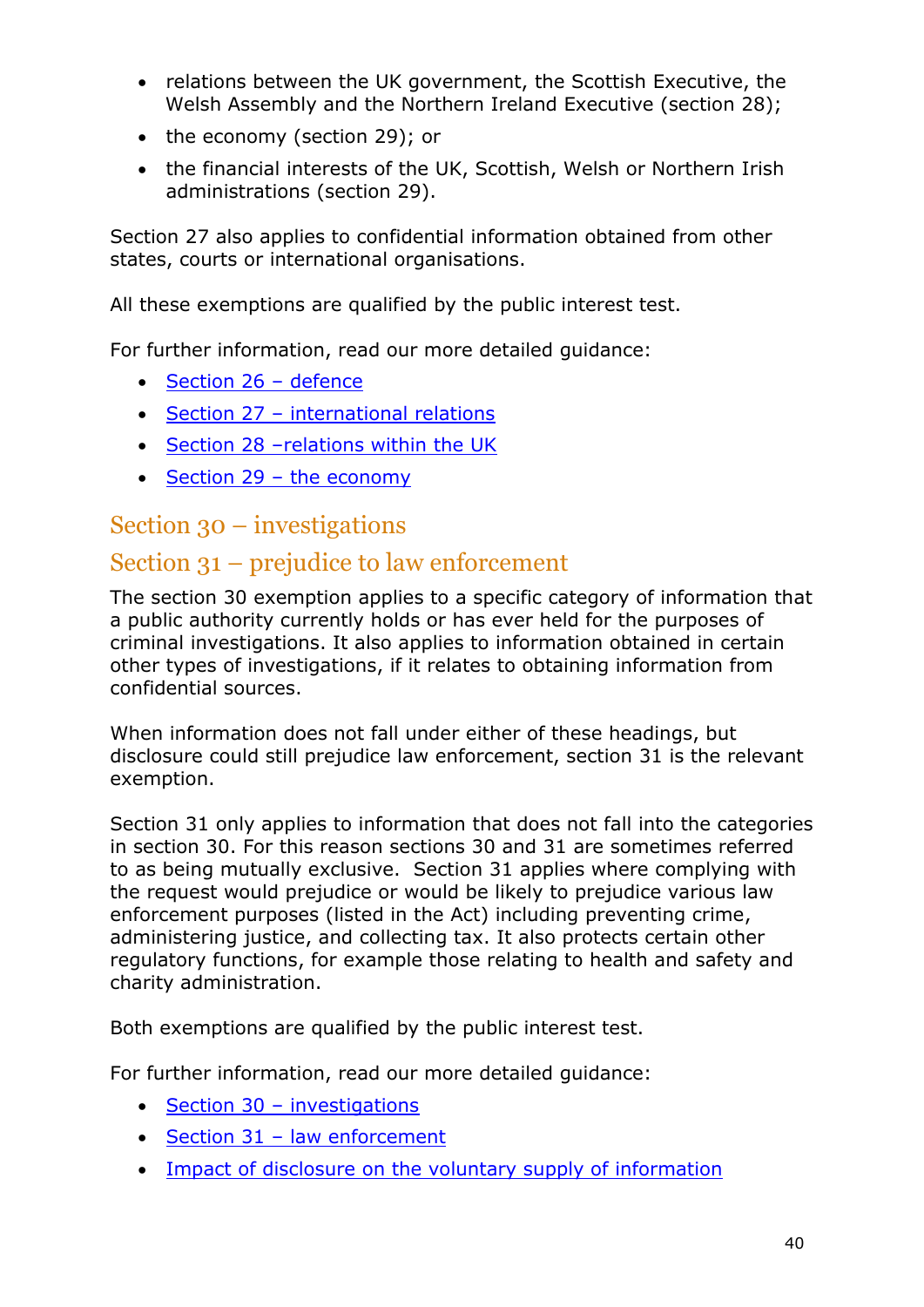# Section 32 – court records

This exemption applies to court records held by any authority (though courts themselves are not covered by the Act).

To claim this exemption, you must hold the information only because it was originally in a document created or used as part of legal proceedings, including an inquiry, inquest or arbitration.

This is an unusual exemption because the type of document is relevant, as well as the content and purpose of the information they hold.

This exemption is absolute, so you do not need to apply the public interest test. You also do not have to confirm or deny whether you hold any information that is or would fall within the definition above.

For further information, read our more detailed guidance:

- Section 32 [information contained in court records](http://www.ico.gov.uk/for_organisations/guidance_index/~/media/documents/library/Freedom_of_Information/Detailed_specialist_guides/AWARENESS_GUIDANCE_9_INFO_CONTAINED_IN_COURT_RECORDS.ashx)
- Section 32 [information contained in court transcripts](http://www.ico.gov.uk/for_organisations/guidance_index/~/media/documents/library/Freedom_of_Information/Detailed_specialist_guides/COURT_TRANSCRIPTS_V1.ashx)

# Section 33 – prejudice to audit functions

This exemption can only be used by bodies with audit functions. It applies where complying with the request would prejudice or would be likely to prejudice those functions.

This exemption is qualified by the public interest test.

For further information, read our more detailed guidance:

- $\bullet$  Section 33 [public audit](http://www.ico.gov.uk/for_organisations/guidance_index/~/media/documents/library/Freedom_of_Information/Detailed_specialist_guides/awareness_guidance_18_-_public_audit.ashx)
- [Impact of disclosure on the voluntary supply of information](http://www.ico.gov.uk/~/media/documents/library/Freedom_of_Information/Detailed_specialist_guides/impact_of_disclosure_on_voluntary_supply_of_information_foia.pdf)

# Section 34 – parliamentary privilege

You can use this exemption to avoid an infringement of parliamentary privilege. Parliamentary privilege protects the independence of Parliament and gives each House of Parliament the exclusive right to oversee its own affairs. Parliament itself defines parliamentary privilege, and the Speaker of the House of Commons can issue a certificate confirming that this exemption applies; the Clerk of the Parliaments can do the same for the House of Lords.

This exemption is absolute, so you do not need to apply the public interest test.

For further information, read our more detailed guidance:

• Section 34: parliamentary privilege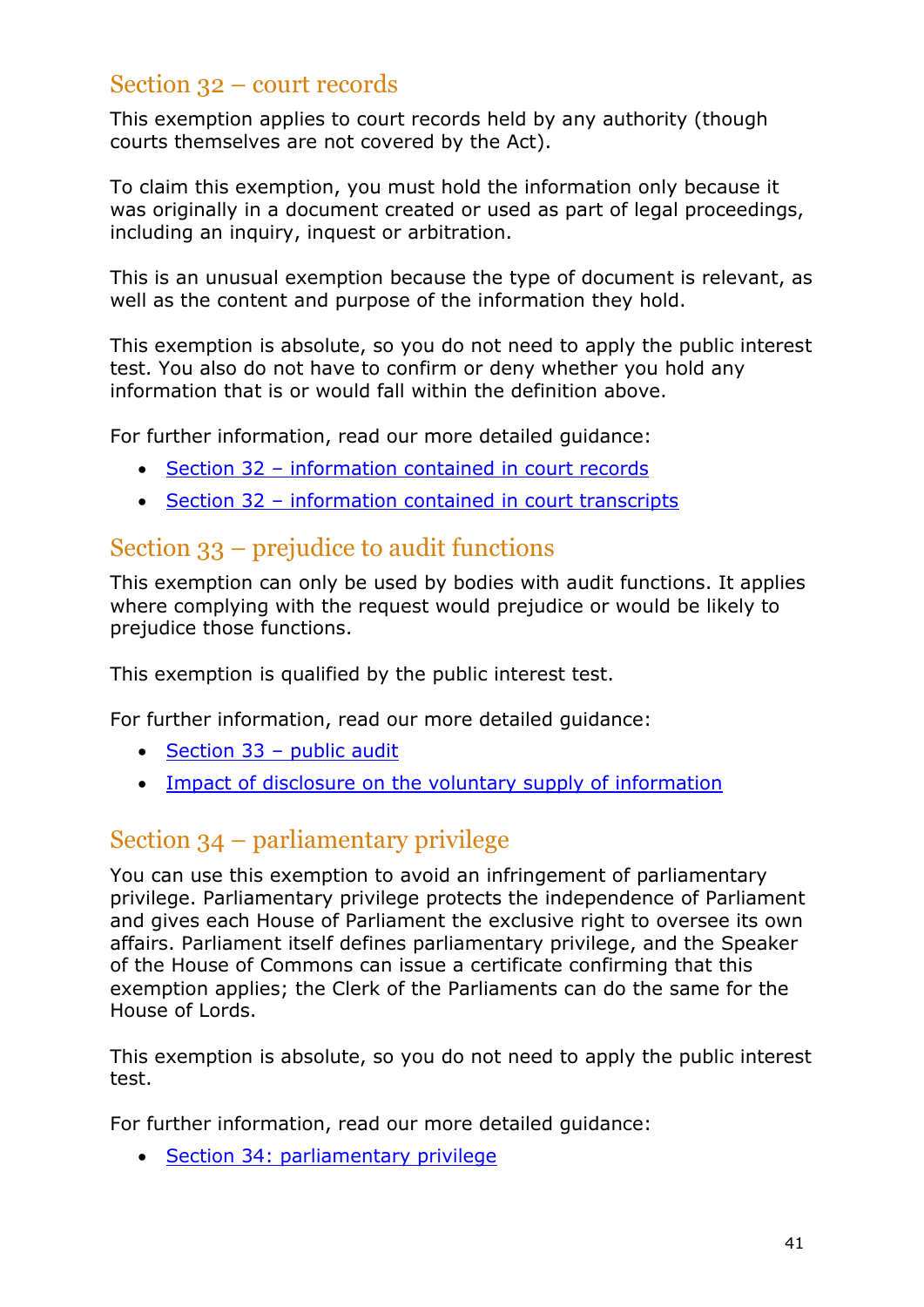# Section 35 – government policy

# Section 36 – prejudice to the effective conduct of public affairs

These two sections form a mutually exclusive pair of exemptions in the same way as section 30 and section 31.

The section 35 exemption can only be claimed by government departments or by the Welsh Assembly Government. It is a class-based exemption, for information relating to:

- the formulation or development of government policy;
- communications between ministers;
- advice from the law officers: and
- the operation of any ministerial private office.

Section 35 is qualified by the public interest test.

For policy-related information held by other public authorities, or other information that falls outside this exemption but needs to be withheld for similar reasons, the section 36 exemption applies.

The section 36 exemption applies only to information that falls outside the scope of section 35. It applies where complying with the request would prejudice or would be likely to prejudice "the effective conduct of public affairs". This includes, but is not limited to, situations where disclosure would inhibit free and frank advice and discussion.

This exemption is broad and can be applied to a range of situations.

#### **Examples**

A council refused to disclose a list of schools facing financial difficulties, because this could damage the schools' ability to recruit pupils, as well as making schools less likely to co-operate and share financial information freely with the council (ICO decision notice [FS50302293\)](http://www.ico.gov.uk/~/media/documents/decisionnotices/2011/fs_50302293.ashx).

A university refused to disclose a complete list of staff email addresses. On a previous occasion when email addresses had been disclosed, this led to a security attack, as well as an increase in spam, phishing, and emails directed inappropriately (ICO decision notice [FS50344341\)](http://www.ico.gov.uk/~/media/documents/decisionnotices/2011/fs_50344341.ashx).

The Cabinet Office refused to release details of the discussions between political parties that took place between the general election and the formation of the coalition government. This was necessary to ensure that a stable government could be formed, as politicians needed to be able to freely discuss their differences as well as seek impartial advice from the civil service (ICO decision notice [FS50350899\)](http://www.ico.gov.uk/~/media/documents/decisionnotices/2011/fs_50350899.ashx).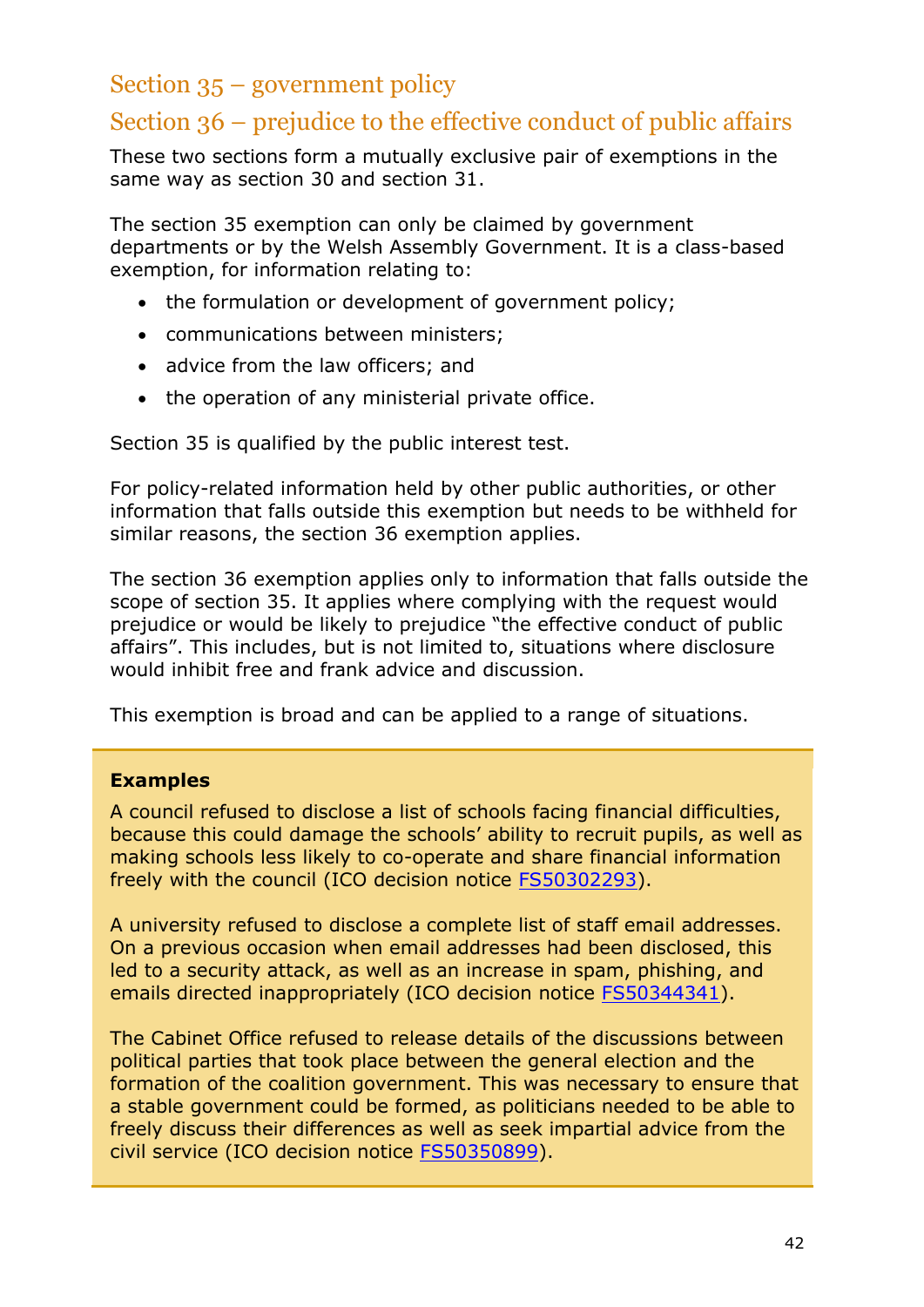Section 36 differs from all other prejudice exemptions in that the judgement about prejudice must be made by the legally authorised qualified person for that public authority. A list of qualified people is given in the Act, and others may have been designated. If you have not obtained the qualified person's opinion, then you cannot rely on this exemption. The qualified person's opinion must also be a "reasonable" opinion, and the Information Commissioner may decide that the section 36 exemption has not been properly applied if he finds that the opinion given isn't reasonable.

In most cases, section 36 is a qualified exemption. This means that even if the qualified person considers that disclosure would cause harm, or would be likely to cause harm, you must still consider the public interest. However, for information held by the House of Commons or the House of Lords, section 36 is an absolute exemption so you do not need to apply the public interest test.

For further information, read our more detailed guidance:

- [Section 35: government policy](http://www.ico.org.uk/~/media/documents/library/Freedom_of_Information/Detailed_specialist_guides/government-policy-foi-section-35-guidance.ashx)
- [Prejudice to effective conduct of public affairs \(section 36\)](http://www.ico.gov.uk/for_organisations/guidance_index/~/media/documents/library/Freedom_of_Information/Detailed_specialist_guides/section_36_prejudice_to_effective_conduct_of_public_affairs.ashx)  [Freedom of Information Act](http://www.ico.gov.uk/for_organisations/guidance_index/~/media/documents/library/Freedom_of_Information/Detailed_specialist_guides/section_36_prejudice_to_effective_conduct_of_public_affairs.ashx)
- Record of the qualified person's opinion (section 36) Freedom of [Information Act](http://www.ico.gov.uk/for_organisations/guidance_index/~/media/documents/library/Freedom_of_Information/Detailed_specialist_guides/section_36_record_of_the_qualified_persons_opinion.ashx)

# Section 37 – communications with the royal family and the granting of honours

This exemption has been changed since the Freedom of Information Act was first published, so you should refer to an up-to-date copy at [www.legislation.gov.uk.](http://www.legislation.gov.uk/)

It covers any information relating to communications with the royal family and information on granting honours. This exemption is absolute in relation to communications with the monarch, the heir to the throne, and the second in line of succession to the throne, so the public interest test does not need to be applied in these cases.

All other information under the scope of this exemption is qualified, so the public interest test must be applied.

For further information, read our more detailed guidance:

• Section 37 – communications with Her Majesty and the awarding of [honours](http://www.ico.gov.uk/for_organisations/guidance_index/~/media/documents/library/Freedom_of_Information/Detailed_specialist_guides/communications_with_her_majesty_and_the_awarding_of_honours.ashx)

# Section 38 – endangering health and safety

You can apply the section 38 exemption if complying with the request would or would be likely to endanger anyone's physical or mental health or safety. In deciding whether you can apply this exemption, you should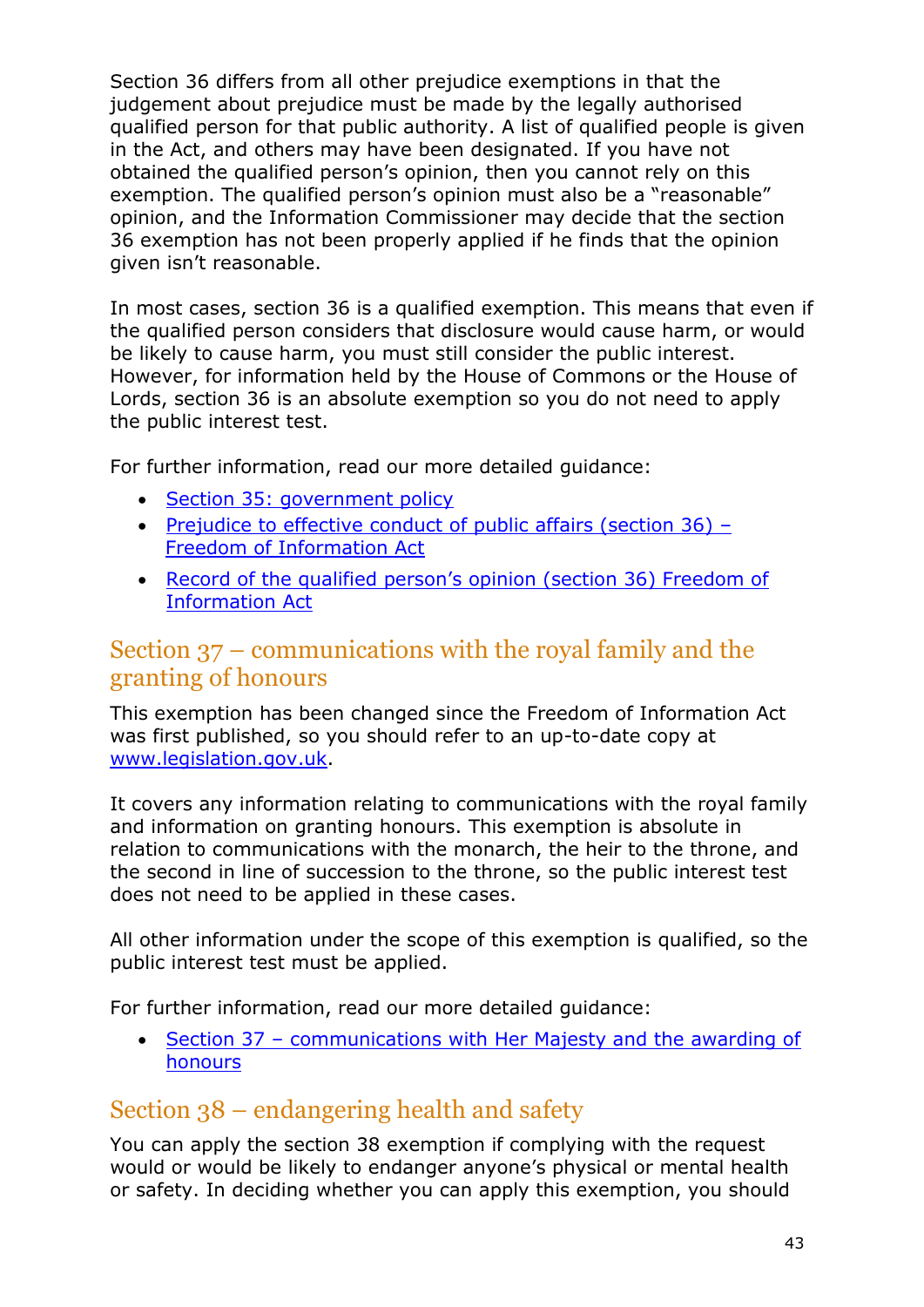use the same test as you would for prejudice. This exemption is qualified by the public interest test.

For further information, read our more detailed guidance:

 $\bullet$  Section 38 – [health and safety](http://www.ico.gov.uk/for_organisations/guidance_index/~/media/documents/library/Freedom_of_Information/Detailed_specialist_guides/AWARENESS_GUIDANCE_19_-_HEALTH_AND_SAFETY.ashx)

# Section 39 – environmental information

You should deal with any request that falls within the scope of the Environmental Information Regulations 2004 under those Regulations. This exemption confirms that, in practice, you do not also need to consider such requests under the Freedom of Information Act.

Only public authorities that are covered by the Regulations can rely on this exemption. A small number of public authorities, including the BBC and other public service broadcasters, are not subject to the Environmental Information Regulations. They should handle requests for environmental information under the Freedom of Information Act.

This exemption is qualified by the public interest test, but because you must handle this type of request under the Environmental Information Regulations, it is hard to imagine when it would be in the public interest to also consider it under the Freedom of Information Act.

# Section  $40(1)$  – personal information of the requester

This exemption confirms that you should treat any request made by an individual for their own personal data as a subject access request under the Data Protection Act 1998. You should apply this to any part of the request that is for the requester's own personal data. They should not be required to make a second, separate subject access request for these parts of their request. See our [Guide to Data Protection](http://www.ico.gov.uk/for_organisations/data_protection/the_guide/principle_6.aspx) – the rights of [individuals \(principle 6\)](http://www.ico.gov.uk/for_organisations/data_protection/the_guide/principle_6.aspx) for advice on how to handle subject access requests.

If the information contains some of the requester's personal data plus other non-personal information, then you will need to consider releasing some of the information under the Data Protection Act and some under the Freedom of Information Act.

This exemption is absolute, so you do not need to apply the public interest test.

Requested information may involve the personal data of both the requester and others. For further information, read our guidance:

[Personal data of both the requester and others](http://www.ico.org.uk/~/media/documents/library/Freedom_of_Information/Detailed_specialist_guides/personal-data-of-both-the-requester-and-others-foi-eir.pdf)

Section  $40(2)$  – data protection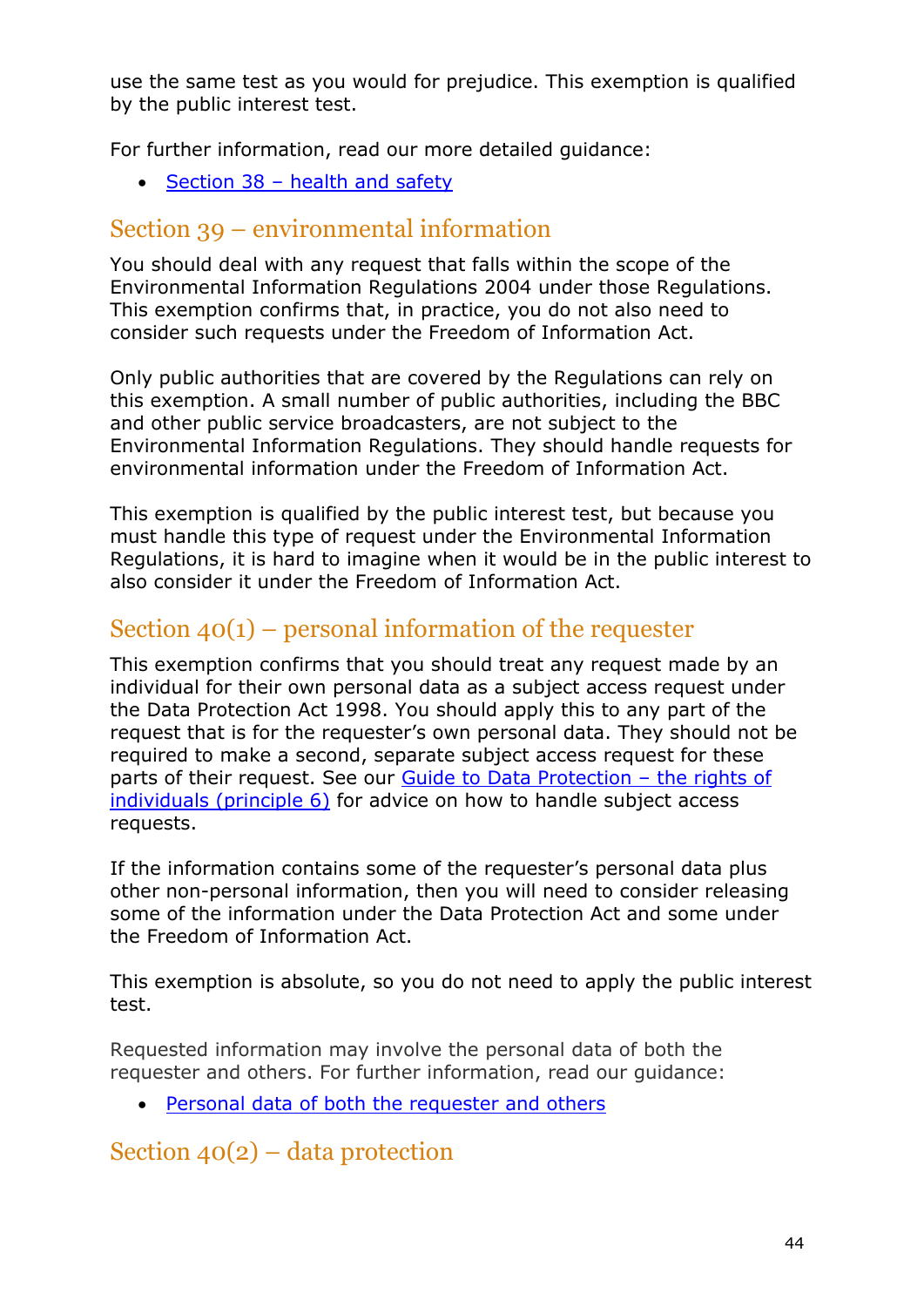This exemption covers the personal data of third parties (anyone other than the requester) where complying with the request would breach any of the principles in the Data Protection Act.

If you wish to rely on this exemption, you need to refer to the Data Protection Act as the data protection principles are not set out in the Freedom of Information Act. More details can be found in our [Guide to](http://www.ico.gov.uk/for_organisations/data_protection/the_guide/the_principles.aspx)  Data Protection – [data protection principles.](http://www.ico.gov.uk/for_organisations/data_protection/the_guide/the_principles.aspx)

This exemption can only apply to information about people who are living; you cannot use it to protect information about people who have died.

The most common reason for refusing information under this exemption is that it would be unfair to the individual concerned. Section 40(2) is an absolute exemption, so you do not need to apply the public interest test. However, you may need to consider the public interest when applying the data protection principles.

Section 40 includes other provisions for people's data protection rights, and these provisions are qualified by a public interest test.

For further information, read our more detailed guidance:

- Section 40 [personal information](http://www.ico.org.uk/~/media/documents/library/Freedom_of_Information/Detailed_specialist_guides/personal-information-section-40-and-regulation-13-foia-and-eir-guidance.pdf)
- Section 40 requests for personal data about public authority [employees](http://www.ico.gov.uk/~/media/documents/library/Environmental_info_reg/Practical_application/section_40_requests_for_personal_data_about_employees.pdf)
- [Access to information held in complaints files](http://www.ico.gov.uk/for_organisations/guidance_index/~/media/documents/library/Data_Protection/Practical_application/access_to_information_held_in_complaint_files.ashx)
- Section 40 [information exempt from the subject access right](http://www.ico.gov.uk/~/media/documents/library/Freedom_of_Information/Detailed_specialist_guides/information_exempt_from_the_subject_access_right_and_regulation_foi_eir.ashx)
- Section 40 [neither confirm nor deny in relation to personal data](http://www.ico.gov.uk/for_organisations/freedom_of_information/guide/~/media/documents/library/Freedom_of_Information/Detailed_specialist_guides/neither_confirm_nor_deny_in_relation_to_personal_data_and_regulation_foi_eir.ashx)

# Section 41 – confidentiality

This exemption applies if the following two conditions are satisfied:

- you received the information from someone else; and
- complying with the request would be a breach of confidence that is actionable (further information about what is meant by actionable is provided in our detailed guidance below)

You cannot apply this exemption to information you have generated within your organisation, even if it is marked "confidential". However, you can claim it for information you originally received from someone else but then included in your own records.

To rely on this exemption, you must apply the legal principles of the common law test of confidence, which is a well established though developing area of law.

This exemption is absolute so you do not need to apply the public interest test. However, you will still need to consider the public interest in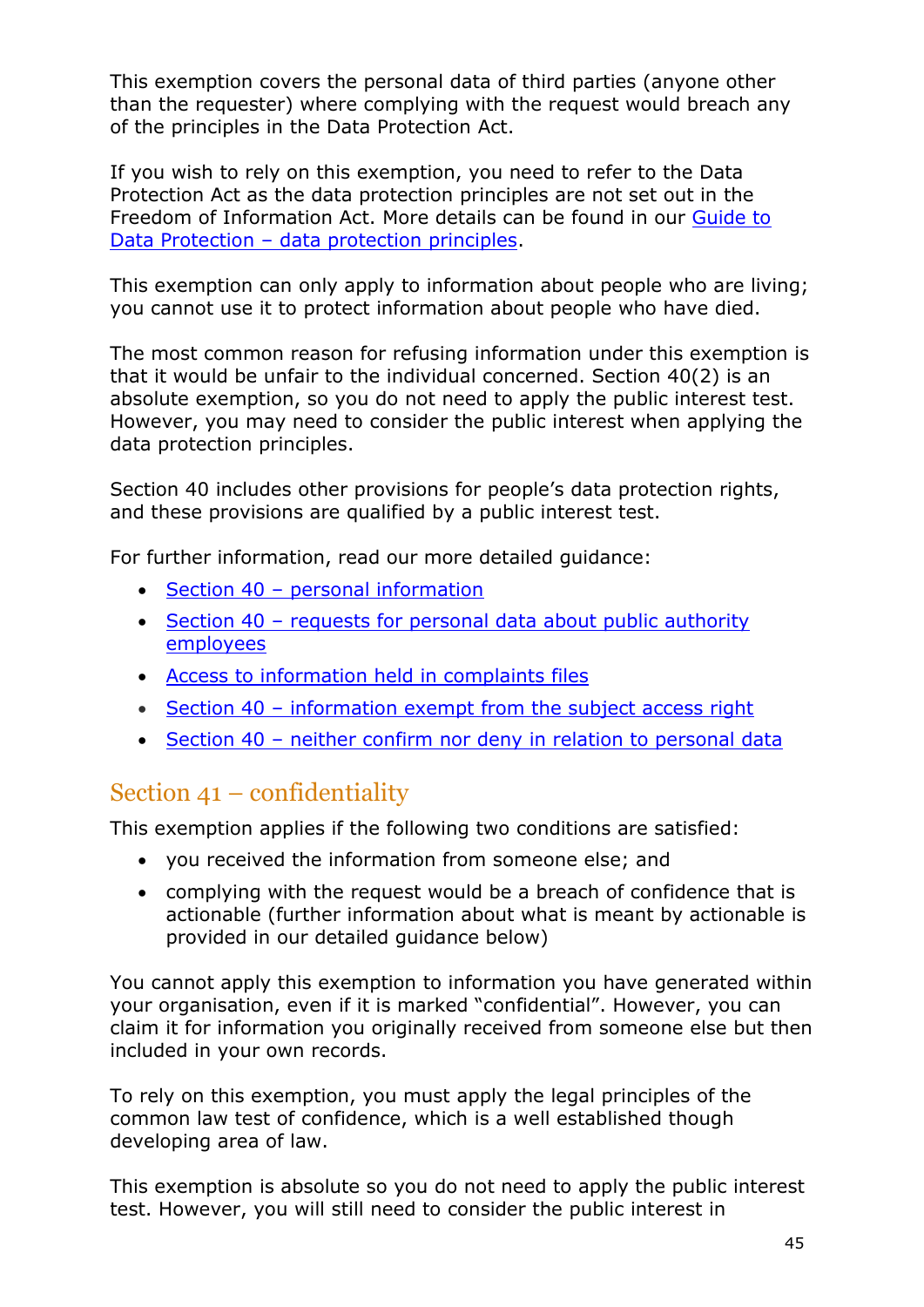disclosure, because the law of confidence recognises that a breach of confidence may not be actionable when there is an overriding public interest in disclosure.

You should carefully consider how you use confidentiality clauses in contracts with third parties and set reasonable levels of expectations about what may be disclosed.

For further information, read our more detailed guidance:

- Section 41 [information provided in confidence](http://www.ico.gov.uk/for_organisations/guidance_index/~/media/documents/library/Freedom_of_Information/Detailed_specialist_guides/CONFIDENTIALINFORMATION_V4.ashx)
- Section 41 [information provided in confidence relating to contracts](http://www.ico.gov.uk/for_organisations/guidance_index/~/media/documents/library/Freedom_of_Information/Detailed_specialist_guides/CONFIDENCEANDCONTRACTS.ashx)
- Section  $41$  [the duty of confidence and the public interest](http://www.ico.gov.uk/for_organisations/guidance_index/~/media/documents/library/Freedom_of_Information/Detailed_specialist_guides/SEC41_CONFIDENCE_PUBLIC_INTEREST_TEST_V1.ashx)
- [Impact of disclosure on the voluntary supply of information](http://www.ico.gov.uk/~/media/documents/library/Freedom_of_Information/Detailed_specialist_guides/impact_of_disclosure_on_voluntary_supply_of_information_foia.pdf)
- [Public Contract Regulations](http://www.ico.gov.uk/~/media/documents/library/Freedom_of_Information/Detailed_specialist_guides/public-contract-regulations-foi-eir.pdf)

# Section 42 – legal professional privilege

This applies whenever complying with a request would reveal information that is subject to 'legal professional privilege' (LPP) or the equivalent Scottish rules. LPP protects information shared between a client and their professional legal advisor (solicitor or barrister, including in-house lawyers) for the purposes of obtaining legal advice or for ongoing or proposed legal action. These long-established rules exist to ensure people are confident they can be completely frank and candid with their legal adviser when obtaining legal advice, without fear of disclosure.

This exemption is qualified by the public interest test.

For further information, read our more detailed guidance:

 $\bullet$  Section 42 – [legal professional privilege](http://www.ico.gov.uk/for_organisations/guidance_index/~/media/documents/library/Freedom_of_Information/Detailed_specialist_guides/legal_professional_privilege_exemption_s42.ashx)

# Section 43 – trade secrets and prejudice to commercial interests

This exemption covers two situations:

- when information constitutes a trade secret (such as the recipe for a branded product); or
- when complying with the request would prejudice or would be likely to prejudice someone's commercial interests.

Both parts of this exemption are qualified by the public interest test.

For further information, read our more detailed guidance:

- Section 43 [commercial interest](http://www.ico.gov.uk/for_organisations/guidance_index/~/media/documents/library/Freedom_of_Information/Detailed_specialist_guides/AWARENESS_GUIDANCE_5_V3_07_03_08.ashx)
- Section 43 [commercial detriment of third parties](http://www.ico.gov.uk/for_organisations/guidance_index/~/media/documents/library/Freedom_of_Information/Detailed_specialist_guides/COMMERCIALDETRIMENTOF3RDPARTIES.ashx)
- $\bullet$  Section 43 [public sector contracts](http://www.ico.gov.uk/for_organisations/guidance_index/~/media/documents/library/Freedom_of_Information/Detailed_specialist_guides/AWARENESS_GUIDANNCE_5_ANNEXE_V3_07_03_08.ashx)

Section 44 – prohibitions on disclosure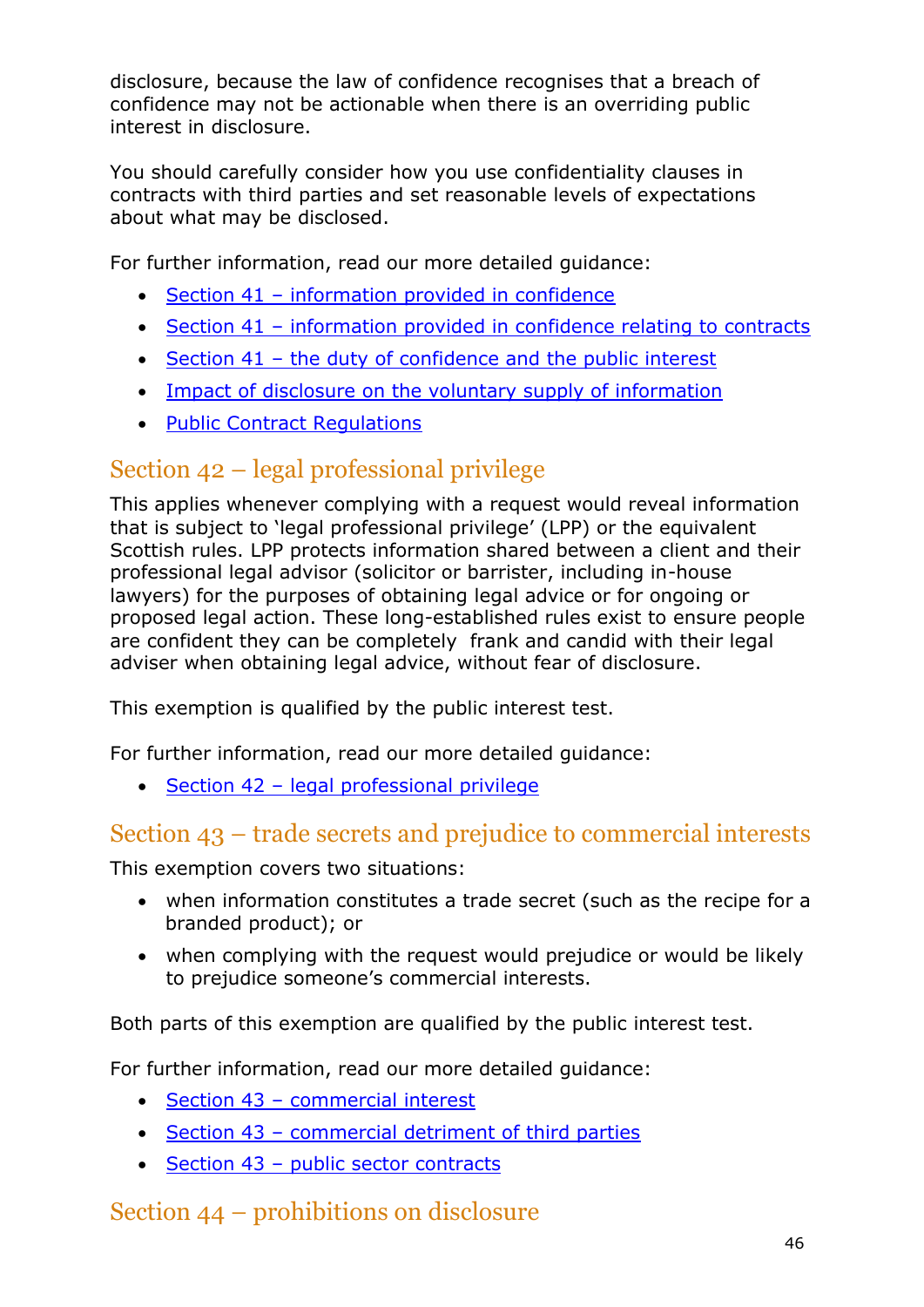You can apply this exemption if complying with a request for information:

- is not allowed under law;
- would be contrary to an obligation under EU law; or
- would constitute contempt of court.

This exemption is often used by regulators. For example, the Information Commissioner is prohibited by section 59 of the Data Protection Act from disclosing certain information he has obtained in the course of his duties, except in specified circumstances.

The Freedom of Information Act does not override other laws that prevent disclosure, which we call 'statutory bars'.

This exemption is absolute, so you do not need to apply the public interest test, but bear in mind that some statutory bars may refer to the public interest.

For further information, read our more detailed guidance:

- Section 44 [prohibitions on disclosure](http://www.ico.gov.uk/for_organisations/guidance_index/~/media/documents/library/Freedom_of_Information/Detailed_specialist_guides/AWARENESS_GUIDANCE_27_-_PROHIBITIONS_ON_DISCLOSURE.ashx)
- [Impact of disclosure on the voluntary supply of information](http://www.ico.gov.uk/~/media/documents/library/Freedom_of_Information/Detailed_specialist_guides/impact_of_disclosure_on_voluntary_supply_of_information_foia.pdf)
- [Public Contract Regulations](http://www.ico.gov.uk/~/media/documents/library/Freedom_of_Information/Detailed_specialist_guides/public-contract-regulations-foi-eir.pdf)

# Can we withhold information about people who have died?

The Data Protection Act does not cover information about people who have died, so you cannot rely on a section 40 exemption to withhold this type of information.

This may be a particular issue if you are a public authority that holds sensitive information such as health or social care records. Where you receive a request for this kind of information about someone who has died, the most appropriate exemption is likely to be section 41 (confidentiality). This is because the information would originally have been provided to a healthcare practitioner or social worker in confidence, and we consider this duty of confidentiality to extend beyond death.

Information about people who have died is likely to be covered by an exemption, because the Freedom of Information Act is about disclosure 'to the world' and it would often be inappropriate to make this type of information public. However, some requesters may have rights that allow them personally to access the information. For instance, the Access to Health Records Act 1990 gives the personal representative of the deceased (eg the executor of their will) the right to access their medical records. If you receive a request from someone who has the right to access the records in this way, you can refuse the request under section 21 (reasonably accessible) and handle the request under the Access to Health Records Act.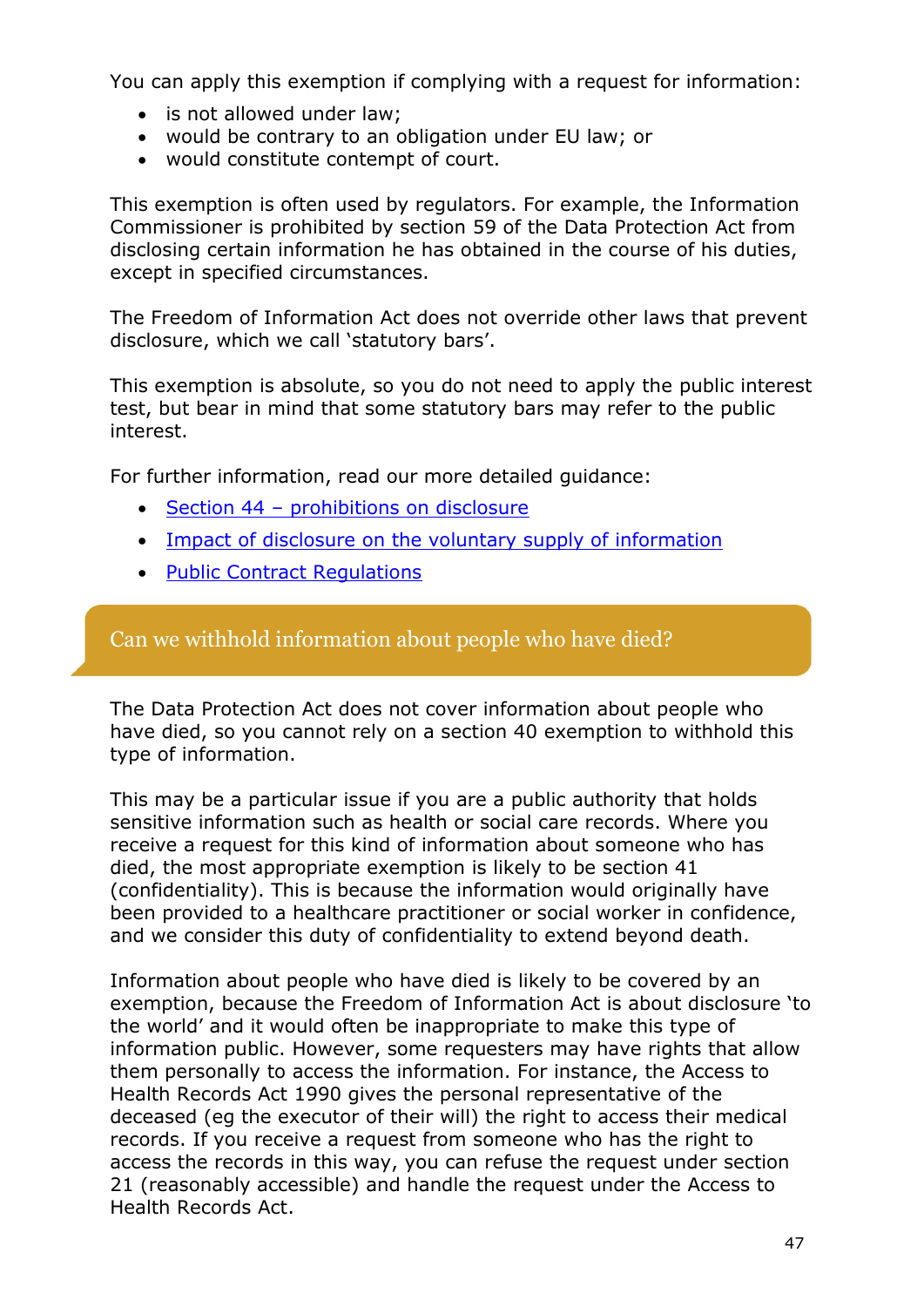For further information, read our more detailed guidance:

• Information [about the deceased](http://www.ico.gov.uk/for_organisations/guidance_index/~/media/documents/library/Freedom_of_Information/Detailed_specialist_guides/information-about-the-deceased-foi-eir.pdf)

#### Can we have extra time to consider exemptions?

No, but if the exemption is qualified you can have extra time to consider the public interest test. In doing so you must:

- identify the relevant exemption(s) before you can claim any extra time for the public interest test; and
- write and let the requester know why you are claiming extra time.

#### When and how do we apply the public interest test?

If the exemption you wish to apply is qualified, then you will need to do a public interest test, even if you know the exemption applies.

If you think that you may need to claim an exclusion from the duty to confirm or deny, then you will need to consider the public interest test for this duty. You will need to do this separately from the public interest test for the duty to provide information.

For 'neither confirm nor deny' cases (NCND) the public interest test involves weighing the public interest in confirming whether or not information is held against the public interest in refusing to do this. The public interest in maintaining the exclusion from the duty to confirm or deny would have to outweigh the public interest in confirming or denying that information is held, in order to justify an NCND response.

Similarly, when considering whether you should disclose information, you will need to weigh the public interest in disclosure against the public interest in maintaining the exemption. You must bear in mind that the principle behind the Act is to release information unless there is a good reason not to. To justify withholding information, the public interest in maintaining the exemption would have to outweigh the public interest in disclosure.

Note that the wording of the test refers to the public interest in maintaining the exemption (or exclusion). In other words, you cannot consider all the arguments for withholding the information (or refusing to confirm whether it is held), only those which are inherent in the exemption or exclusion ie relate directly to what it is designed to protect.

#### **Example**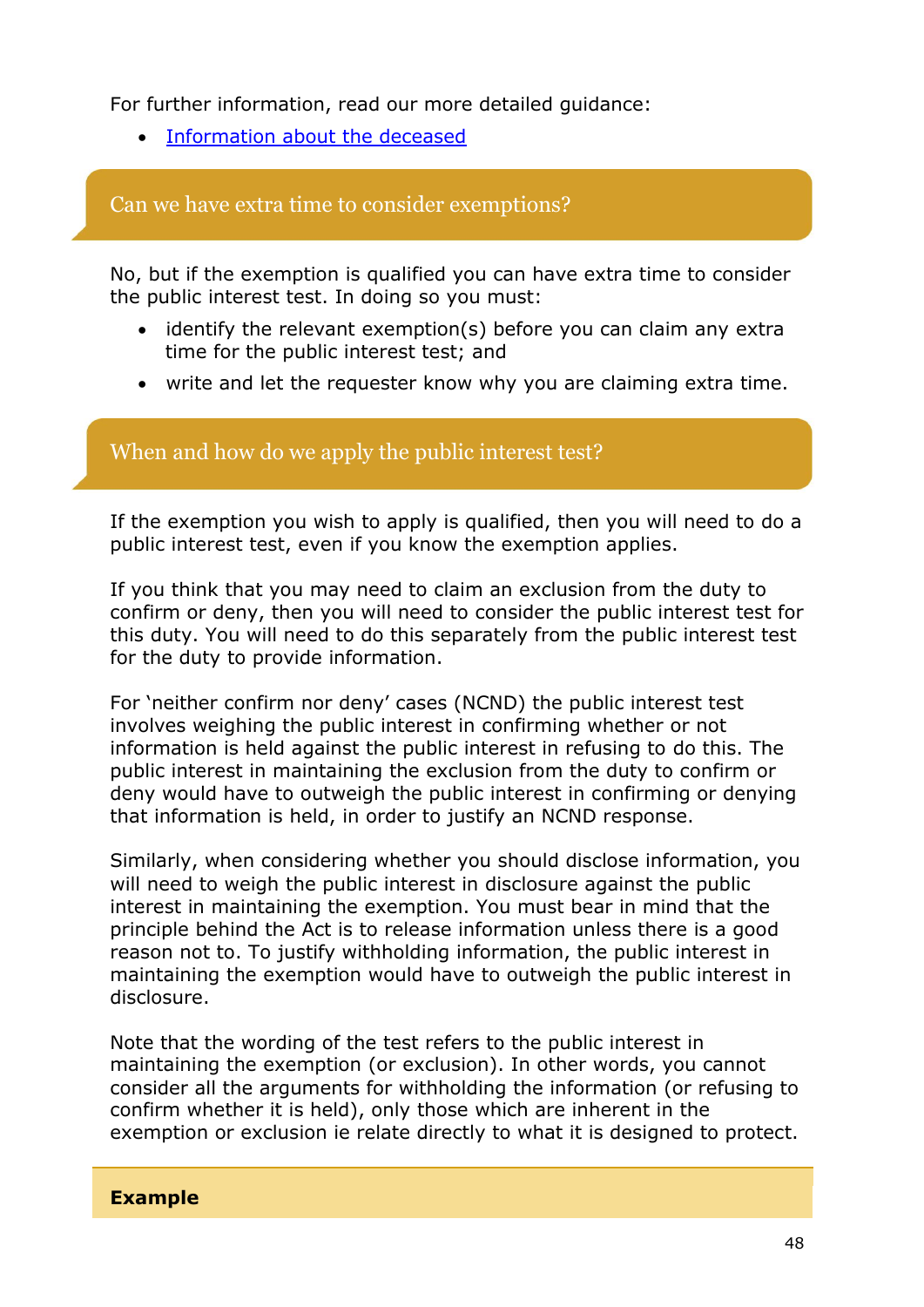A government department is seeking to rely on section 35 to withhold information relating to the development of a controversial policy.

It argues that disclosure would:

- a) have a negative impact on the ongoing discussions about this policy;
- b) discourage ministers and civil servants from openly debating

controversial or unpopular options when discussing similar policies in the future;

- c) cause stress and upset to the people involved;
- d) potentially lead to threats or harassment

While a) and b) are legitimate public interest considerations for this exemption, c) and d) are not. Instead, they may suggest that section 38 (health and safety) or section 40 (data protection) might be relevant.

You can withhold information only if it is covered by one of the exemptions and, for qualified exemptions, the public interest in maintaining the exemption outweighs the public interest in disclosure. You must follow the steps in this order, so you cannot withhold information because you think it would be against the public interest without first identifying a specific exemption.

For further information, read our more detailed guidance:

- [The public interest test](http://www.ico.gov.uk/for_organisations/freedom_of_information/guide/~/media/documents/library/Freedom_of_Information/Detailed_specialist_guides/the_public_interest_test.ashx)
- [Information in the public domain](http://www.ico.org.uk/~/media/documents/library/Freedom_of_Information/Detailed_specialist_guides/information-in-the-public-domain-foi-eir-guidance.ashx) (if some information is already publicly available)

## How much extra time can we have to consider the public interest test?

The law says you can have a "reasonable" extension of time to consider the public interest test. We consider that this should be no more than an extra 20 working days, which is 40 working days in total to deal with the request.

To claim this extra time, you must:

- contact the requester in writing within the standard time for compliance;
- specify which exemption(s) you are seeking to rely on; and
- give an estimate of when you will have completed the public interest test.

You must identify the relevant exemptions and ensure they can be applied in this case, for example, by considering the prejudice test before you do this. You cannot use the extra time for considering whether an exemption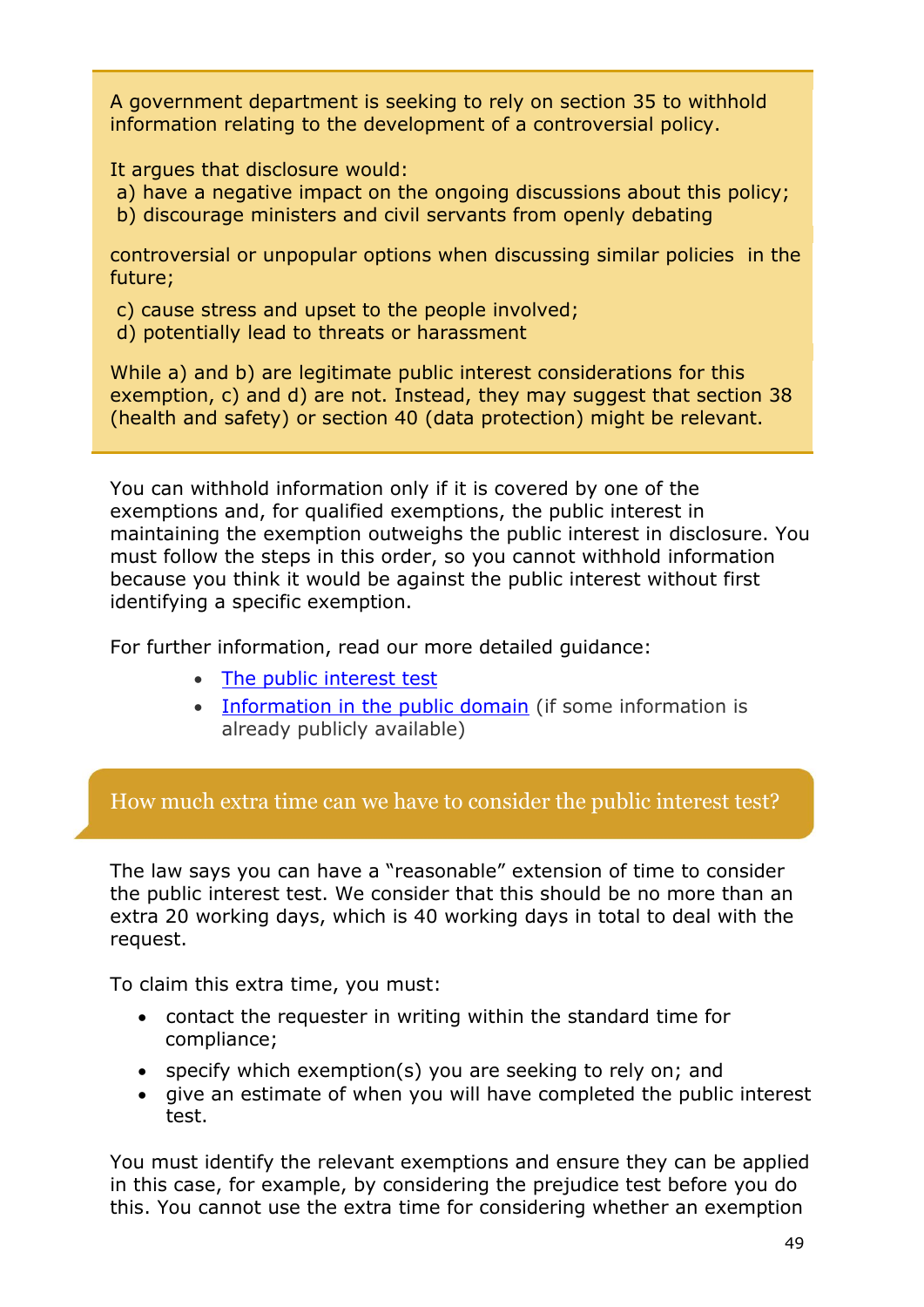applies. You should release any information that is not covered by an exemption within the standard time.

When you have come to a conclusion on the balance of the public interest, you should:

- disclose the information; or
- write to the requester explaining why you have found that the public interest favours maintaining the exemption.

# Is there anything else we need to know about exemptions?

Certain exemptions do not apply to historical records. Originally, a historical record was a record over 30 years old, although this has now been amended to 20 years by the Constitutional Reform and Governance Act 2010. This reduction is being phased in gradually over 10 years. In effect, from the end of 2013 the time limit is 29 years. It will reduce by another year every year until it reaches 20 years at the end of 2022. Other exemptions expire after 60 or 100 years. A full list of these can be found in section 63 of the Act.

When deciding whether or not an exemption applies, you will usually need to consider what information is already in the public domain. If the requested information or similar information is already publicly available, then this may affect:

- whether the requested disclosure will still cause prejudice;
- whether the test for applying a class-based exemption is still met;
- where the balance of the public interest lies.

These will be important considerations in many cases.

For further information, read our more detailed guidance:

• [Information in the public domain](http://www.ico.org.uk/~/media/documents/library/Freedom_of_Information/Detailed_specialist_guides/information-in-the-public-domain-foi-eir-guidance.pdf)

If we are relying on an exemption to refuse the request, what do we need to tell the requester?

If you are relying on an exemption, you must issue a written refusal notice within the standard time for compliance, specifying which exemptions you are relying on and why.

If you have already done a public interest test, you should explain why you have reached the conclusion that the public interest in maintaining the exemption outweighs the public interest in disclosure.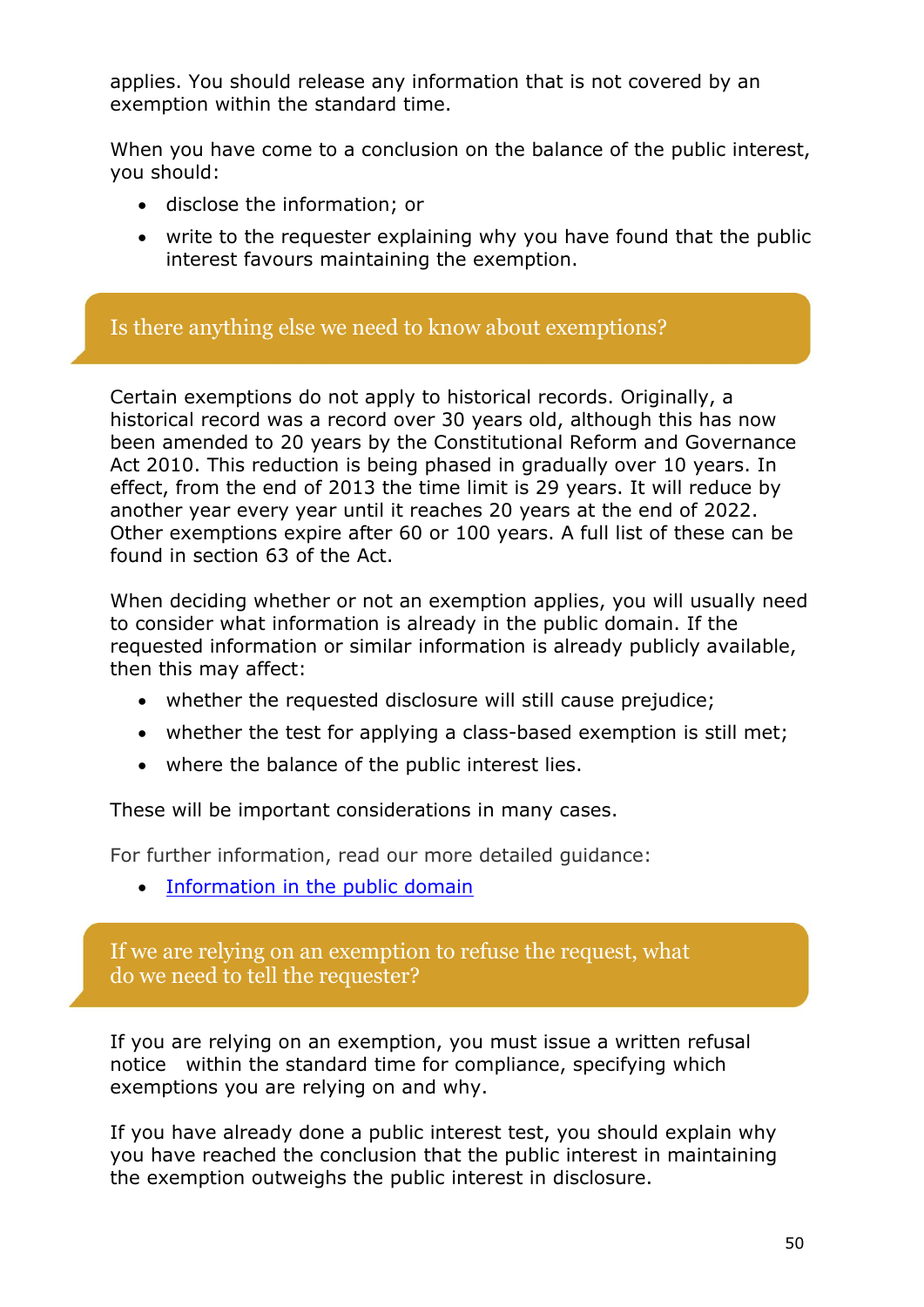If you are claiming extra time to consider the public interest test, you will not be able to give a final refusal notice at this stage, but you should explain which exemptions you are relying on. If your final decision is to withhold all or part of the information, you will need to send a second refusal notice to explain your conclusion on the public interest test.

If you are withholding information but are still required to reveal that you hold the information, you should also remember to do this.

## What do we have to include in a refusal notice?

You must refuse requests in writing promptly or within 20 working days (or the standard time for compliance) of receiving it.

In the refusal notice you should:

- explain what provision of the Act you are relying on to refuse the request and why;
- give details of any internal review (complaints) procedure you offer or state that you do not have one; and
- explain the requester's right to complain to the ICO, including contact details for this.

For further information, read our more detailed guidance:

• [Refusing a request: writing a refusal notice](http://www.ico.gov.uk/for_organisations/freedom_of_information/guide/~/media/documents/library/Freedom_of_Information/Detailed_specialist_guides/refusing_a_request_writing_a_refusal_notice_foi.ashx)

## What if we are withholding only parts of a document?

Often you can withhold only some of the information requested. In many cases, you can disclose some sections of a document but not others, or you may be able to release documents after having removed certain names, figures or other sensitive details (called 'redaction').

The Act does not lay down any rules about redaction. The following are guidelines for good practice.

- Make sure redaction is not reversible. Words can sometimes be seen through black marker pen or correction fluid. On an electronic document, it is sometimes possible to reverse changes or to recover an earlier version to reveal the withheld information. Ensure that staff responding to requests understand how to use common software formats, and how to strip out any sensitive information. Take advice from IT professionals if necessary.
- In particular, take care when using pivot tables to anonymise data in a spreadsheet. The spreadsheet will usually still contain the detailed source data, even if this is hidden and not immediately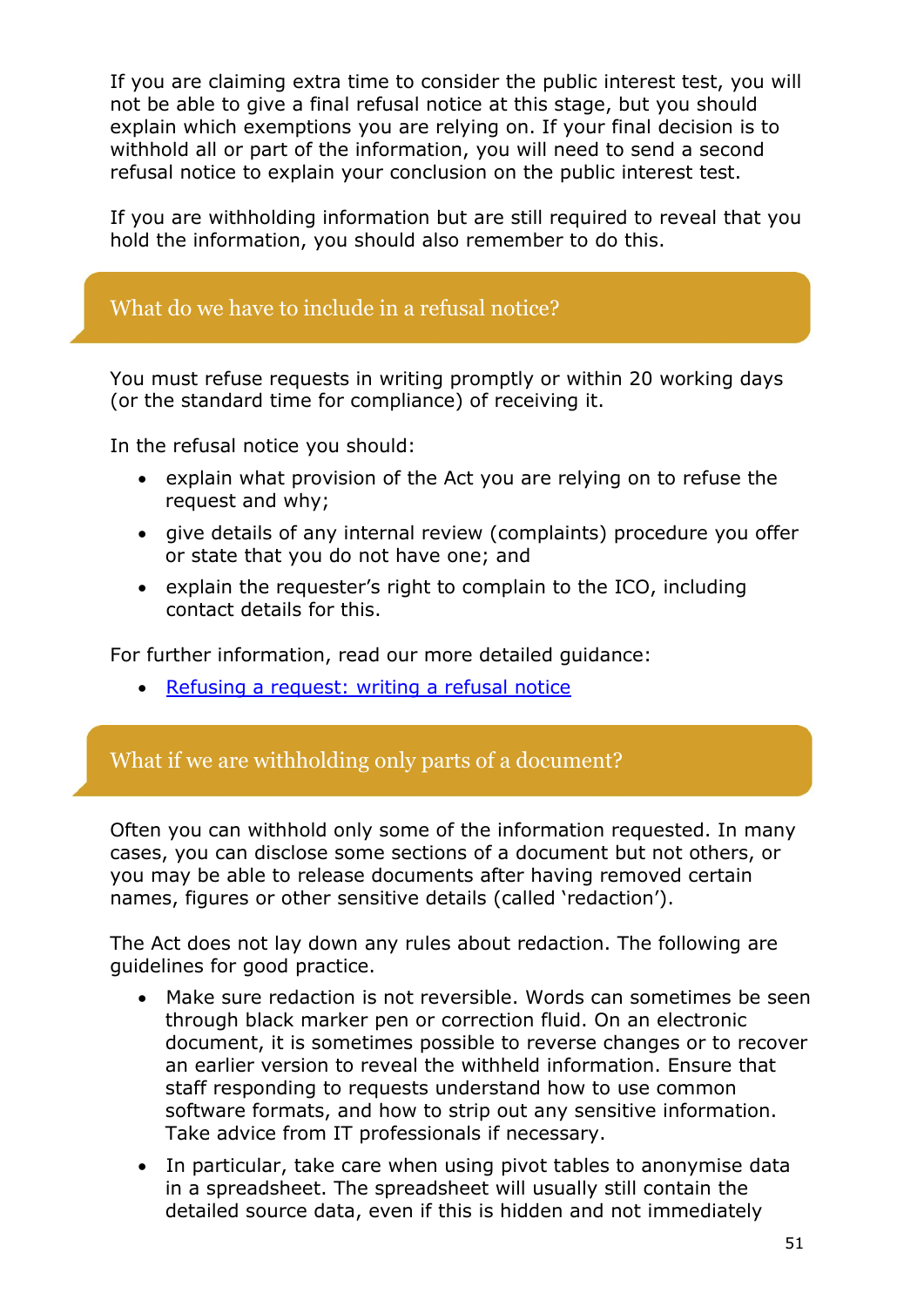visible at first glance. Consider converting the spreadsheet to a plain text format (such as CSV) if necessary.

- Give an indication of how much text you have redacted and where from. If possible, indicate which sections you removed using which exemption.
- Provide as much meaningful information as possible. For example, when redacting names you may still be able to give an indication of the person's role, or which pieces of correspondence came from the same person.
- As far as possible, ensure that what you provide makes sense. If you have redacted so much that the document is unreadable, consider what else you can do to make the information understandable and useful for the requester.
- Keep a copy of both the redacted and unredacted versions so that you know what you have released and what you have refused, if the requester complains.

You may also wish to refer to the [Redaction Toolkit](http://www.nationalarchives.gov.uk/documents/information-management/redaction_toolkit.pdf) produced by the National Archives.

#### What if the requester is unhappy with the outcome?

Under the Act, there is no obligation for an authority to provide a complaints process. However, it is good practice (under the section 45 code of practice) and most public authorities choose to do so.

If you do have a complaints procedure, also known as an internal review, you should:

- ensure the procedure is triggered whenever a requester expresses dissatisfaction with the outcome;
- make sure it is a straightforward, single-stage process;
- make a fresh decision based on all the available evidence that is relevant to the date of the request, not just a review of the first decision;
- ensure the review is done by someone who did not deal with the request, where possible, and preferably by a more senior member of staff; and
- ensure the review takes no longer than 20 working days in most cases, or 40 in exceptional circumstances.

When issuing a refusal notice, you should state whether you have an internal review procedure and how to access it. If a requester complains even when you have not refused a request, you should carry out an internal review if they:

disagree with your interpretation of their request;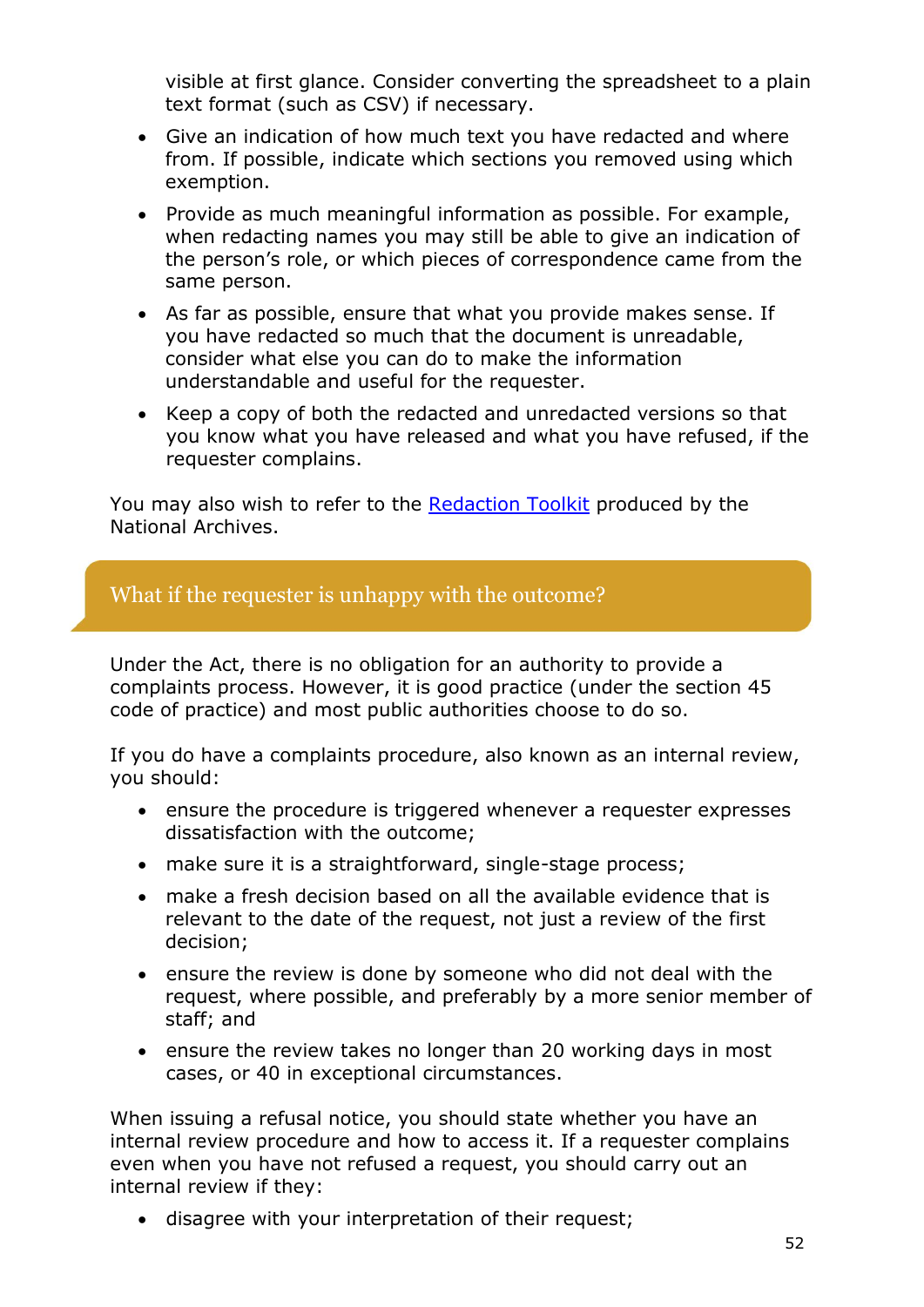- believe you hold more information than you have disclosed; or
- are still waiting for a response and are unhappy with the delay.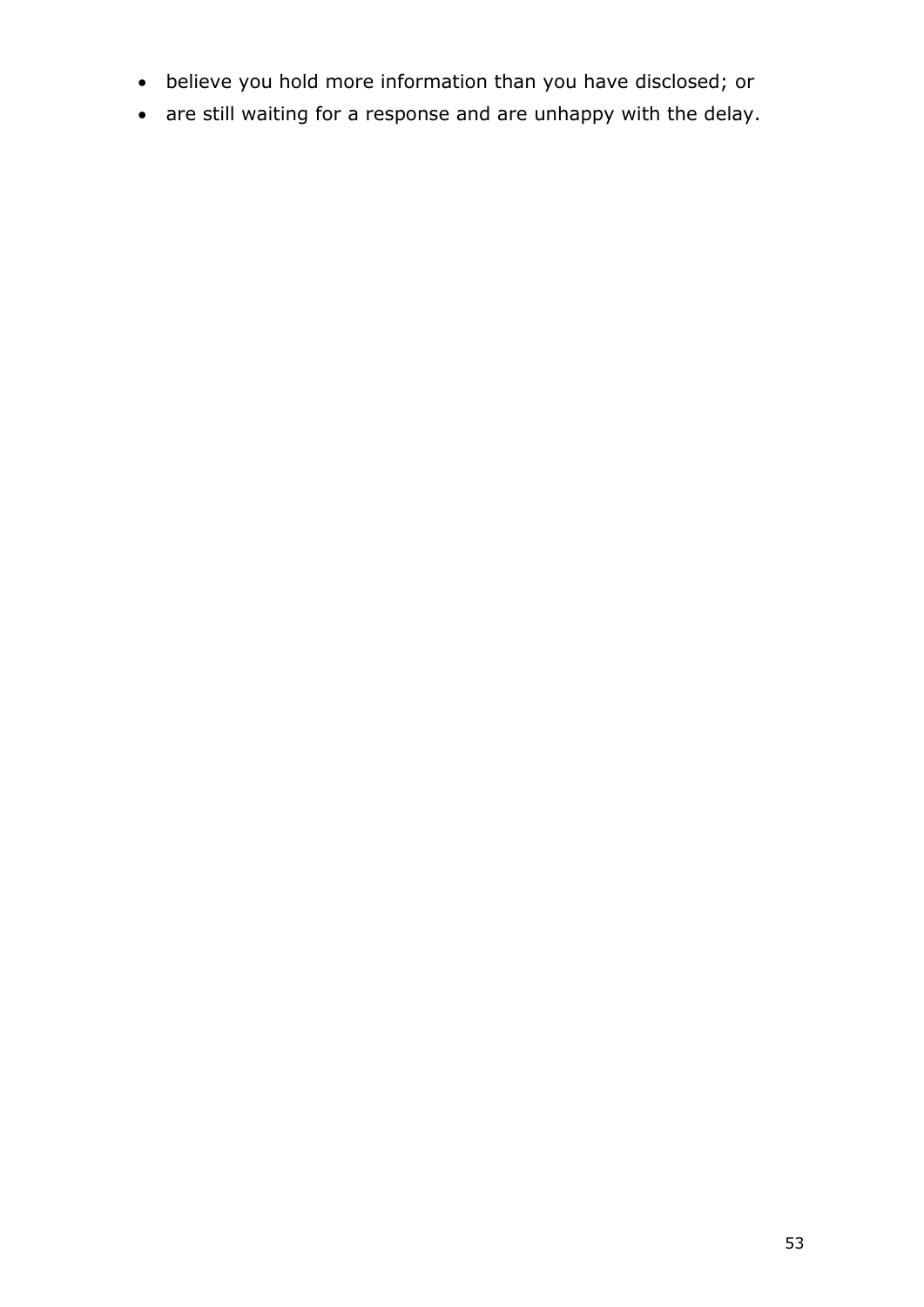<span id="page-53-0"></span>

What happens when someone complains?

# In brief…

The ICO has a general duty to investigate complaints from members of the public who believe that an authority has failed to respond correctly to a request for information. If someone makes a complaint against you, our complaints handling process gives you an opportunity to reconsider your actions and put right any mistakes without us taking any formal action.

If the complaint is not resolved informally, we will issue a decision notice. If we find that you have breached the Act, the decision notice will say what you need to do to put things right.

We also have powers to enforce compliance if you have failed to adopt the publication scheme or have not published information as you should (see [What information do we need to publish?\)](#page-11-0), whether or not we have received a complaint about this.

You may be breaching the Freedom of Information Act if you do any of the following:

- fail to respond adequately to a request for information;
- fail to adopt the model publication scheme, or do not publish the correct information; or
- deliberately destroy, hide or alter requested information to prevent it being released.

This last point is the only criminal offence in the Act that individuals and public authorities can be charged with.

Other breaches of the Act are unlawful but not criminal. The Information Commissioner's Office (ICO) cannot fine you if you fail to comply with the Act, nor can we require you to pay compensation to anyone for breaches of the Act. However, you should correct any mistakes as soon as you are aware of them.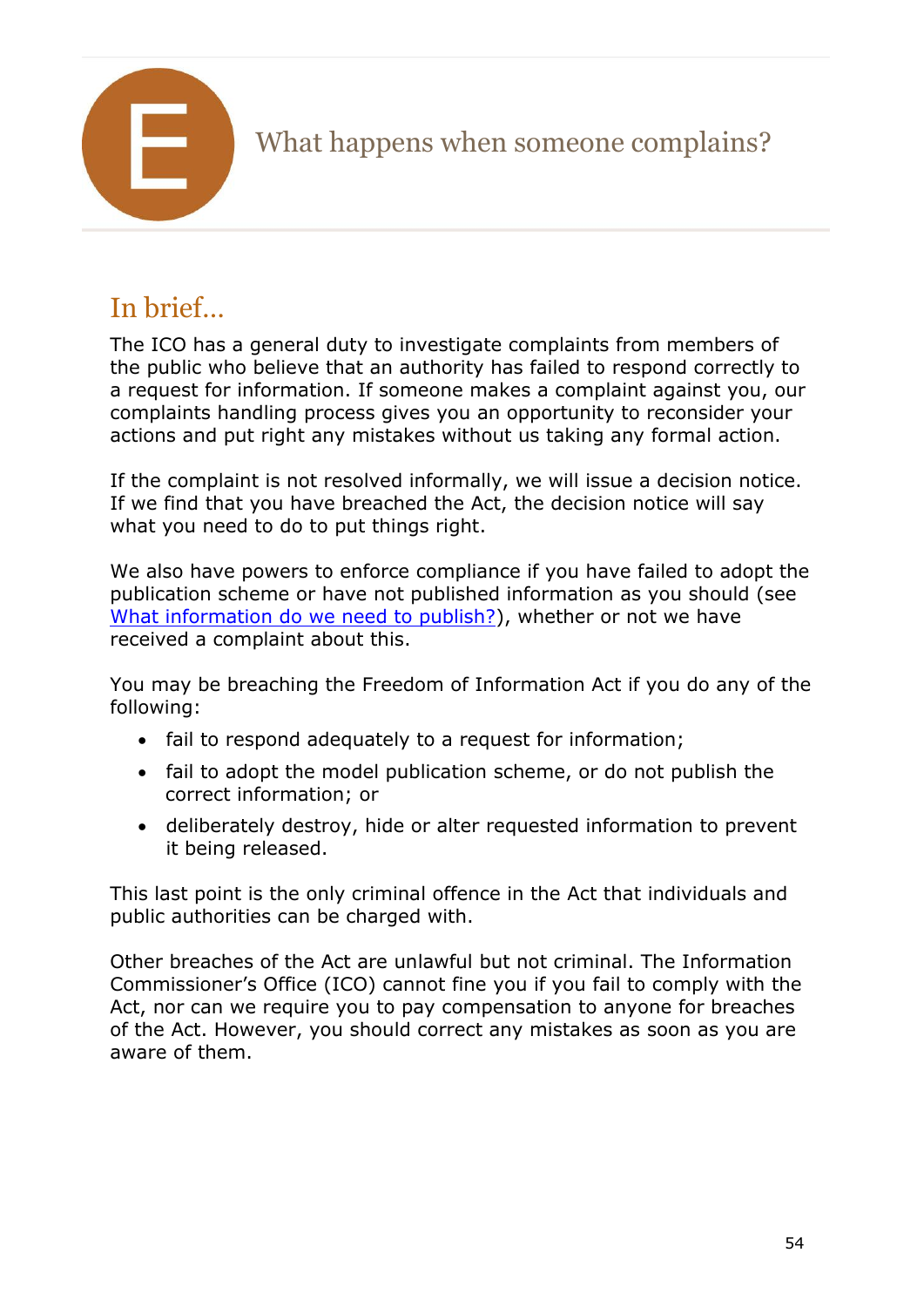In more detail…

#### When might the ICO receive a complaint about how we have handled a request?

If someone thinks you have not dealt with their request for information properly, they should start by complaining to you. Most public authorities have an internal complaints procedure relating to requests (see [When can](#page-28-0)  [I refuse a request?\)](#page-28-0). If after going through your complaints procedure the requester is still dissatisfied, or if you fail to review your original decision, then the requester can complain to the ICO.

Whenever you refuse a request you must always let people know about their right to complain to the ICO.

## What can the ICO do about a complaint?

The ICO will often resolve complaints informally. You may accept that you have made a mistake, or the requester may withdraw their complaint once we have explained the law to them. In many cases, a satisfactory compromise is reached.

We also have the power to issue legally binding decision notices. We do this in about a third of valid freedom of information complaints. The decision notice will state whether you have complied with the law, and, if not, what you should do to put things right. Depending on the complexity of the case, a decision notice will generally include the arguments and evidence that we have considered in reaching our decision.

A decision notice may state that you have dealt with a request correctly. However, if we find that you have breached the Act, we may order you to take steps to put things right, such as disclosing some or all of the requested information. This happens in about half of cases that are resolved by a decision notice. For example, if we find that you have incorrectly applied an exemption, this is a breach of section 1 of the Act and the remedy would be for you to disclose the information. In other cases we may require you to give the requester further advice and assistance.

The ICO does not punish public authorities or compensate requesters. We cannot investigate other matters that may lie behind the request. We focus on only whether you have complied with the Act.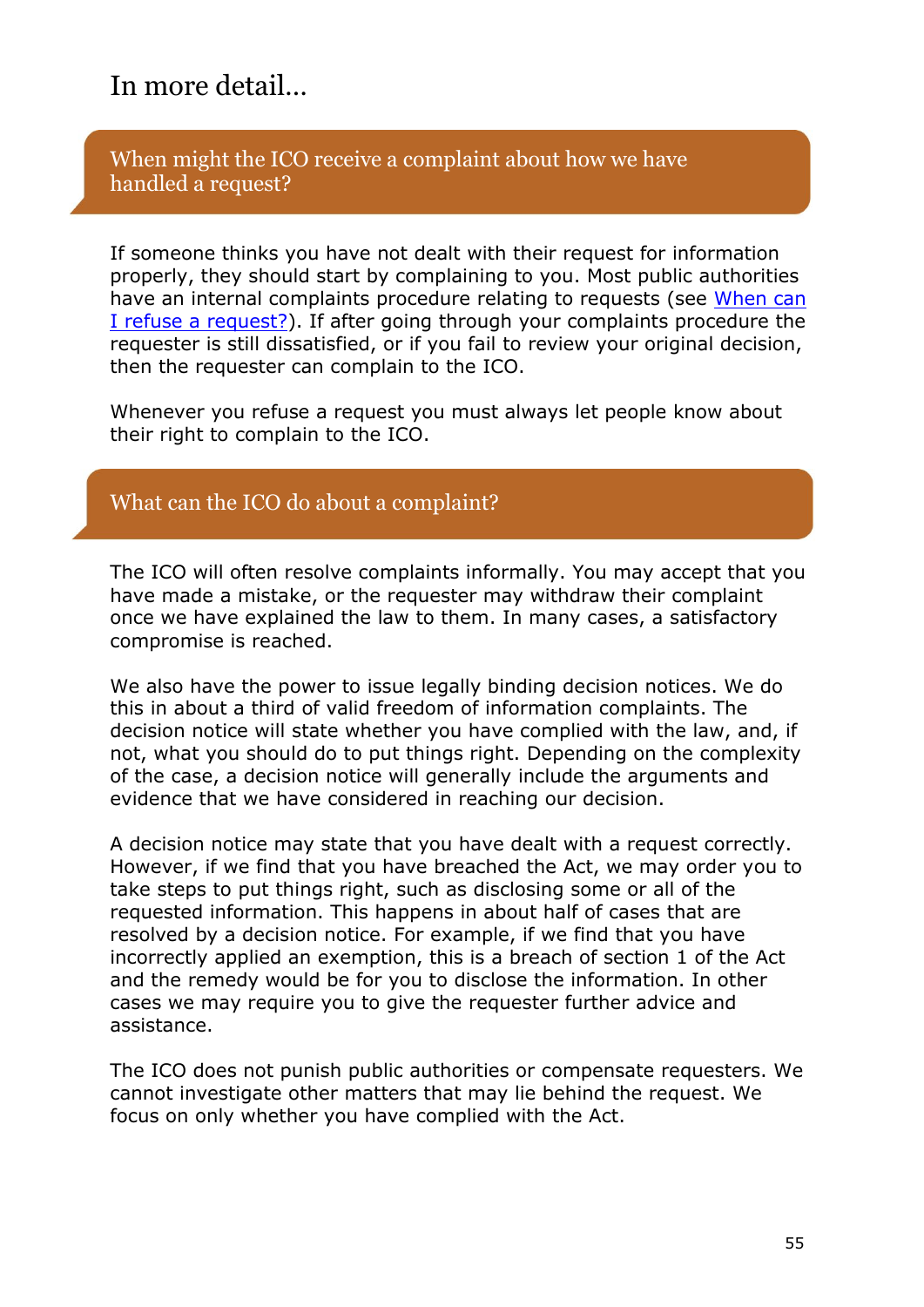What should we do if someone complains to the ICO about how we have handled a request?

If a requester makes a complaint to the ICO, one of our case officers will contact you and explain what we need from you. If you know a complaint has been made, you should make sure you keep all the relevant correspondence, as well as the requested information. If you now realise you should have released more information, you should do this as soon as possible and let us know that you have done so.

In many cases we will need to see the disputed information. Our case officers will not pass this on to the requester (even if we find in their favour) and will not reveal the contents of the disputed information in any decision notice. Staff with higher levels of security clearance will be able to handle very sensitive information.

The case officer dealing with the complaint may ask you to explain your decision more fully or provide further evidence. This guide, and the guidance it links to, should help you work out what you are required to provide. Remember that you are required to disclose requested information unless there is good reason not to. It is your responsibility to show why you should be allowed to refuse a request, so it is in your interests to co-operate fully with our investigation.

In rare circumstances when a public authority persistently refuses to co-operate with us, we can issue an information notice. This is a legally binding notice, requiring an authority to give us the information or reasons we have asked for.

For further information, read our more detailed guidance:

• [How the ICO deals with complaints made about public authorities](http://www.ico.gov.uk/for_organisations/freedom_of_information/~/media/documents/library/Corporate/Practical_application/complaints_guide_for_public_authorities.ashx)

#### Can we introduce a new reason for refusing a request at this stage?

It is not good practice to introduce new reasons for refusing a request at this late stage (see [When can I refuse a request?\)](#page-28-0) and you should avoid doing so. However, if you do decide you need to rely on a new exemption, then we will consider your arguments in the normal way. You will need to inform us and the requester about your new arguments straight away.

The Commissioner can refuse to consider late claims that a request is vexatious or that it exceeds the costs limit. We will not be sympathetic to late claims that the request exceeds the costs limit provision in the Act if you have already collated all the information falling within the scope of the request.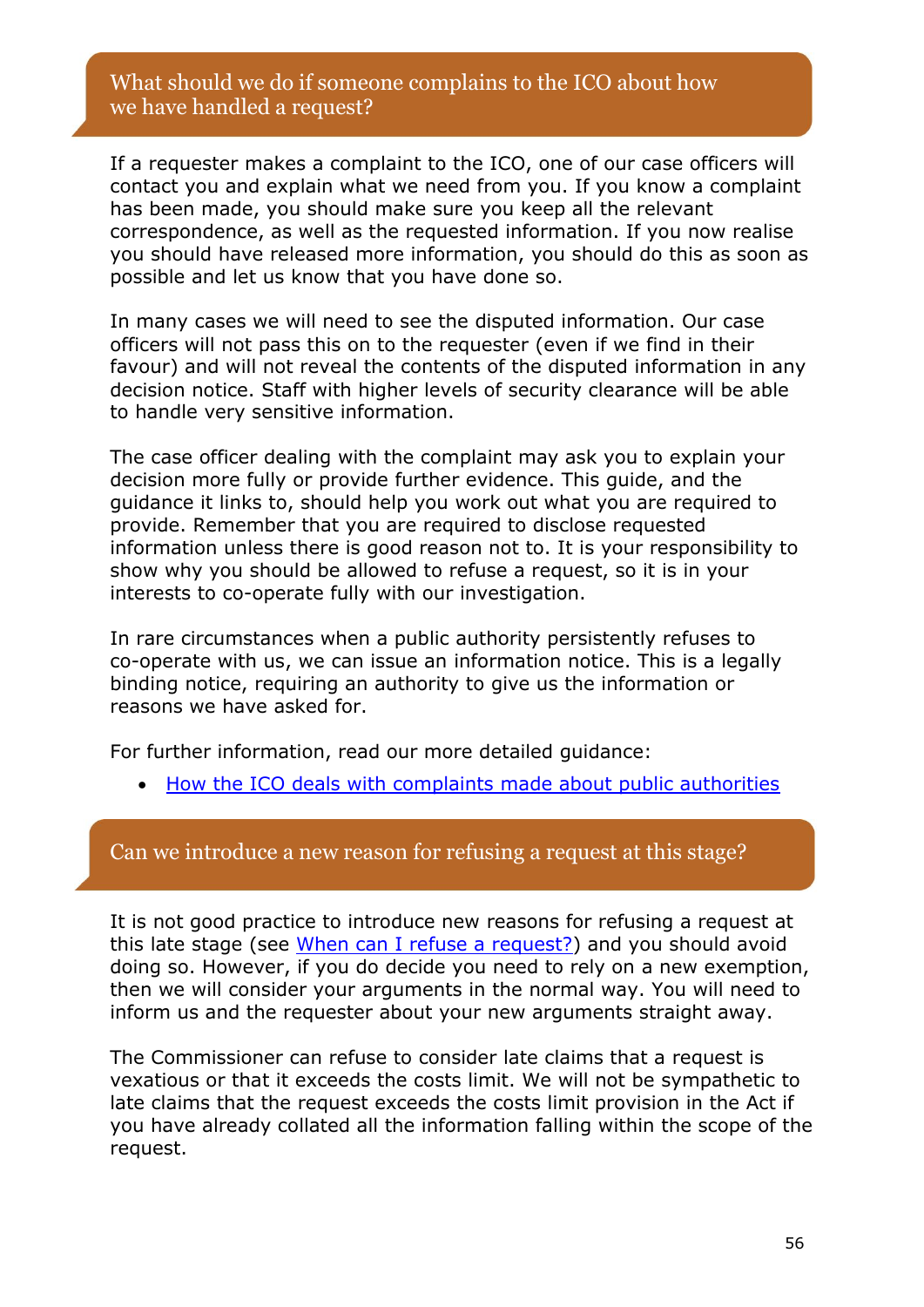#### What should we do if we receive a decision notice from the ICO?

In our decision notice we may find against you or may decide you handled the request correctly. In some cases we may uphold your overall decision but make some findings about delays and other aspects of your request handling. This is an opportunity for you to learn and improve, and perhaps avoid future complaints.

If the decision notice requires you to take steps, such as disclosing some information, you should do this within 35 calendar days of the date of the notice, unless you intend to appeal. If you disagree with the decision and wish to appeal, you must lodge your appeal with the First Tier Tribunal (Information Rights) within 28 calendar days. The requester also has a right of appeal.

Failure to comply with a decision notice is contempt of court, punishable by a fine.

#### What does it cost to appeal against the ICO's decision?

There is no fee for appealing to the Tribunal and you do not need to be represented by a barrister or solicitor, although it is advisable to have professional legal representation. Bear in mind that a Tribunal appeal may be time consuming and requires careful preparation.

Costs are not normally awarded in the Tribunal. The Tribunal may award costs where a party has acted unreasonably in bringing the case or in the way they conducted themselves, although this is rare.

More details of the appeal process are on the Tribunal's website under [Information Rights: how to appeal.](http://www.justice.gov.uk/guidance/courts-and-tribunals/tribunals/information-rights/appeals/how-to-appeal.htm)

#### What happens when the ICO's decision is appealed?

A public authority, the requester or both can appeal against the Information Commissioner's decision notice.

If the Tribunal decides that the Commissioner's decision was wrong in law, or that he exercised his discretion wrongly, it can overturn the decision and issue a substitute decision notice. This decision notice has the same legal status as the first one. Like the Commissioner, the Tribunal can only consider questions relevant to the Act, not any wider dispute that may arise from the request.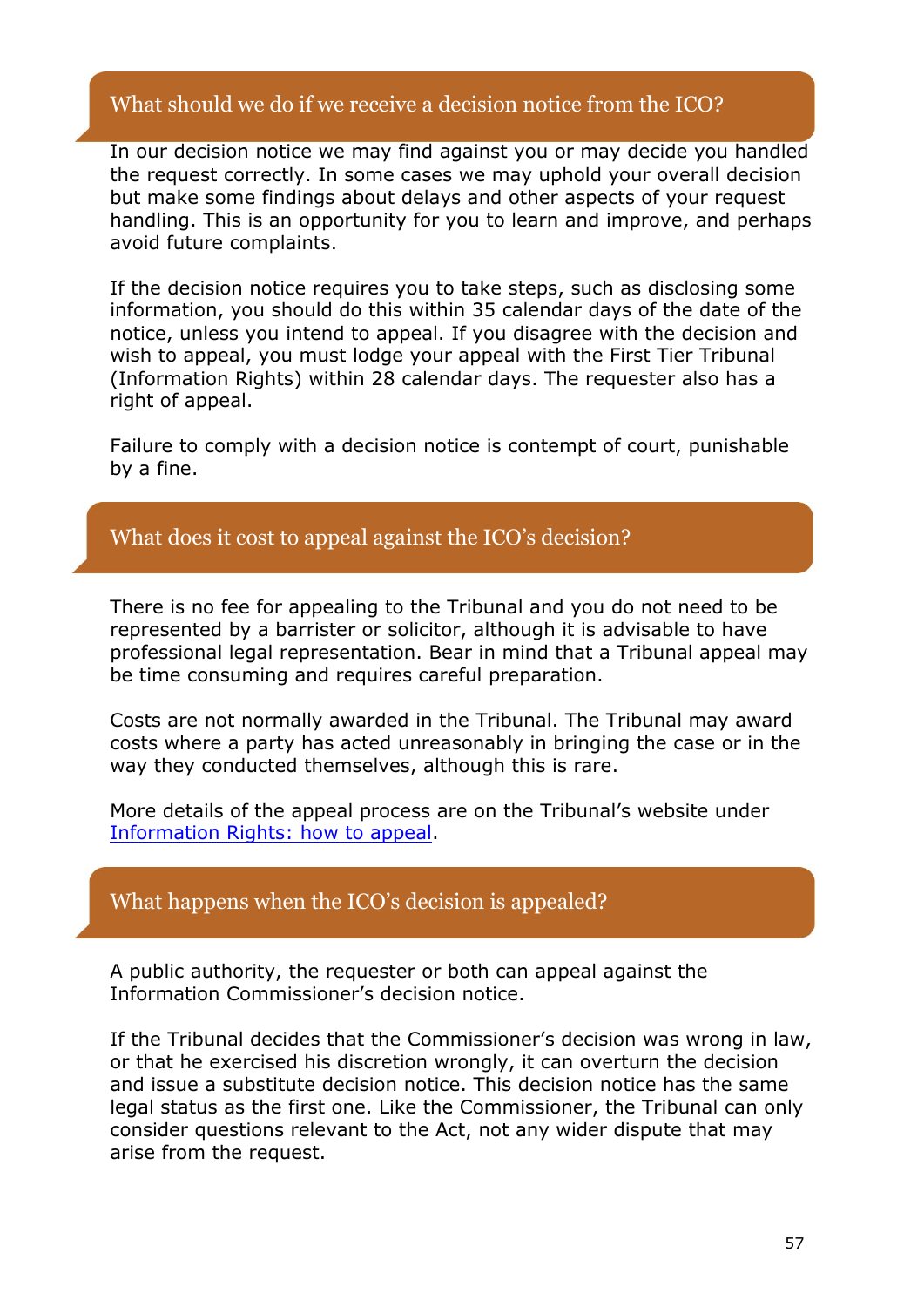Appeals may be by oral hearing, where witnesses give evidence in person. If the evidence can be presented entirely in writing, the appeal will be decided on the basis of those documents.

If an appeal raises particularly complex or important issues, it may be transferred to the Upper Tribunal (Administrative Appeals) Chamber. The Upper Tribunal also hears appeals against decisions of the First Tier Tribunal (Information Rights). Appeals against decisions of the Upper Tribunal are heard in the Court of Appeal.

#### Does the ICO have any other powers to enforce the Act?

The Information Commissioner issues decision notices on complaints about specific requests for information. However, if a breach of the Act doesn't fall within the scope of a decision notice, the ICO may decide to issue an enforcement notice.

The ICO can use an enforcement notice if you have failed to adopt the publication scheme or failed to publish in accordance with it (see [What](#page-11-0)  [information so we need to publish\)](#page-11-0).

The Commissioner may also use an enforcement notice if an authority is repeatedly failing to comply with its obligations, which he may have been made aware of from complaints or from other information available to him. For example, the Ministry of Justice publishes statistics for the time different government departments take to respond to requests. Also, problems with the way certain public authorities handle freedom of information requests may be discussed in the media or online. In such cases the Commissioner may issue an enforcement notice covering a number of different requests, whether or not the ICO has received specific complaints. An example would be where the Commissioner becomes aware of a backlog of requests at an authority and orders it to clear this by a given date.

The ICO may also ask you to sign an agreement that you will take a particular course of action to improve your compliance with the Act.

Further information about the Commissioner's powers can be found in our web pages Taking action – [freedom of information and environmental](http://www.ico.gov.uk/what_we_cover/taking_action/foi_eir.aspx)  [information](http://www.ico.gov.uk/what_we_cover/taking_action/foi_eir.aspx)

#### What about poor practice that doesn't amount to a breach of the Act?

The section 45 and section 46 codes of practice (see [What is the Freedom](#page-2-0)  [of Information](#page-2-0) Act?) lay down good practice that you should follow in fulfilling your freedom of information responsibilities. These codes are not legally binding, but they should help you avoid breaching the Act. The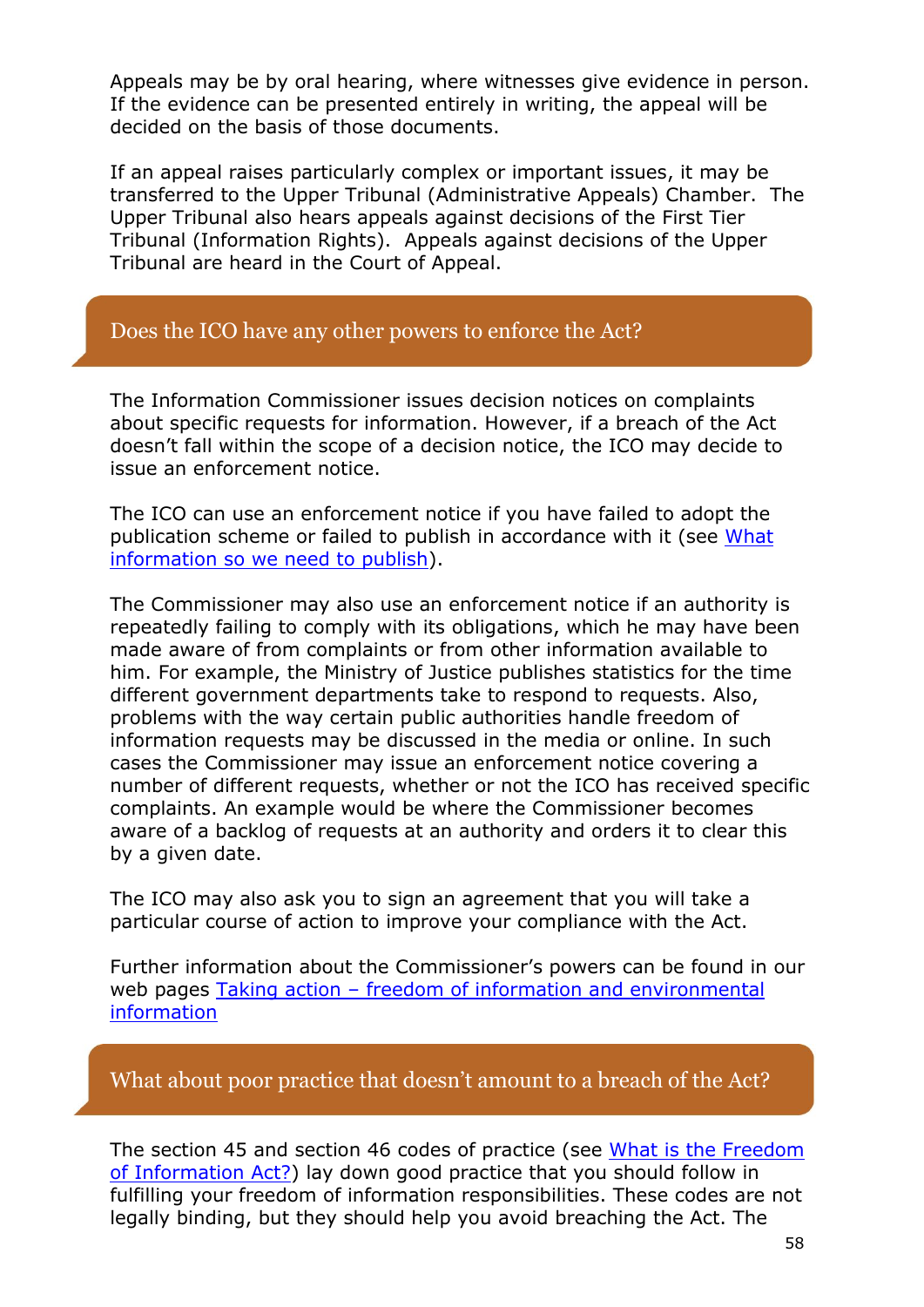Commissioner is also responsible for promoting the codes and may take action on poor practice, even if this has not led to a breach of the Act.

If you fail to follow good practice as set down in the codes of practice, the Commissioner may issue a practice recommendation. For example, he may recommend that you introduce an internal review procedure, or improve staff training. The Commissioner's recommendations are not legally binding, but the ICO publishes and publicises all practice recommendations. In addition, if you fail to comply with good practice, you will probably be breaching the Act. Also, you may be given a practice recommendation if you have been given several negative decision notices. In our experience, public authorities generally comply with practice recommendations.

The ICO does not usually take enforcement action without first approaching you to discuss any difficulties you may be having in trying to comply with the Act, and giving you a chance to improve.

## Are there criminal offences in the Freedom of Information Act?

Yes, section 77 states that it is a criminal offence to alter, block, destroy or conceal information.

Depending on the nature of the incident, an authority or its individual members of staff could be charged with this offence. The penalty is a fine.

There are no financial or custodial penalties for failure to provide information on request or for failure to publish information. But you could be found in contempt of court for failing to comply with a decision notice, enforcement notice, or information notice. This could lead to a fine or, in theory, jail for a senior officer of the authority.